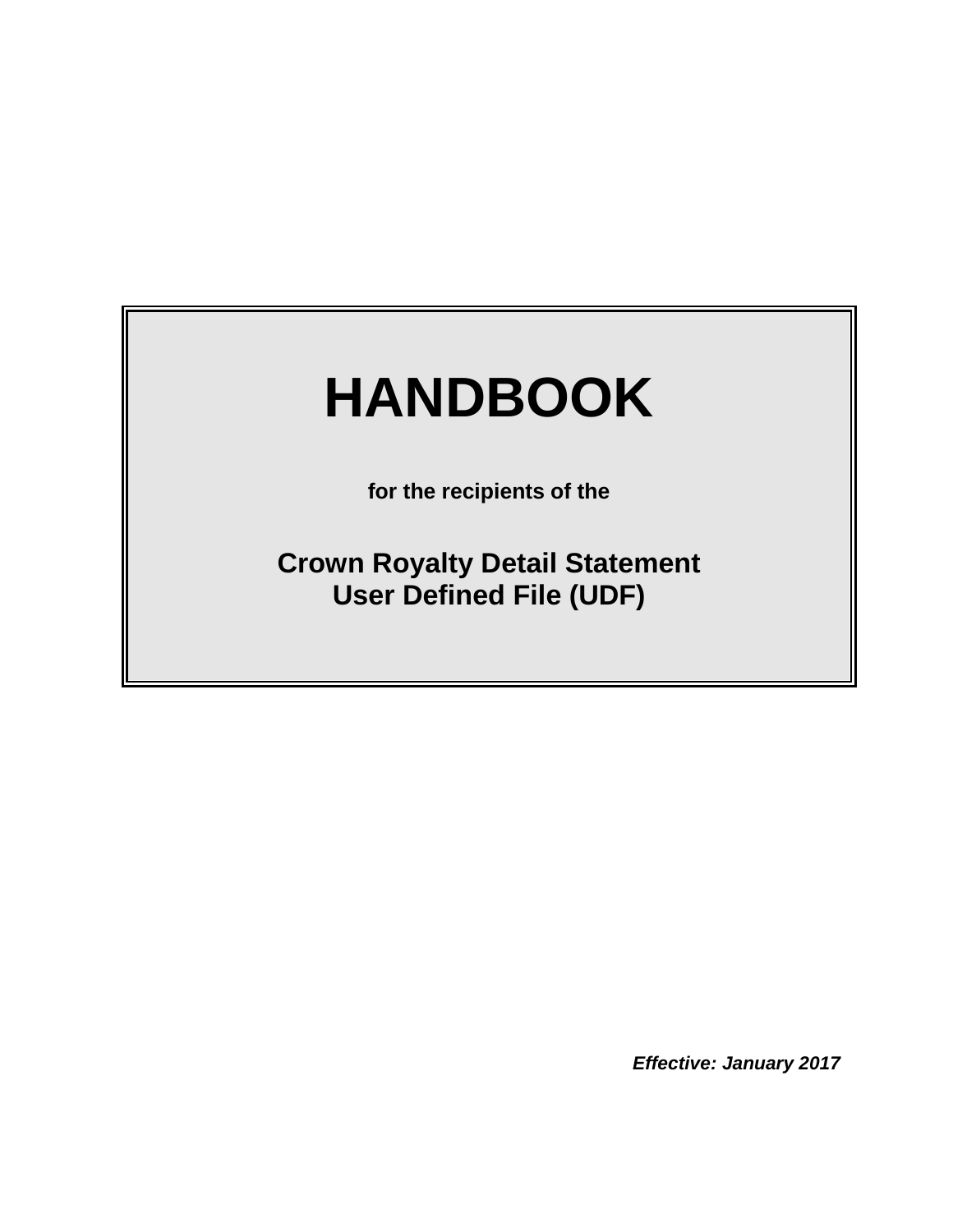## **TABLE OF CONTENTS**

|                | <b>PREFACE</b>                                                             | iii                                   |  |  |  |
|----------------|----------------------------------------------------------------------------|---------------------------------------|--|--|--|
|                | <b>DEFINITIONS</b>                                                         | iii                                   |  |  |  |
| $\mathbf 1$    | <b>GENERAL INFORMATION</b>                                                 | 4                                     |  |  |  |
|                | <b>1.1 File Structure</b>                                                  | 4                                     |  |  |  |
|                | <b>1.2 Use of Signed Values</b>                                            | 4                                     |  |  |  |
|                | <b>1.3 Numeric Formats</b>                                                 | $\overline{\mathbf{5}}$               |  |  |  |
|                | 1.4 Totals                                                                 |                                       |  |  |  |
|                | 2 UDF RECORD TYPES                                                         | 5<br>6<br>6                           |  |  |  |
|                | 2.1 Record ID                                                              |                                       |  |  |  |
|                | 2.1.1 Trading Partner ID                                                   | $\,6$                                 |  |  |  |
|                | 2.2 Record 11 - Replacement                                                | $\boldsymbol{6}$                      |  |  |  |
|                | 2.2.1 Transaction Type Code                                                | $\boldsymbol{6}$                      |  |  |  |
|                | 2.3 Record 28 - Client                                                     | $\frac{6}{7}$                         |  |  |  |
|                | 2.4 Record 30 - Meter Station                                              |                                       |  |  |  |
|                | 2.5 Record 34 – Amounts by Charge Type                                     | $\overline{\mathbf{7}}$               |  |  |  |
|                | 2.6 Record - Stream Id                                                     | ${\bf 8}$                             |  |  |  |
|                | 2.7 Record 51 - Charge Information                                         | $\begin{array}{c} 8 \\ 8 \end{array}$ |  |  |  |
|                | 2.7.1 Revision Flag                                                        |                                       |  |  |  |
|                | 2.7.2 Royalty Trigger Description                                          | $\overline{9}$                        |  |  |  |
|                | 2.7.3 Product Gas Conversion Factor                                        | 10                                    |  |  |  |
|                | 2.8 Record 61 - Charge Component                                           | 11                                    |  |  |  |
|                | 2.8.1 Changes for the New Royalty Framework                                | 11                                    |  |  |  |
|                | 2.8.2 Changes from the Competitiveness Review                              | 12                                    |  |  |  |
|                | 2.8.3 Modernized Royalty Framework changes Error! Bookmark not defined.    |                                       |  |  |  |
|                | 2.9 Record 62 - Volumetric Source Records                                  | 13                                    |  |  |  |
|                | 2.9.1 Reported Stream Category                                             | 13                                    |  |  |  |
|                | 2.9.2 Reported Product Quantity and Heat                                   | 13                                    |  |  |  |
|                | 2.9.3<br><b>Maximum Length</b>                                             | 13                                    |  |  |  |
|                | 2.10 Record 90 - Net Amount                                                | 14                                    |  |  |  |
| 3 <sup>1</sup> | <b>SPECIAL CASES</b>                                                       | 16                                    |  |  |  |
|                | <b>3.1 Prior Period Interest</b>                                           | 16                                    |  |  |  |
|                | 3.2 Enhanced Oil Recovery Operating Cost Adjustment                        | 16                                    |  |  |  |
|                | <b>3.3 Royalty Paid Bank Facilities</b>                                    | 17                                    |  |  |  |
|                | <b>3.4 Low Productivity Adjustment</b>                                     | 17                                    |  |  |  |
|                | 3.5 Injection Credits                                                      | 17                                    |  |  |  |
|                | <b>APPENDIX A - PRIDE Crown Royalty Detail UDF - Charge Types</b>          | 18                                    |  |  |  |
|                | APPENDIX B - PRIDE Crown Royalty Detail UDF - Decimal Precision of Numeric |                                       |  |  |  |
|                | <b>Fields</b><br>19                                                        |                                       |  |  |  |
|                | APPENDIX C - PRIDE Crown Royalty Detail UDF - Record 61 - Charge Types and |                                       |  |  |  |
|                | <b>Component Types</b><br>20                                               |                                       |  |  |  |
|                | APPENDIX D - PRIDE Crown Royalty Detail UDF - Record 61 - Component Type   |                                       |  |  |  |
|                | <b>Field Descriptions</b><br>22                                            |                                       |  |  |  |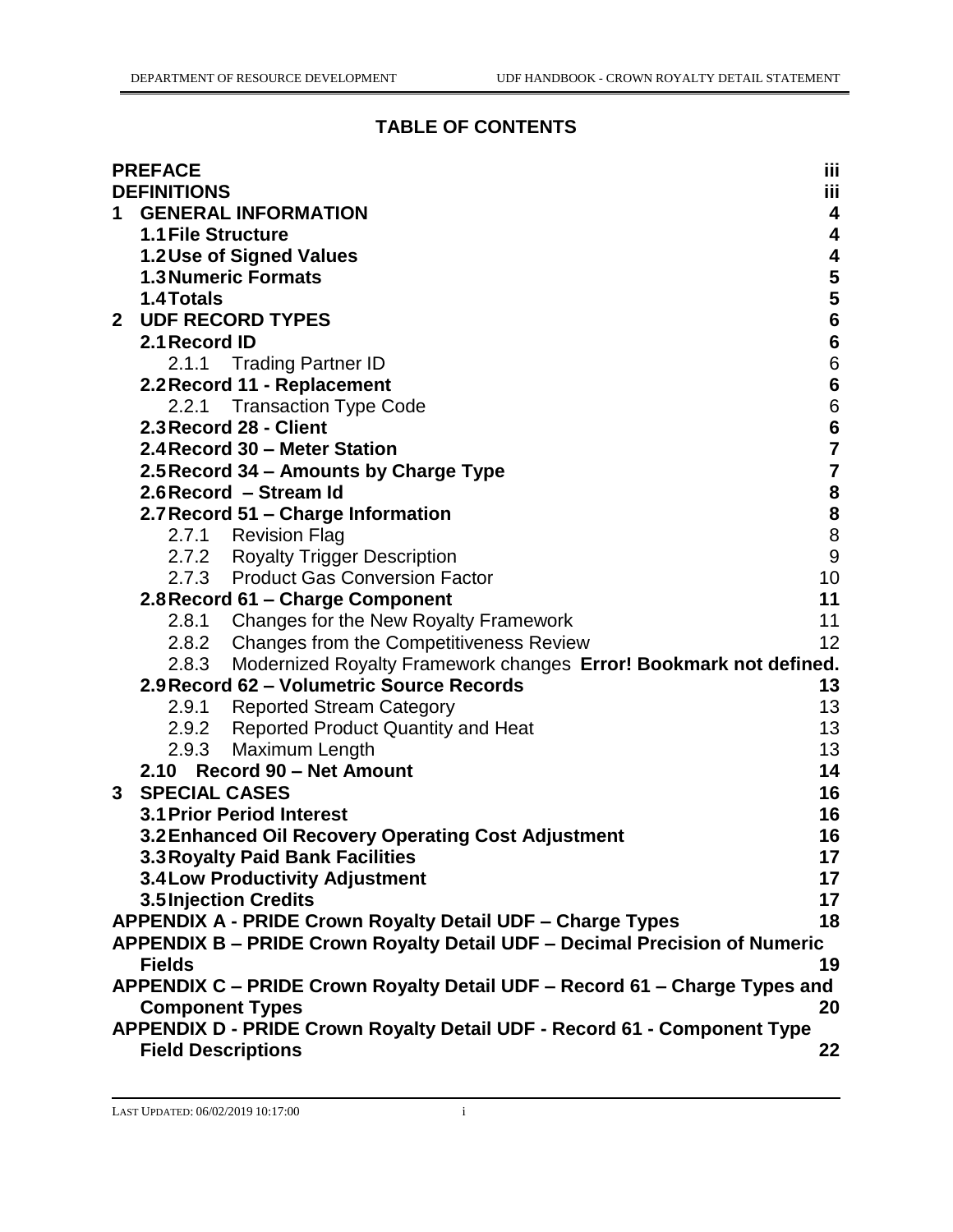| APPENDIX E - PRIDE Crown Royalty Detail UDF - Record 61 - Component Type |    |
|--------------------------------------------------------------------------|----|
| <b>Formulas</b>                                                          | 25 |
| <b>APPENDIX F - Gas Transportation Adjustment Calculations</b>           | 29 |
| <b>APPENDIX G - PRIDE Crown Royalty Detail UDF - File Structure</b>      | 30 |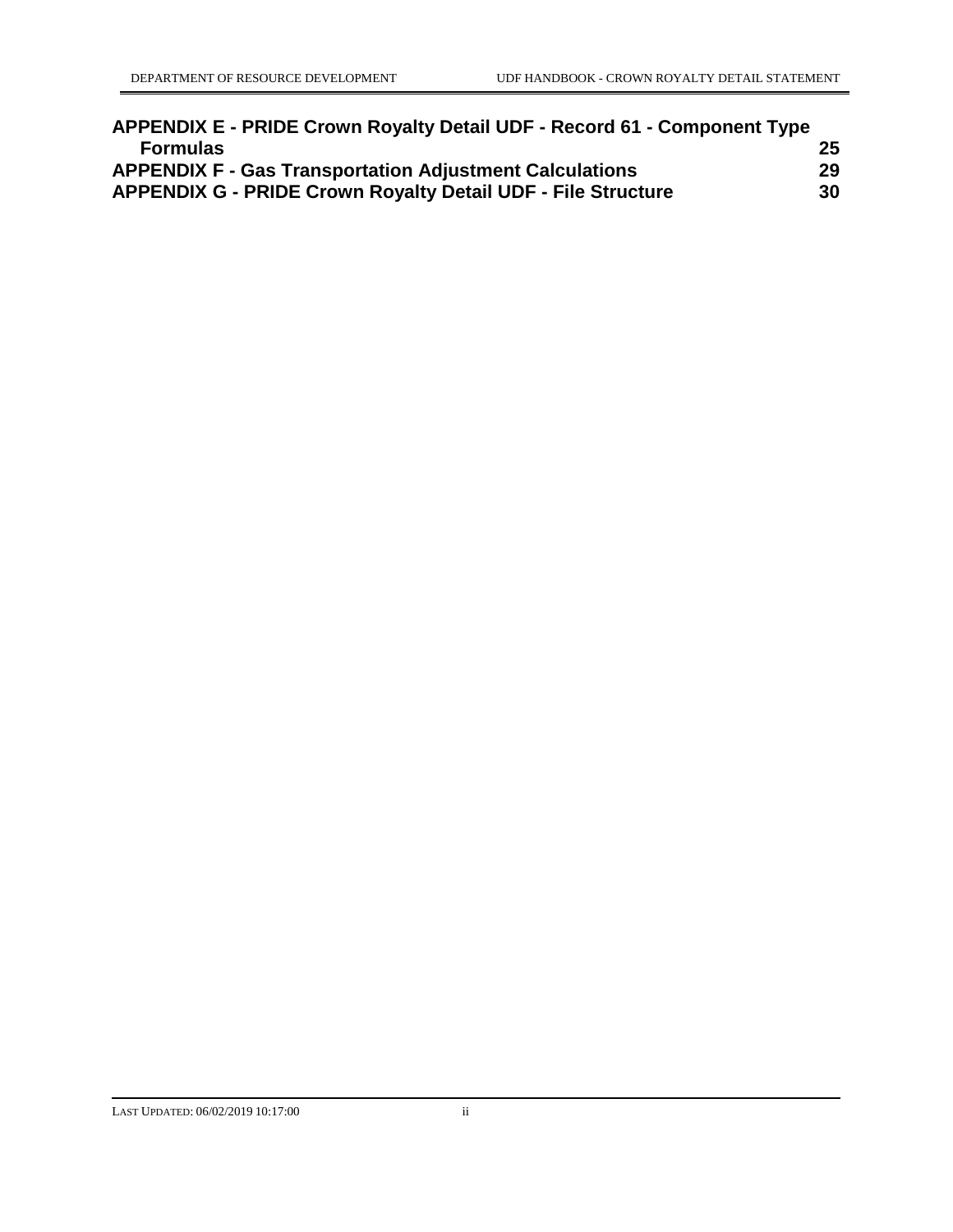## **PREFACE**

This document is intended to assist recipients of the UDF in reading and interpreting the information transmitted to them. The format of the file, including the record types, fields, field lengths etc. has been originally established by PRIDE and is described in their publications. This document explains how the Department will use that file structure to communicate details of various types of charges. It is intended to answer questions like:

What factors or pieces of information will be provided for a specific type of charge? What fields will be used to provide these details? How many decimals of precision will be used for a given piece of information? What formulas would I use to verify a particular calculation?

# **DEFINITIONS**

"Charge" is used generically in this document to mean a financial transaction. It is **not** meant to be the opposite of "credit", or to differentiate normal charges from "reversals".

"Reversal" charge is used in this document to indicate a charge that reverses a previous charge fully.

"Component" is a part of a charge. Every charge is made up of one or more components. For example, a particular "Crown Royalty" charge may be made up of the components: "Basic Royalty", "Vintage Adjustment", and "CAP Adjustment".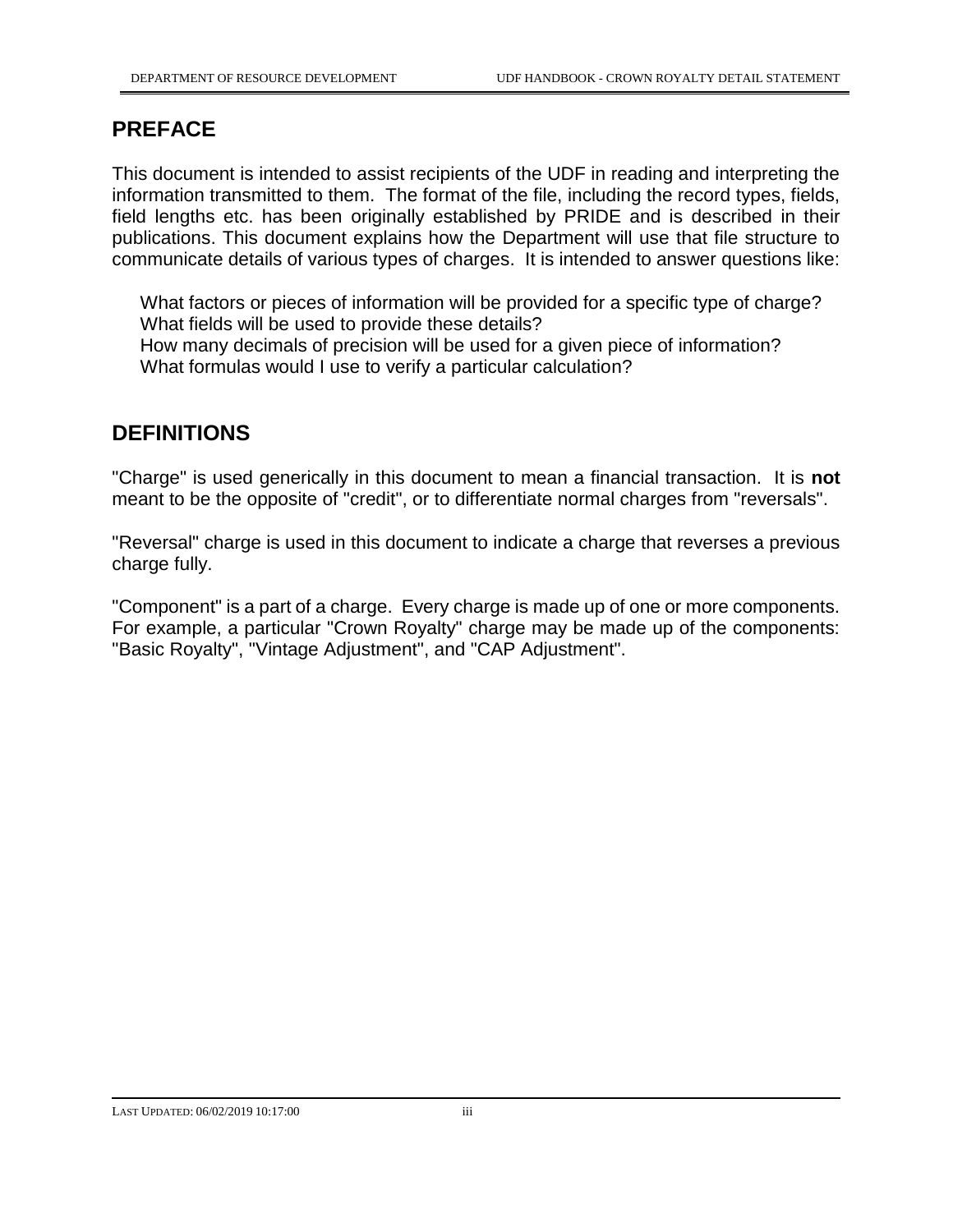# **1 GENERAL INFORMATION**

#### **1.1 File Structure**

The Crown Royalty Detail Statement UDF has 13 record types arranged in a hierarchical structure. Every record is preceded by a "record ID" consisting of four identifying fields.

The hierarchical arrangement of the records is a critical to a successful interpretation of the contents. Any sorting or re-arranging of the order of the records could easily sever the implied associations between records, and will likely destroy the usefulness of the file.

As depicted in the diagram at the front of Appendix G, record types 11, 26, 27 and 90 will each appear once in each file. The other record types will repeat as often as required.

#### **1.2 Use of Signed Values**

As with the printed version of the Crown Royalty Detail Statement, the amount of each charge will appear as a positive number, except when the charge is reversing a previous charge, in which case the amount will appear as a negative number. (Prior Period Interest charges are an important exception to this rule. Please refer to Section 3.1 for details.) The Charge Type (e.g. Crown Royalty or Injection Credit) will indicate whether the charge should be added or subtracted when determining a net value.

Product quantities and volumes are handled in the same manner as the dollar amount of the charge. These will appear as negative values when the charge is a reversal, otherwise they will be a positive value. Again, the Charge Type will indicate whether the value should be added or subtracted when calculating a net value.

Similarly, each component of a charge will have a positive dollar amount and the component type will indicate whether that amount should be added or subtracted when combining the components to determine the amount of the charge. (In the case of a reversal charge, the amount on each of the components involved would appear as a negative value.)

See Appendix A for a list of the component types and their effect on the charge amount.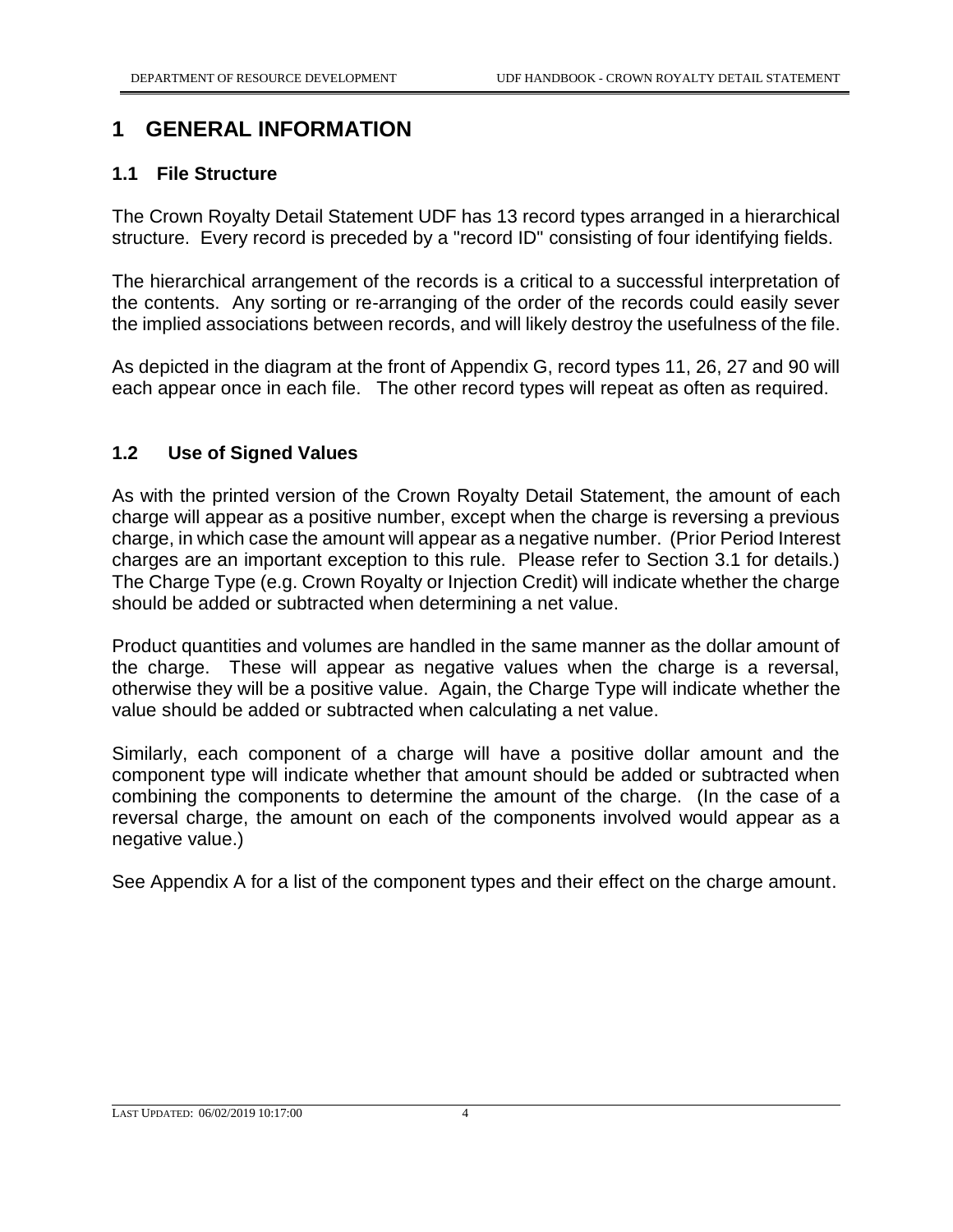#### **1.3 Numeric Formats**

Most of the numeric fields in the PRIDE file structure are type "R" (real), which require an explicit decimal point when the value is not an integer. This includes the charge component dollar amount field on record 61. In each of these cases, any decimal point will be explicitly indicated by a period. Refer to Appendix B for decimal precision details.

Percentage values are typically represented as a percentage rather than a fraction. For example, an Interest Rate of 7.5% will appear as 7.50 rather than 0.075.

Record 90 contains a dollar amount field which has a type of "N2", which indicates a numeric field having two implied decimal places. Therefore this value will appear as an integer, but it must be assumed to have a decimal point before the last two digits.

When the field is marked as "mandatory" (Use<sup>1</sup> = 'M'), a value will always be provided, but that value may be zero where appropriate. When a numeric field is "optional" (Use = 'O'), it will either have a value or be filled with spaces.

Numeric values will be right justified within the field. When a numeric value does not require the full space available in a field, it will be padded with leading spaces (not zeros). Trailing zeros will be used to indicate the standard business precision for a given value.

#### **1.4 Totals**

Totals and sub-totals are generally not provided. Any required totals by charge, product, stream ID, facility, etc. must be computed from the details provided. Record 90, at the end of the file, contains a total dollar amount for the full file / document, which can be used to confirm the completeness of the details.

 $\overline{a}$ 

<sup>&</sup>lt;sup>1</sup>"Use =" refers to the PRIDE document column that specifies whether a field is mandatory or optional. Refer to Appendix G.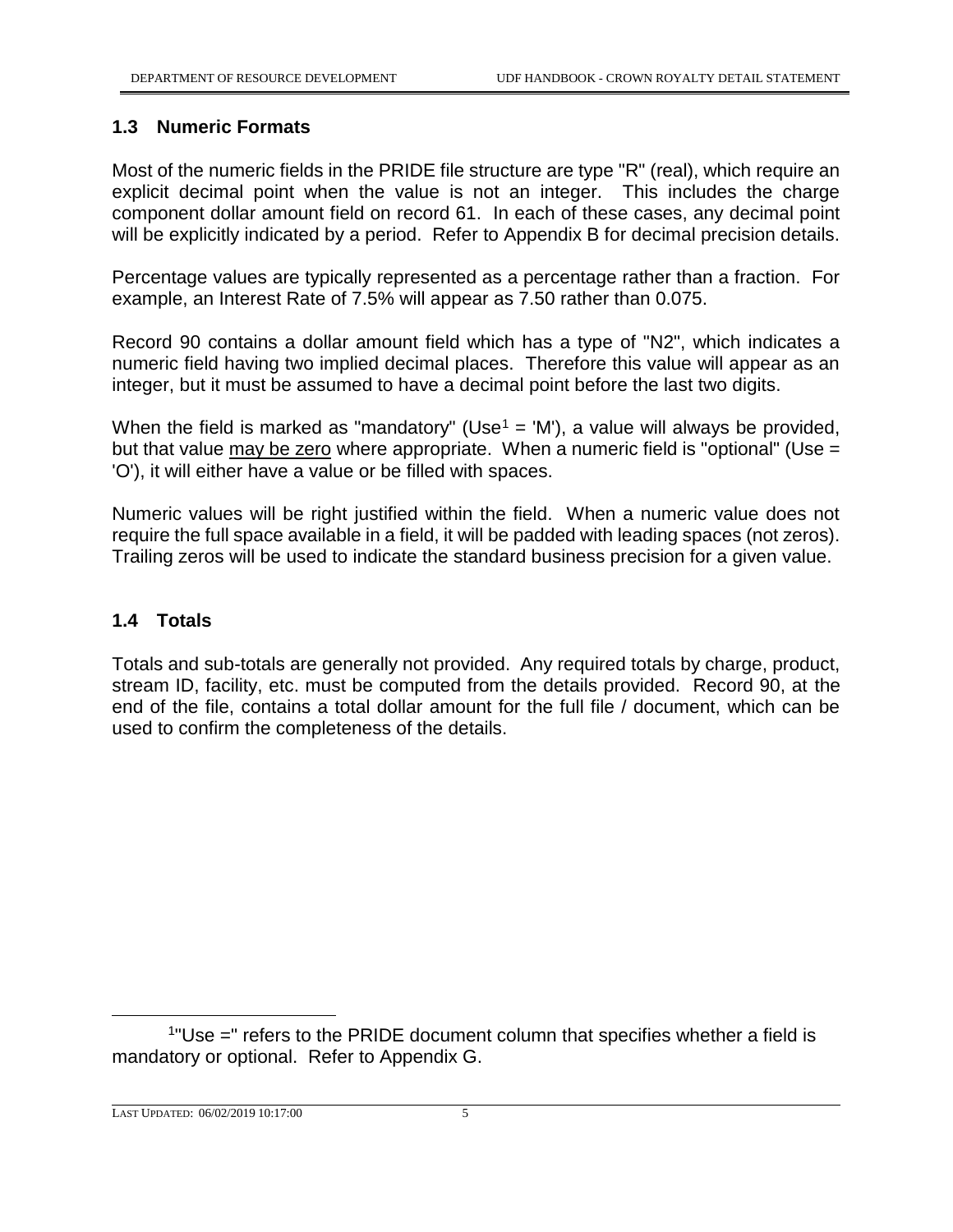## **2 UDF RECORD TYPES**

#### **2.1 Record ID**

The record ID resides in the first 21 characters of every record type in the Invoice Detail File.

#### **2.1.1 Trading Partner ID**

The trading partner ID (field 1) will appear if a Dunn and Bradstreet (DUNNS) ID has been set-up. Otherwise, the field will be blank.

#### **2.2 Record 11 - Replacement**

#### **2.2.1 Transaction Type Code**

This code will indicate whether the document is an original (00) or replacement (05). A replacement indicates the Crown Royalty Detail Statement was previously created either on paper or electronically.

#### **2.3 Record 28 - Client**

This record contains the information associated with the Royalty Client whose charges are being merged into the Payer's Crown Royalty Detail Statement. The client codes reported to the department on the header of an OAS will be used to populate this record. This can create more than one 28 record for the same client.

For example, if an OAS header reported the owner as  $>0001'$  and another OAS reported 001', the OAS and charge information will be reported on the Crown Royalty Detail Statement UDF under two 28 records.

| <b>OAS</b> | <b>Production Period</b> | Owner ID | Facility |
|------------|--------------------------|----------|----------|
|            | 1994-01                  | 0001     | GS3000   |
| - 2        | 1994-01                  | 0001     | GP1000   |

On the January UDF, the record type order would be:

28 0001 29 GS3000 41 51's

LAST UPDATED: 06/02/2019 10:17:00 6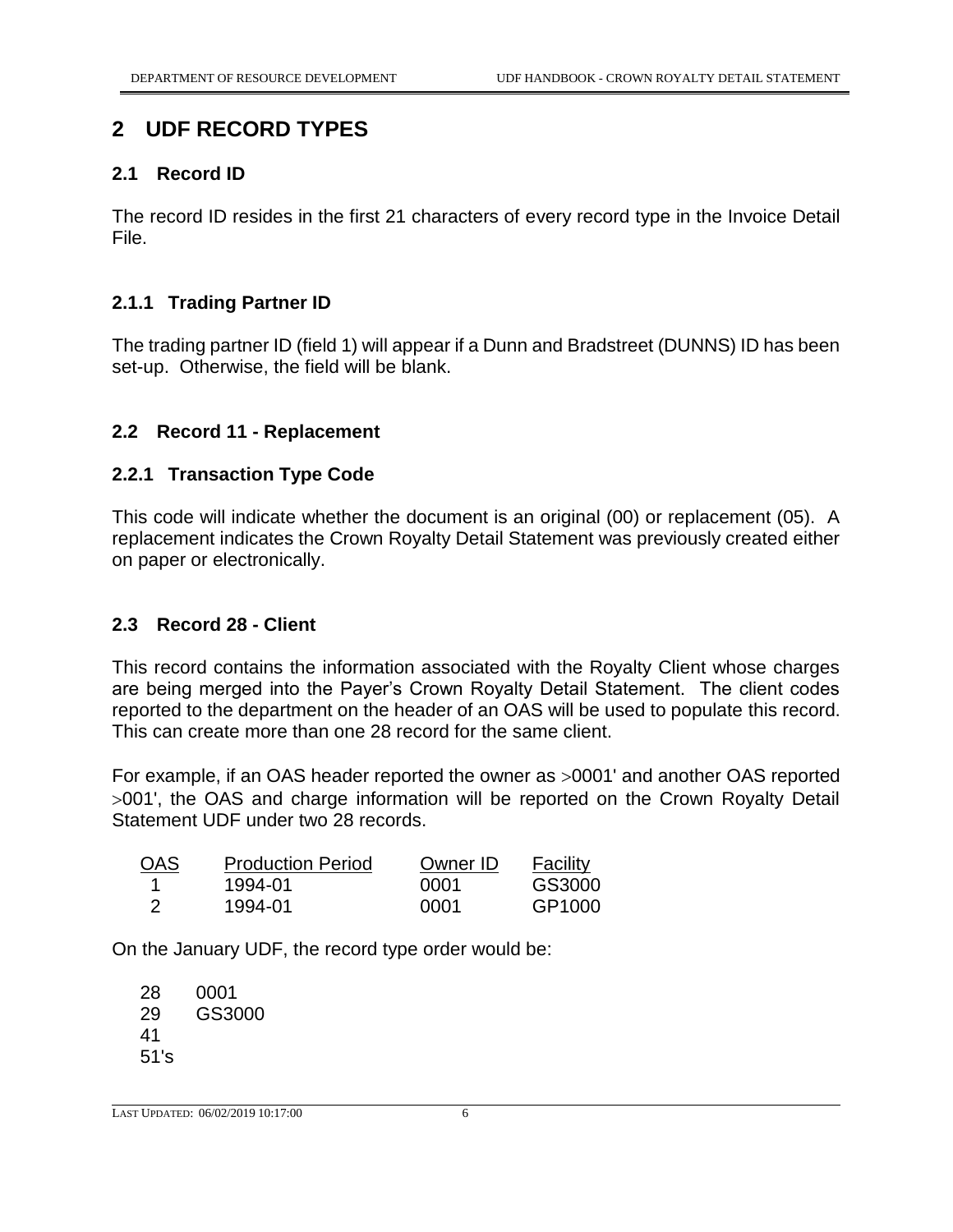Note: For volumetrics received from the Petroleum Registry of Alberta, this record applies to the owner on the OAF.

#### **2.4 Record 30 – Meter Station**

Record 30 will be required for the meter station information. The following data will be stored in these new records:

Meter Station Identifiers (Transporter and Unique Identifier) Meter Station Factors Contract Demand Percentages

One record would be required for each Meter Station grouped with the facility under consideration.

Meter Station data is used in the calculation of the Royalty Trigger factor for the facility. See appendix F – Gas Transportation Adjustment Calculations.

Meter Station data will not be provided for submissions received from the Petroleum Registry of Alberta because the Royalty Trigger Factor for the facility is no longer based this data. The Royalty Trigger Factor calculation details are now shown on the Facility Average Price (FAP) Supporting Details Reports and are not available on the UDF.

#### **2.5 Record 34 – Amounts by Charge Type**

Record 34 will provide a summary of the amounts by charge type for a royalty client. There will be one or more 34 records for each 28 (royalty client) record. In the hierarchy of record types, 34 records will be at the same level as the 29 records.

The 34 record will split the charges (for a charge type and royalty client) into the amount pertaining to prior production periods and the amount pertaining to the current production period, to reflect the new invoice structure. Within that split, it will also contain separate fields for the amount generated by an automated calculation, and the amount entered manually on MRIS.

The record will contain separate fields for the interest associated with the prior period automated and manual amounts as well. The total of the amounts on a 34 record,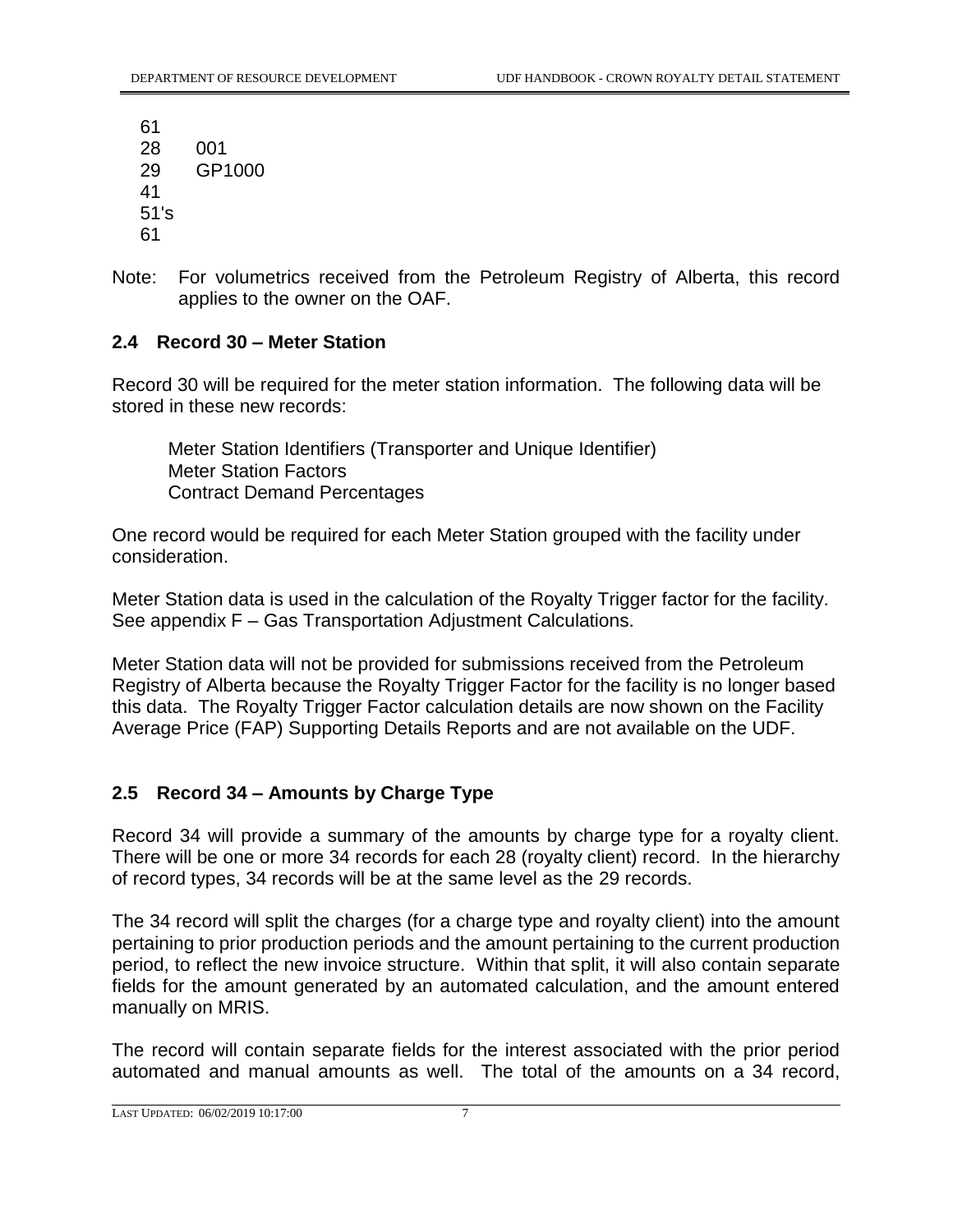excluding the interest fields, will correspond to a line item on the invoice, for all charge types other than prior period interest. The total of all the interest amounts from all of the 34 records will correspond to the prior period interest line item on the invoice.

A 34 record will be provided for all possible charge types. As a result, the total of the record type 34 amounts for all charge types will correspond to the invoice total.

The following is the layout for the proposed Record 34: Summary Charge Information:

| <b>Field</b> | <b>Description</b>                          | <b>Characteristics</b>                            |
|--------------|---------------------------------------------|---------------------------------------------------|
|              | charge type                                 | same as field 1 of record type 33 of invoice file |
| 2            | prior period - automated amount             | same as field 1 of record type 90 of CRD file     |
| 3            | interest on prior period - automated amount | same as field 1 of record type 90 of CRD file     |
| 4            | prior period - manual amount                | same as field 1 of record type 90 of CRD file     |
| 5            | interest on prior period - manual amount    | same as field 1 of record type 90 of CRD file     |
| 6            | current period - automated amount           | same as field 1 of record type 90 of CRD file     |
| 7            | current period - manual amount              | same as field 1 of record type 90 of CRD file     |

#### **2.6 Record – Stream Id**

This record contains data associated with the stream ID within the facility indicated in the previous record 29. The stream ID will be reported to industry in the same format reported on the OAS/SAF.

#### **2.7 Record 51 – Charge Information**

Record 51 is used to provide information that pertains to a charge, but is not specific to one component of the charge. This includes the Production Period and Product involved, and some of the prices and factors. Note that a total amount for the charge is not provided; this must be calculated by combining the component amounts found on the associated "61" records.

Record 51's will also appear for 100% Freehold streams.

#### **2.7.1 Revision Flag**

This record has a "Revision Flag" which will indicate whether the charge is an "original" (value of 0), or a "reversal" (value of 1). When this field  $= 1$ , the Reported Product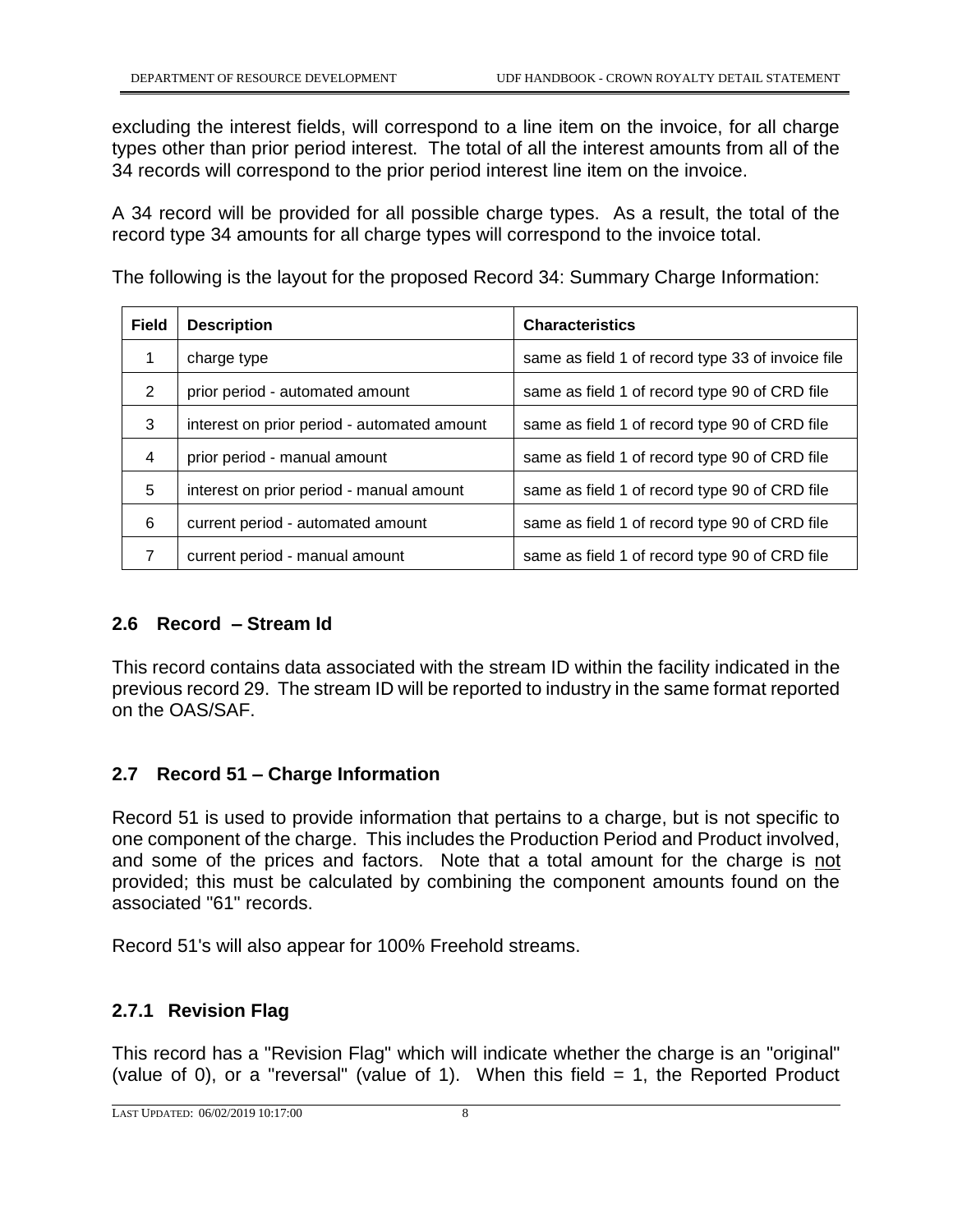Quantity and Heat from the "62" record(s) should be reversed (e.g. multiplied by -1) to obtain the correct Calculated Royalty Liable Qty/Heat (record 51, fields 5 and 7). (As described in Section 1.2 above, the volumes and dollar amounts on a reversal will appear as negative values.)

Note that the PRIDE document uses the term "revision", while we are using the term "reversal". Whenever a charge must be corrected, it will be fully reversed and a new replacement charge will be created. The Department is using the "Revision Flag" to indicate the reversing entry, i.e. the charge that is reversing a previous charge. If there is an associated replacement charge, it will have the earlier Production Period, but will have the Revision Flag  $= 0$ .

For example, an original charge of \$1,000.00 occurs in the billing period of March 1995:

| Charge |         | <b>Billing Period Production Period Amount</b> |         | <b>Revision Flag</b> |
|--------|---------|------------------------------------------------|---------|----------------------|
|        | 1995-03 | 1995-03                                        | 1000.00 |                      |

In May 1995, this charge is reversed and a replacement charge is created for \$900:

| Charge |         | <b>Billing Period Production Period Amount</b> |          | <b>Revision Flag</b> |
|--------|---------|------------------------------------------------|----------|----------------------|
|        | 1995-05 | 1995-03                                        | -1000.00 |                      |
|        | 1995-05 | 1995-03                                        | 900.00   |                      |

Note that of the three charges, only the reversal has the Revision Flag  $= 1$ .

#### **2.7.2 Royalty Trigger Description**

Field 4 of record 51 is the Royalty Trigger Description. For charge type Crown Royalty, this field will contain one of the following descriptions:

By-Product Processing Disposition of Unsold Gas (for OAS volumetrics only) Field Straddle Plant Gas Proc. (for OAS volumetrics only) Facility Eligible Consumption (for OAS volumetrics only) Disposition Out-of-Network (for PRA volumetrics) Royalty Liable Lease Fuel (for PRA volumetrics) Disposition with Return Fuel (for PRA volumetrics) Raw Gas Lease Fuel (for PRA volumetrics) Raw Gas Disposition (no Processing) (for PRA volumetrics) Raw Gas Disposition with Processing only (for PRA volumetrics) Raw Gas Processing (for PRA volumetrics)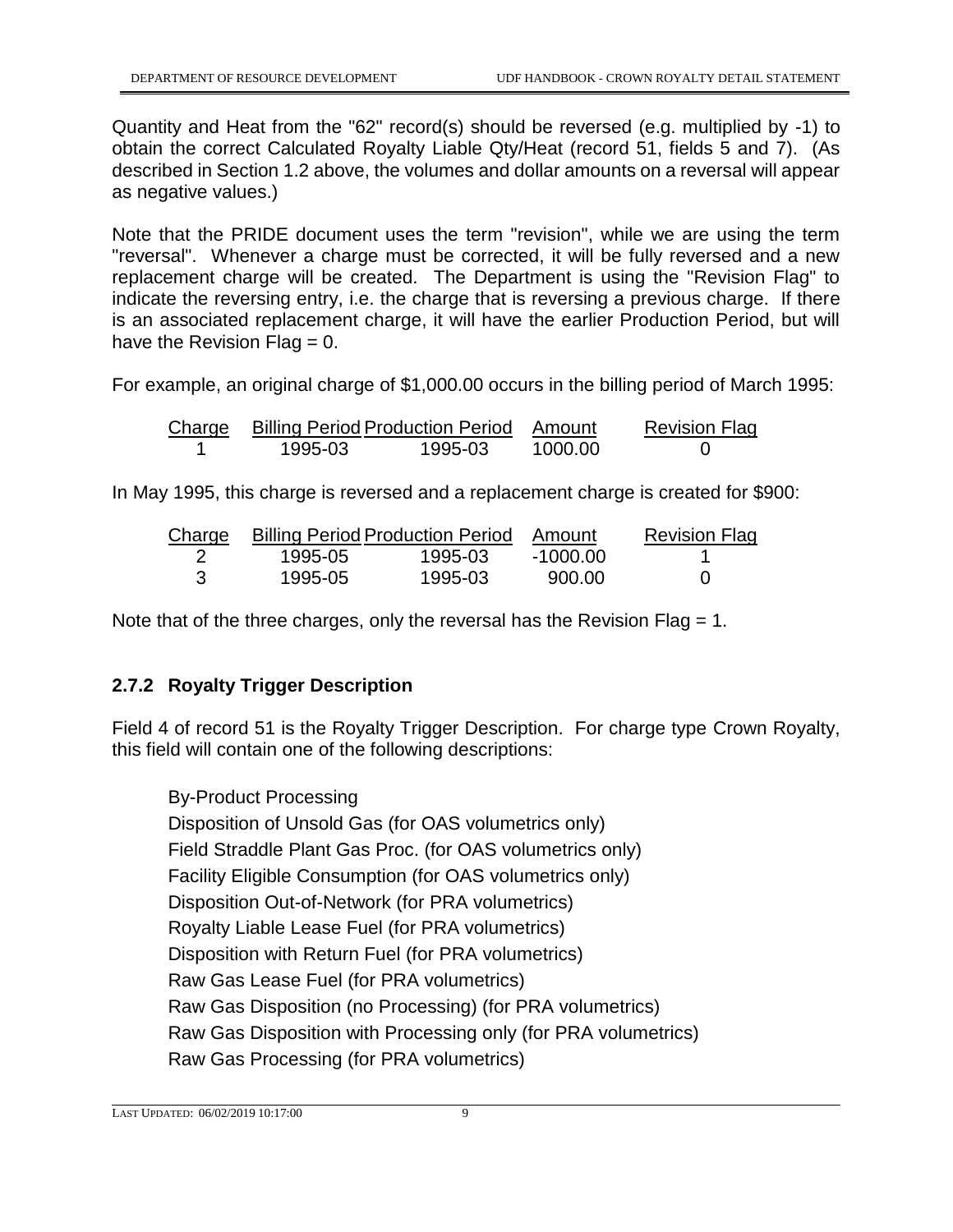Raw Gas Disposition with Return Fuel (no Processing) (for PRA volumetrics) Raw Gas Disposition with Processing & Return Fuel (for PRA volumetrics) Royalty Liable Lease Fuel with Processing only (for PRA volumetrics) Raw Gas Delivered to Injection (for PRA volumetrics)

For charge type Injection Credit, this field will contain the description:

Injection Credit Injection Disposition (for PRA volumetrics)

For any other charge types, this field will be blank.

The following table cross-references DOE Volumetric Royalty Trigger Types to Royalty Trigger Description on Crown Royalty Detail UDF

| <b>Royalty Trigger Description (Value Code)</b> | <b>Royalty Trigger Type</b>                             |
|-------------------------------------------------|---------------------------------------------------------|
|                                                 | <b>DOE</b> Volumetric<br><b>Royalty</b><br>(refer<br>to |
|                                                 | Triggers)                                               |
| Disposition Out-of-Network (DISP)               | Dispositions to Out of Network                          |
| Raw Gas Disposition (no processing) (RGAD)      |                                                         |
| Raw Gas Disposition with Processing<br>only     |                                                         |
| (RGADP)                                         |                                                         |
| Raw Gas Delivered to Injection (RGAIF)          |                                                         |
| By-Product Processing (PROC)                    | <b>By-Products Processing</b>                           |
| Raw Gas Processing (RGAP)                       |                                                         |
| Royalty Liable Lease Fuel (PURDSP)              | <b>Royalty Liable Lease Fuel</b>                        |
| Raw Gas Lease Fuel (RGAPUR)                     |                                                         |
| Royalty Liable Lease Fuel with Processing only  |                                                         |
| (RGAPP)                                         |                                                         |
| Injection Credit (INJECT)                       | <b>Injection Credit</b>                                 |
| Injection Disposition (INJDSP)                  |                                                         |
| Disposition with Return Fuel (DISPRF)           | Disposition to Out of Network with                      |
| Raw Gas Disposition with Return Fuel (no        | <b>Return Fuel</b>                                      |
| Processing) (RGADR)                             |                                                         |
| Raw Gas Disposition with Processing & Return    |                                                         |
| Fuel (RGDPR)                                    |                                                         |

#### **2.7.3 Product Gas Conversion Factor**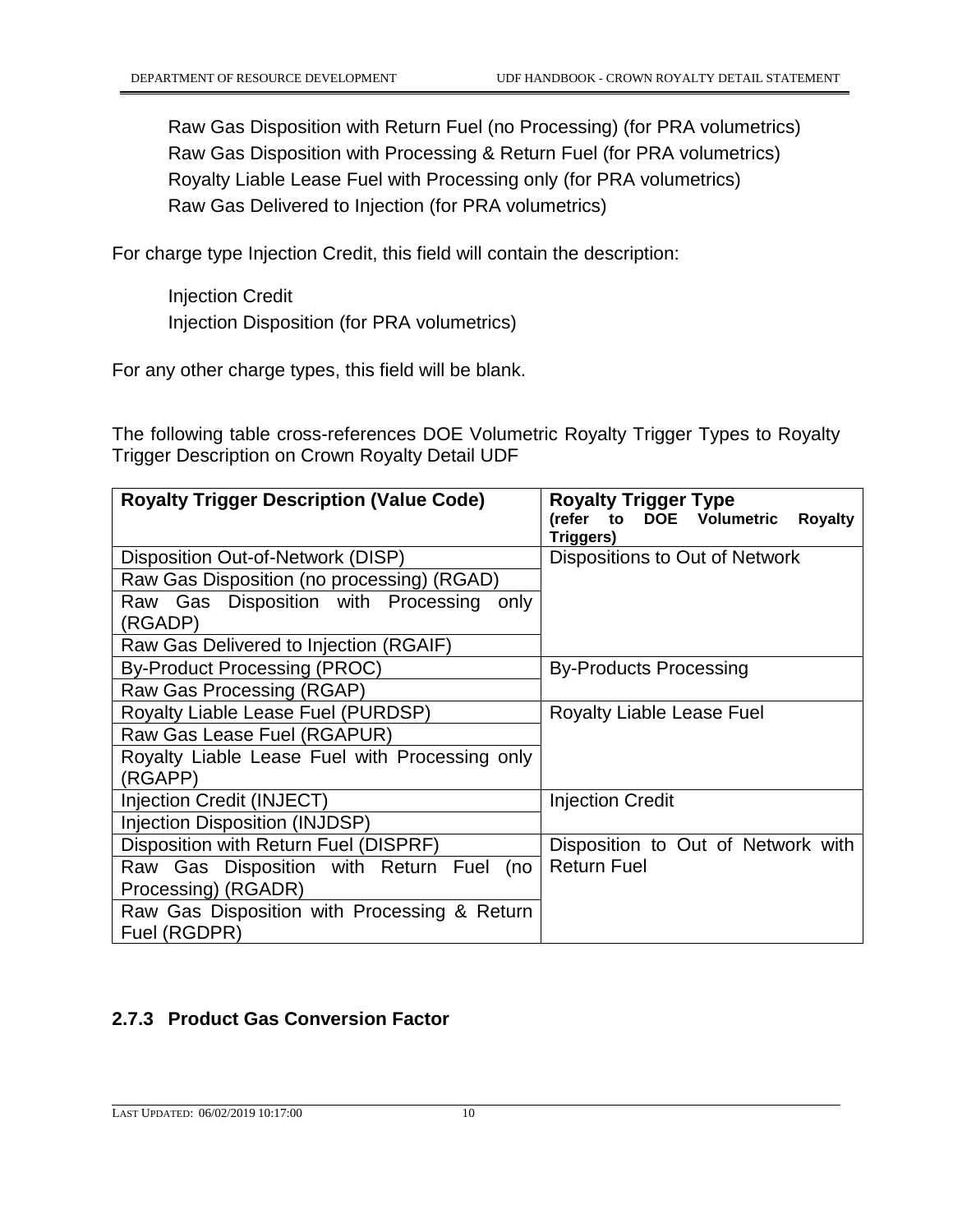Field 11 for products other than gas will be reported to 5 decimal places (eg. Pentane=.78783). Only gas will be reported to 4 decimal places (eg. Gas=1.0000).

#### **2.8 Record 61 – Charge Component**

Note that record type 61, which is used to provide the detailed information for each component of each charge, is an optional record. (Page A-15 of the PRIDE document states that "there must be at least one" record). If a charge is calculated as zero dollars, the charge will not be displayed. For 100% Freehold streams, all charges will calculate to zero so there will not be a record 61 for the associated record 51.

This record has eight generic fields (fields 3 through 10 in the PRIDE layout) that are used to provide different items of detail depending on the combination of Charge Type and Component Type.

Refer to Appendix C "Use of Record 61 for each Charge Type and Component Type". This table depicts:

- the text used to identify each Charge Type and Component Type,
- the valid combinations of Charge Type and Component Type, and
- the specific details which will appear in the UDF for each of these combinations.

As an example, in the case of Charge Type "Crown Royalty" and Component Type "Vintage Adjustment", the table indicates that items 2,3,1 and 4 will be provided in fields "Code", "Rate 1", "Rate 2" and "Factor 1" respectively. The table also indicates that for this component, the Crown Royalty Quantity, Crown Royalty Heat and Amount fields will be provided.

Details about each numbered item are provided, including: name and description in Appendix D, and formulas in Appendix E. For example, we see that item 3 in the table is the "New Royalty Rate" for new vintage product.

#### **2.8.1 Changes for the New Royalty Framework**

Effective January 2009, Vintage Tiers for Natural Gas were eliminated. As a result, there will be a single Royalty Rate applied to Gas, Ethane and Pentane products, and Vintage Adjustments will no longer be given. The Natural Gas Royalty Rate formula is now based on the Price and Well Production of the well producing that gas. Details of the Royalty Rate calculation are given in the accompanying "Well Event Average Royalty Rate" details report.

To allow for compatibility with the existing UDF structure, all Natural Gas can be treated as being 100% "OLD" vintage. This will result in no Vintage Adjustments being given and the "Old Royalty Rate" now being the Royalty Rate applied under the new Royalty Regime.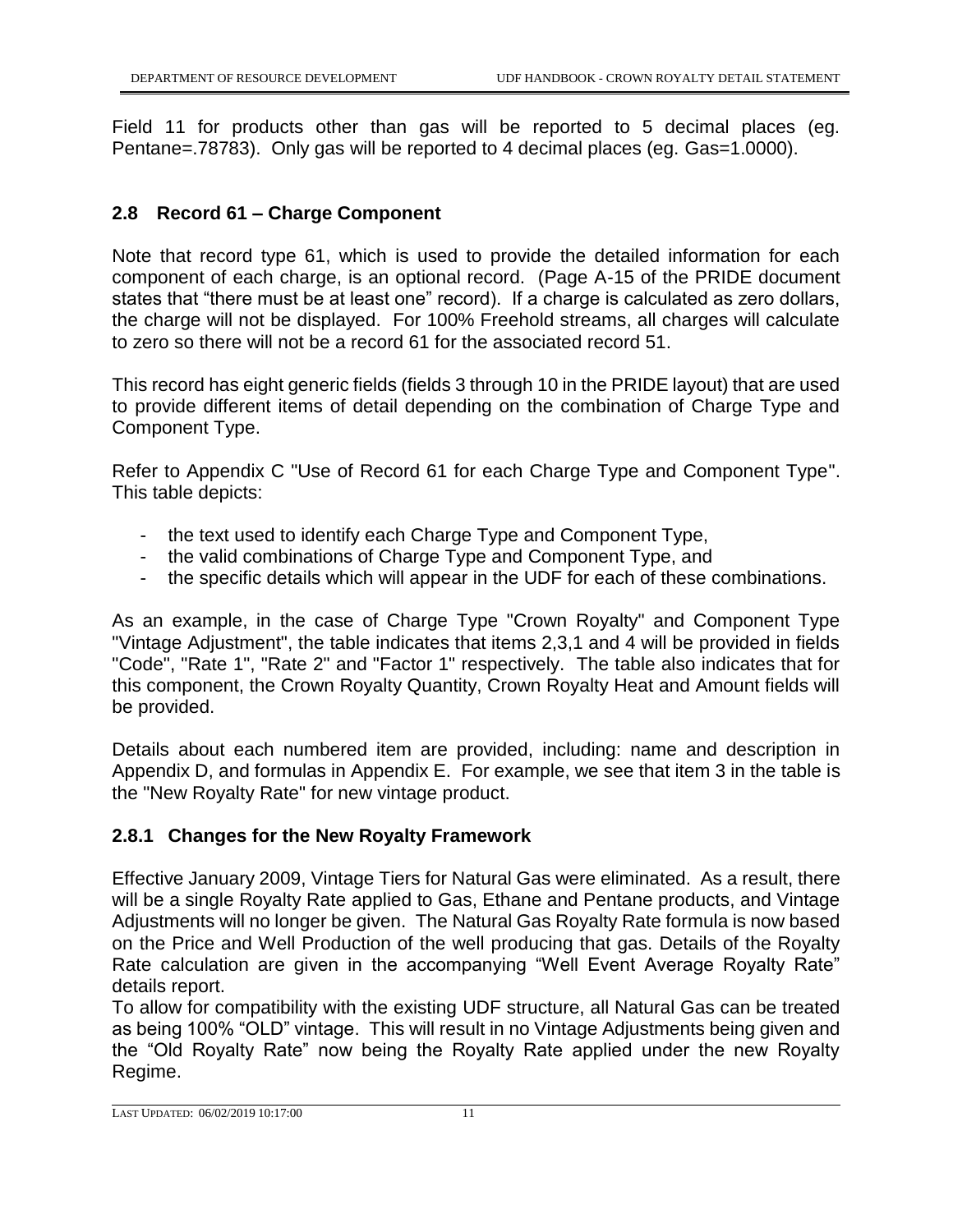Also effective January 2009, Corporate Average Prices and the Low Productivity allowance have been eliminated. As a result, CAP and Low Productivity adjustments will no longer be calculated.

#### **2.8.2 Changes from the Competitiveness Review**

Effective for the 2010-05 Production Period, the New Well Royalty Reduction program will no longer be applied as an adjustment to the Base Royalty amount, but instead a New Well Royalty Rate will be used in the determination of the Base Royalty amount. As a result, the Holiday Adjustment will no longer be given for volumes eligible for the New Well Royalty Reduction program. In addition to the New Well Royalty Rate, four New Well Royalty Rates will be introduced; Shale Gas New Well Royalty Rate, Coalbed Methane New Well Royalty Rate, Horizontal Gas New Well Royalty Rate and Horizontal Oil New Well Royalty Rate.

Volumes where one of the New Well Royalty Rates was used in the determination of Base Royalty (Charge Component Type = 'Basic Royalty') will have the Charge Code field of Record 61populated with one of the following Royalty Rate Reason Codes.

| Code          | <b>Royalty Rate Reason Code Description</b> |
|---------------|---------------------------------------------|
| <b>NWRR</b>   | New Well Royalty Rate                       |
| <b>CMNWRR</b> | Coalbed Methane New Well Royalty Rate       |
| <b>SGNWRR</b> | Shale Gas New Well Royalty Rate             |
| <b>HGNWRR</b> | Horizontal Gas New Well Royalty Rate        |
| <b>HONWRR</b> | Horizontal Oil New Well Royalty Rate        |

#### **2.8.3 Modernized Royalty Framework (MRF) changes**

Effective January 2017, production from wells Spud on or after 2007-01-01 with a Drilling and Completion Cost Allowance (C\*) will initially be assessed a 5% royalty rate until the cumulative revenue equals C\*. Quantities assessed using the C\* royalty rate (5%) for the determination of Base Royalty (Charge Component Type = 'Basic Royalty') will have the Charge Code field of Record 61 populated with  $C^*$ .

A Revenue amount will also be calculated for quantities applied against C\*. These amounts will reported on Record 61 with Charge Type = 'Crown Royalty' and Charge Component Type = 'Revenue'. These amounts are excluded from the determination of Crown Royalty amounts.

In addition, two new incentive programs will be available; the Enhanced Hydrocarbon Recovery Program (EHRP) and Emerging Resource Program (ERP).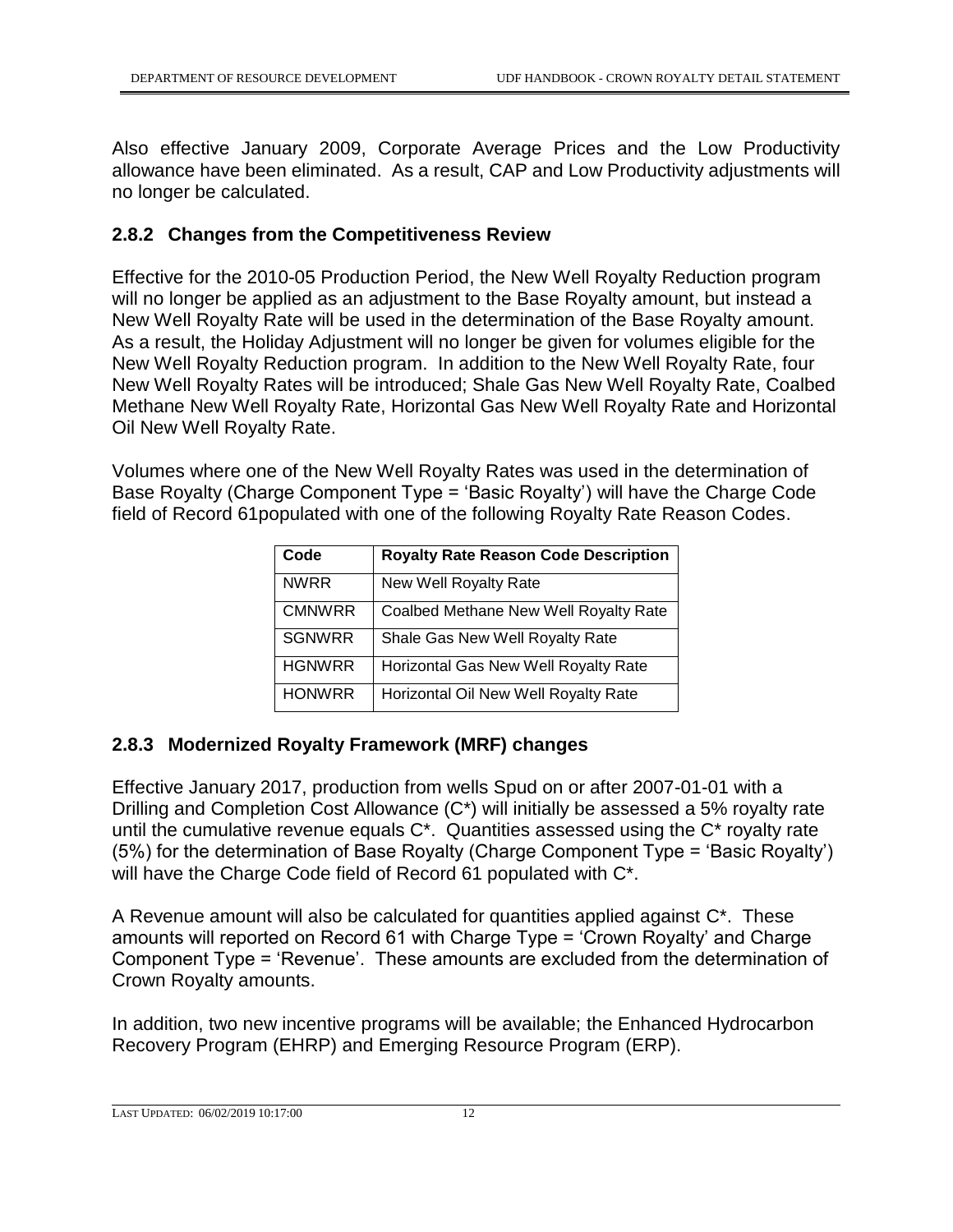- Quantities eligible under ERP will be assessed using the C\* royalty rate and will have the Charge Code field of Record 61 populated with ERP for Charge Component Type = 'Basic Royalty'.

- Quantities eligible under EHRP will have the associated Gross Royalty adjusted to reduce the effective royalty rate to 5%, and will have the Charge Code field of Record 61 populated with EHRP for Charge Component Type = 'Holiday'.

C\* is also calculated for re-entry of a well spud prior to 2017/01/01 for lengthening, deepening, or refracturing. Production from these wells is assessed using the C\* rate until the cumulative revenue equals C\*. Wells eligible for an NWRR rate while receiving the  $C^*$  rate, will have eligible  $C^*$  quantities applied against the NWRR rate.  $C^*$  quantities that are also eligible for a benefit under NGDDP or EHRP will be identified by using a Charge Code of "C\*&NGDDP" and "C\*&EHRP", respectively.

#### **2.9 Record 62 – Volumetric Source Records**

#### **2.9.1 Reported Stream Category**

The Stream Category (field 8) may not contain the exact text reported on the OAS. The Department of Energy has standardized the text as follows,

BANK BYPROD CASCD GAS INJ MULTI PROD PURCH **STOR** 

This does not apply to volumetrics received from Petroleum Registry of Alberta (PRA).

#### **2.9.2 Reported Product Quantity and Heat**

For volumetric submissions received from the PRA, the Reported Product Quantity (field 14) and Heat (field 16) will be Production Volume (field 25) and Energy (field 26) reported on the Volumetric for the given Volumetric Activity multiplied by the Owner Allocation Factor (field 21) and Stream Allocation Factor (field 23) and Raw Gas Allocation Factor (field 40).

#### **2.9.3 Maximum Length**

The maximum length of Record 62 may be up to 674 characters.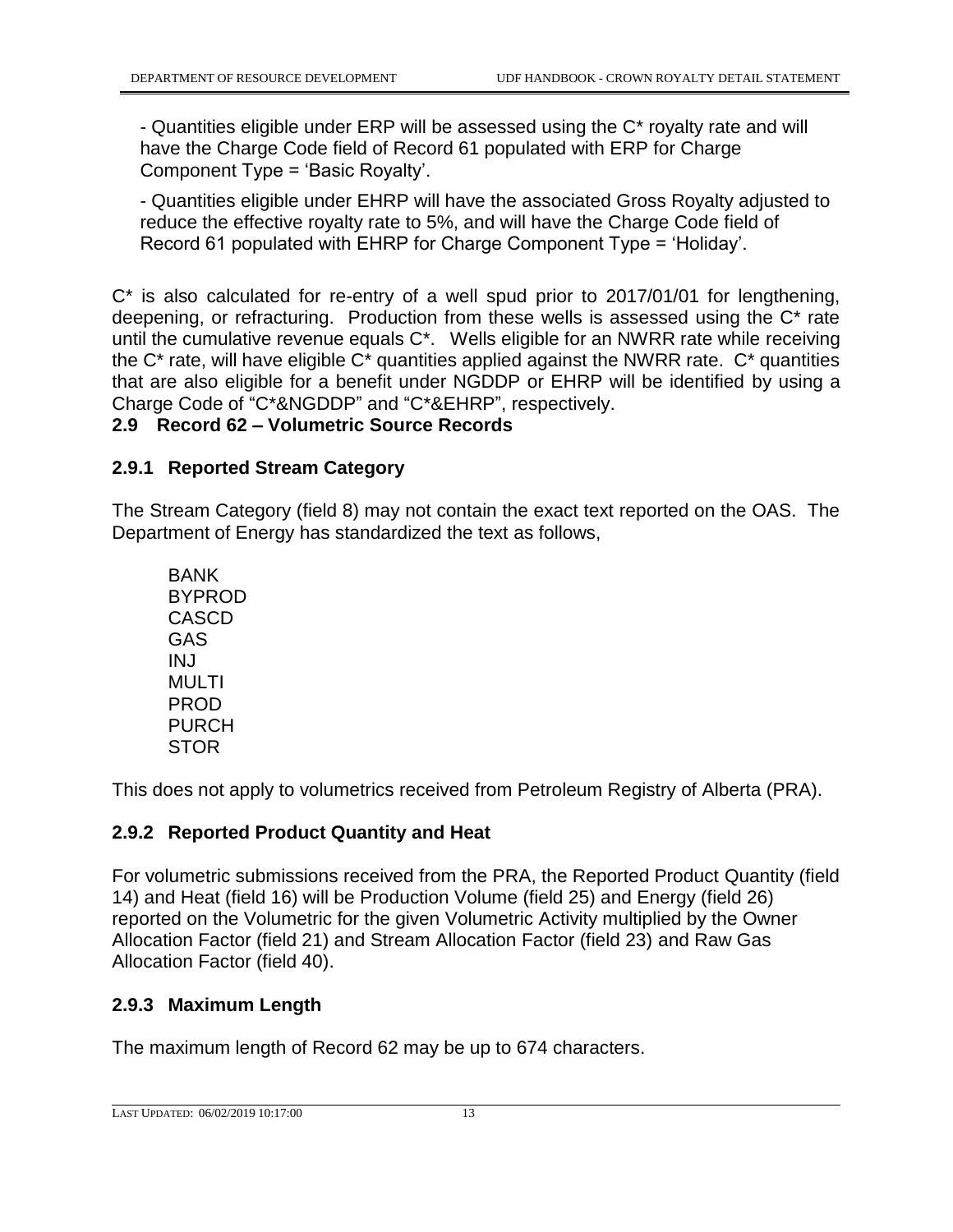#### **2.10 Record 90 – Net Amount**

The following is the layout for the Record 90: Document Trailer (Net Amount) Information:

| <b>Field</b> | <b>Description</b>                 |  |
|--------------|------------------------------------|--|
|              | net amount (CRD automated charges) |  |
| *2           | prior periods amount               |  |
| *3           | current period amount              |  |

- Field 1: Net amount of all the charge amounts on the 61 records in the file. It will correspond to the sum of fields 2, 3, and 6 on the 34 records in the file for the CRD charge types.
- Field 2: The invoice amount pertaining to prior production periods (the production periods previously invoiced) for all charge types. This amount will correspond to the sum of fields 2, 3, 4, and 5 on all the 34 records in the file.
- Field 3: The invoice amount pertaining to the current production period (the production period being invoiced for the first time) for all charge types. This amount will correspond to the sum of fields 6 and 7 on all the 34 records in the file.

The sum of fields 2 and 3 will correspond to the invoice total.

Appendix A indicates the calculations to occur based on charge component types. However, this will only work if the components are added separately for each charge type and then the proper calculation is done to determine the net amount. For example, add/subtract all of the component types for each charge (crown royalty, injection credit, RPB, RDI, etc.) using the formula in Appendix A. Then, subtract the credits from the debits at a charge type level to determine the end result.

To use one running total as the 61 records are processed requires a different calculation. Examine each charge/charge component combination for each 61 record to determine whether the amount should be added or subtracted from the running total. This is the breakdown to use:

| <b>CHARGE TYPE</b>      | <b>CHARGE COMPONENT</b> |                    |
|-------------------------|-------------------------|--------------------|
|                         | <b>Basic</b>            | <b>Adjustments</b> |
| Crown Royalty           |                         |                    |
| <b>Injection Credit</b> |                         |                    |
|                         |                         |                    |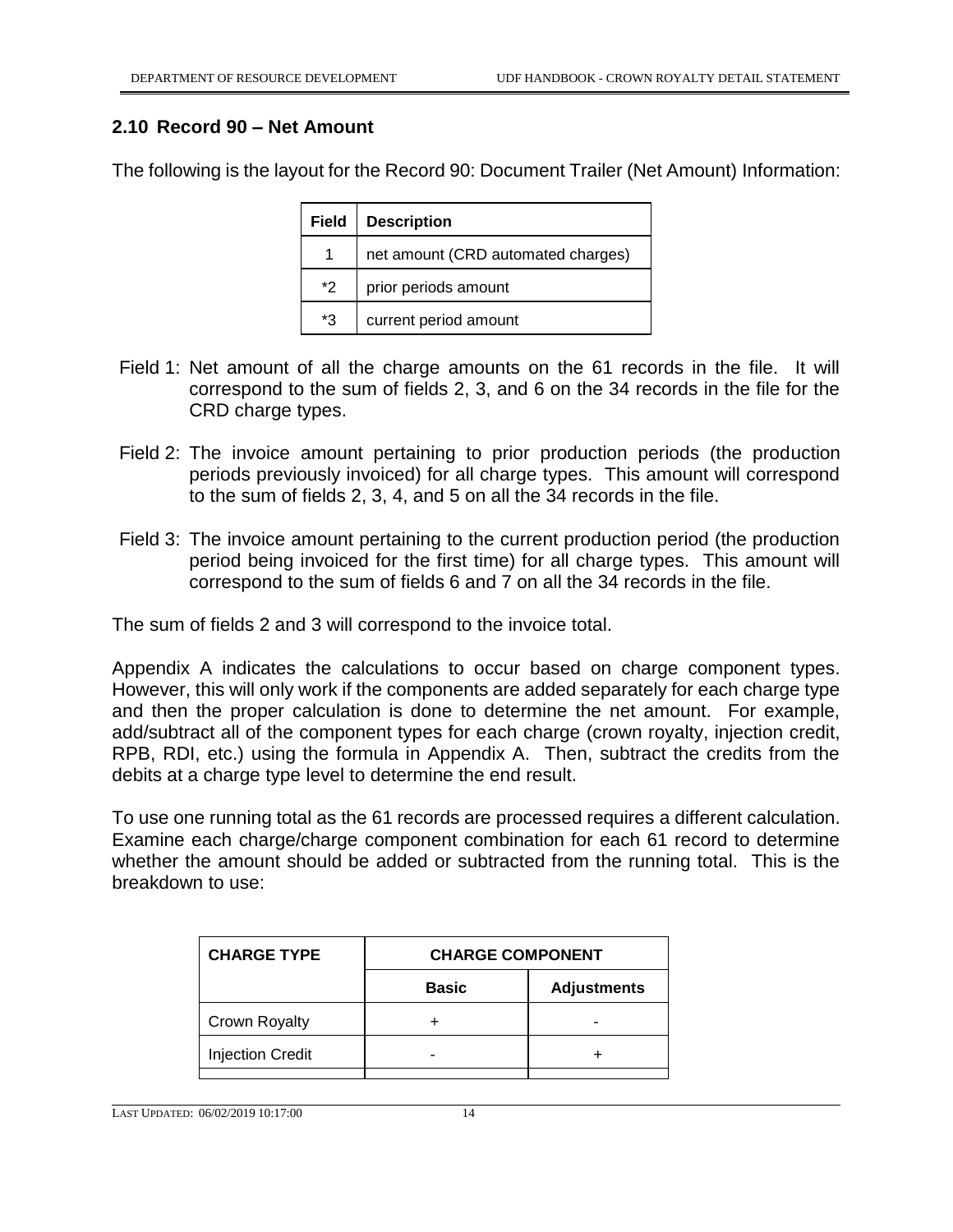| <b>EOR Adjustment</b>           |  |
|---------------------------------|--|
| Provisional<br>Assessment       |  |
| <b>Royalty Paid Banks</b>       |  |
| <b>Royalty Due</b><br>Inventory |  |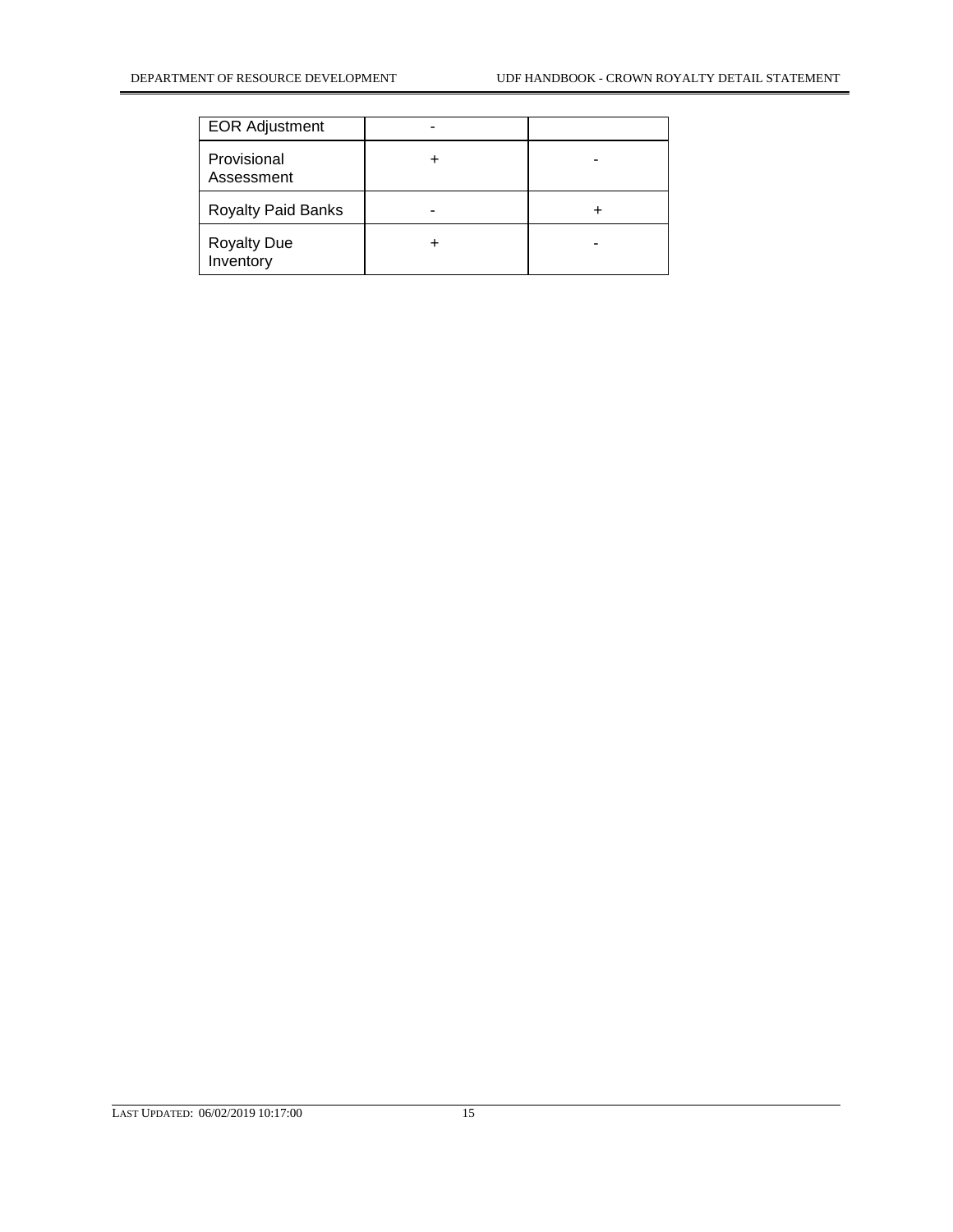# **3 SPECIAL CASES**

#### **3.1 Prior Period Interest**

Interest charges are calculated and applied separately for each charge where necessary. In the case of a reversal and a new charge, for example, the interest is calculated and applied on the reversal, then separately on the new charge.

The start date of the interest period is the due date associated with the Production Period of the charge, plus one day. The end date of the interest period is the issue date associated with the Billing Period for the Invoice. The principle amount for the interest calculation is the net amount of the charge. This net amount is determined by combining all of the components for the charge (i.e. all of the "61" records associated with a "51" record), except, of course, the prior period interest components.

The interest calculation for a charge is broken down by calendar month, and the interest rate used for each month is provided in field 5 of record 61. The interest charges are compounded; the formula used is the same as in the Department's receivables system:

Principle Amount \* (Monthly Interest Rate \* Days In Month/Days In Year)

If interest must be applied to more than one month then this calculation is performed for each month. The interest rate reported is the effective interest amount for the period the ratio of the total interest charged to the total principle amount.

In the Crown Royalty Detail Statement, any prior period interest related to a charge is depicted as a component of that charge. However, on the Invoice, these prior period interest charges are combined and appear as a separate charge type. (For example, the prior period interest charges that relate to Crown Royalty charges do not appear in the Crown Royalty amount on the Invoice, but rather are added into the Prior Period Interest amount.)

The amount of a Prior Period Interest charge will be signed according to its effect on the net Invoice amount. For example, an interest charge related to an original Crown Royalty charge will have a positive dollar amount, while one related to an Injection Credit will have a negative dollar amount. An interest charge related to a reversal Crown Royalty charge will have a negative dollar amount, while one related to a reversal of an Injection Credit will have a positive dollar amount.

#### **3.2 Enhanced Oil Recovery Operating Cost Adjustment**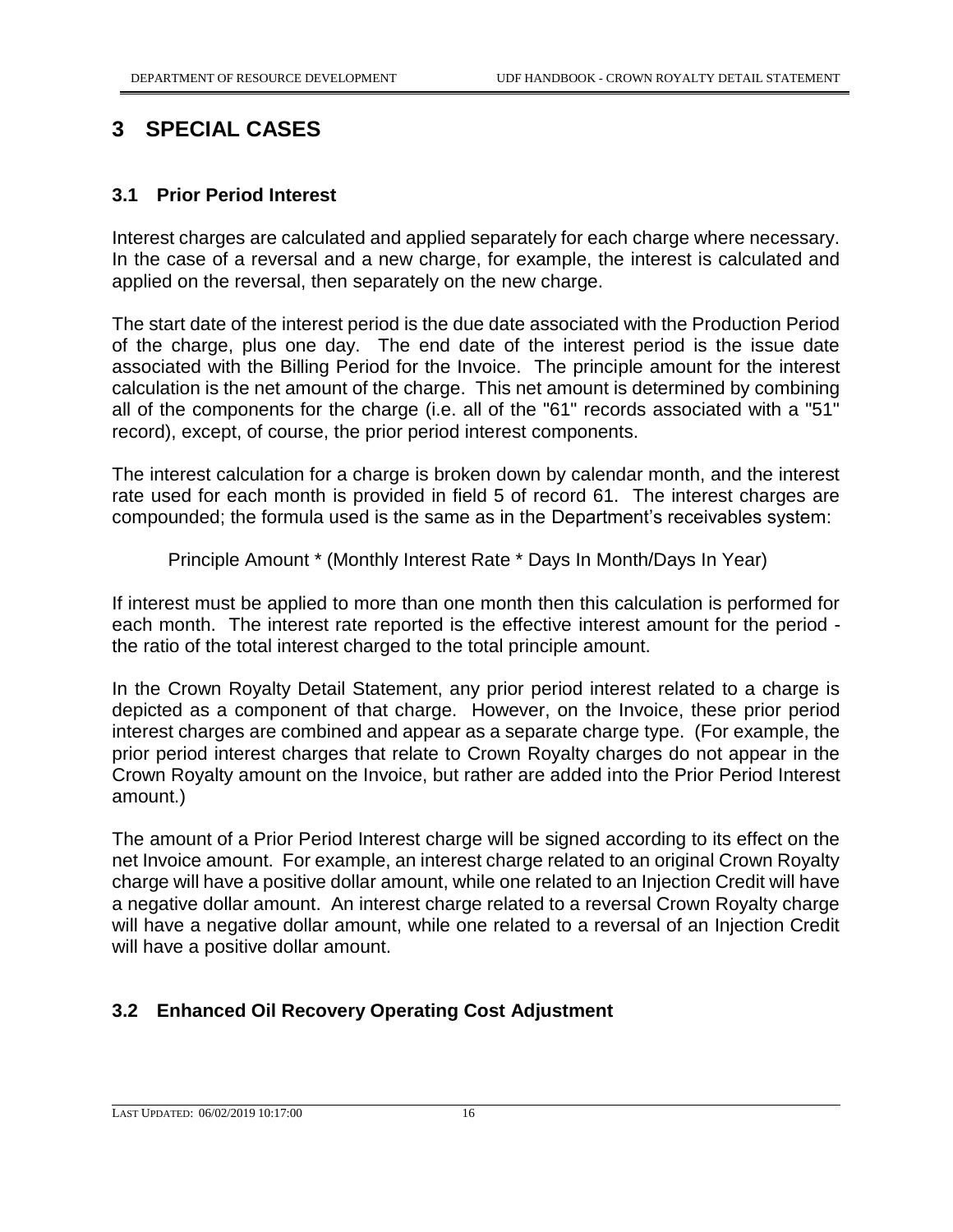The EOR calculation involves a comparison of "processed" volumes to "injected" volumes for an EOR scheme. The lesser of these two volumes is used in calculating the EOR adjustment. In the UDF, all of the volumetric details (processed and injected) that relate to this calculation are included, with each volumetric detail line appearing as a record 62. The two subtotals (volume processed and volume injected) are not provided, and there is no explicit indication as to which volume was used in the charge calculation.

Note that the EOR adjustment appears under the injection facility (which is on record 29), even though it is the processing facility that determines the Unit Operating Cost Rate that is used in the calculation.

The rates and factors used in the EOR calculation are the same as those used in the Crown Royalty calculation for the processing facility. These rates and factors are not repeated for the EOR charge. For example, if the EOR scheme had new vintage gas the Crown Royalty charge will have a Vintage Adjustment which will include the new royalty rate and vintage factor. The same rate and factor will be used in the EOR calculation, but these factors will not be repeated in the UDF under the "EOR" charge type.

#### **3.3 Royalty Paid Bank Facilities**

The Royalty Paid Bank charges appear under the processing facility (which is on record 29). The Stream ID record (41) is used to indicate the injection facility related to the charge.

#### **3.4 Low Productivity Adjustment**

One of the factors involved in the Low Productivity Adjustment calculation is the "Total S1 Production". This factor, which appears in record 61, field 10, is the "allocated" total after applying any Production Entity percentage. The current format of the UDF does not provide a field to report the Production Entity percentage factor, so this factor cannot be provided in the UDF.

In the case of a Low Productivity Adjustment for solution gas, the factor "Average Daily Production" for oil is used. (This equates to the 0.15 m3 factor that is used for oil.) The current format of the UDF does not accommodate reporting this factor.

Record 62 of the UDF is used to report the low productivity wells involved in the calculation. In this case, record 62 will have a Source Document Type (field 1) of "S1". (Note that the PRIDE document does not list oil as a valid product for field 13.)

#### **3.5 Injection Credits**

The Injection Credit charges appear under the injection facility (which is on record 29).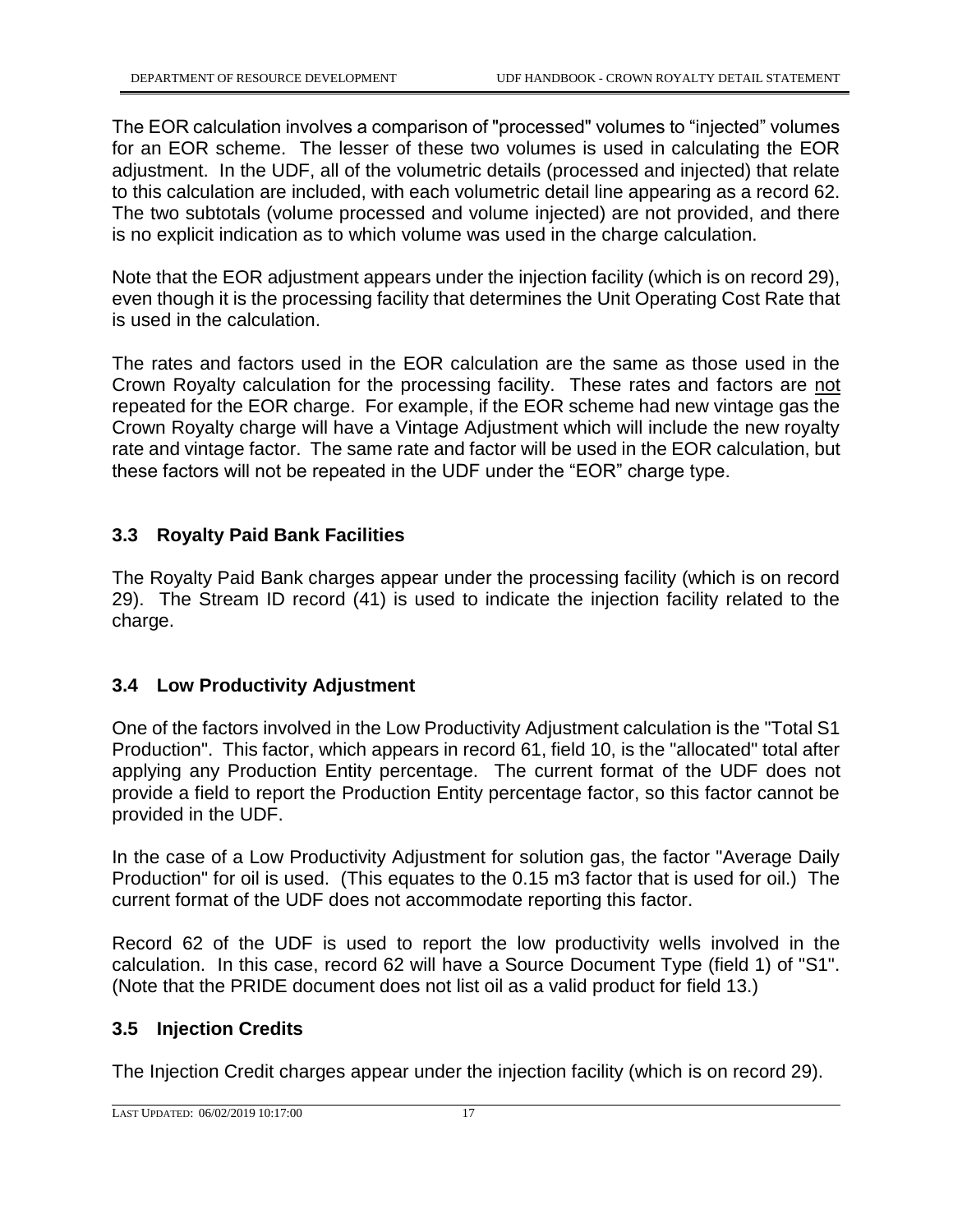# **APPENDIX A - PRIDE Crown Royalty Detail UDF – Charge Types**

| <b>Charge Types</b>           | <b>Add/Subtract to Determine the</b><br><b>Net Crown Royalty Detail</b><br><b>Amount</b> |
|-------------------------------|------------------------------------------------------------------------------------------|
| <b>Crown Royalty</b>          | Add                                                                                      |
| Injection Credit              | Subtract                                                                                 |
| <b>EOR Adjustment</b>         | Add                                                                                      |
| <b>Provisional Assessment</b> | Add                                                                                      |
| <b>Royalty Paid Banks</b>     | <b>Subtract</b>                                                                          |
| <b>Royalty Due Interest</b>   | Add                                                                                      |
| <b>Prior Period Interest</b>  | Add*                                                                                     |

\*Prior Period Interest is added to it's own Charge Type on the Invoice.

| <b>Component Types</b>              | <b>Add/Subtract to determine</b><br>The net Charge Amount |
|-------------------------------------|-----------------------------------------------------------|
| <b>Base Royalty</b>                 | Add                                                       |
| <b>GORR Adjustment</b>              | Add                                                       |
| Vintage Adjustment                  | Subtract                                                  |
| Low Productivity Adjustment         | Subtract                                                  |
| Raw Gas Adjustment                  | Subtract                                                  |
| <b>CAP Adjustment</b>               | <b>Subtract</b>                                           |
| <b>Special Agreement Adjustment</b> | Subtract                                                  |
| <b>Transportation Adjustment</b>    | Subtract                                                  |
| <b>Storage Adjustment</b>           | Subtract                                                  |
| <b>Fractionation Adjustment</b>     | Subtract                                                  |
| <b>Holiday Adjustment</b>           | Subtract                                                  |
| Unit Operating Cost Adjustment      | Subtract                                                  |
| <b>Prior Period Interest</b>        | Add*                                                      |
| Revenue                             | <b>Not Used</b>                                           |

\*Prior Period Interest is added to it's own Charge Type on the Invoice.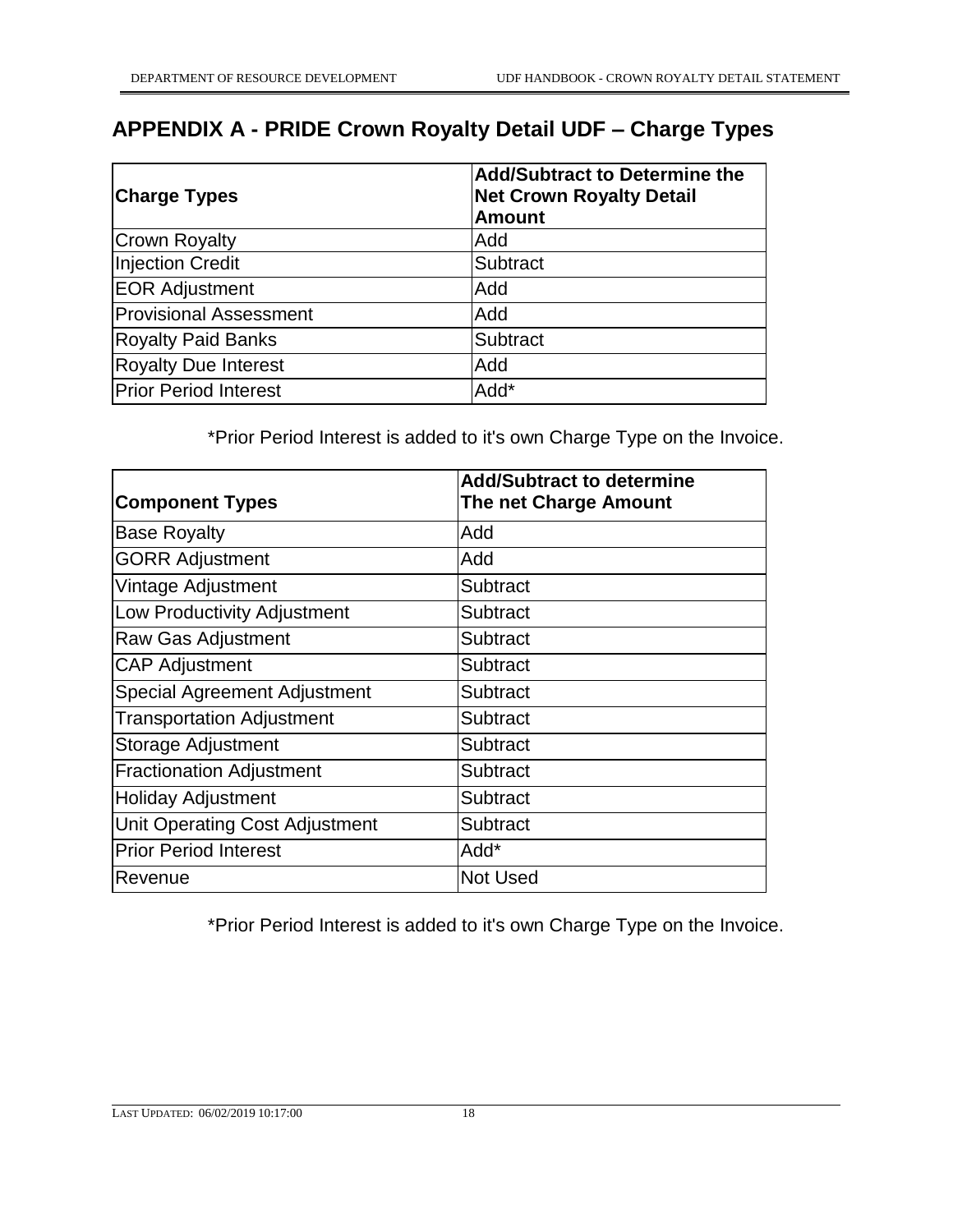# **APPENDIX B – PRIDE Crown Royalty Detail UDF – Decimal Precision of Numeric Fields**

| Record | <b>Field</b>   | <b>Name</b>                                   | <b>DP</b>      | <b>Notes</b>                              |
|--------|----------------|-----------------------------------------------|----------------|-------------------------------------------|
| 30     | 3              | <b>Meter Station Factor</b>                   | $\overline{2}$ |                                           |
| 30     | 4              | <b>Contract Demand Percentage</b>             | 0              |                                           |
| 51     | 5              | Calculated Royalty Liable Qty                 | $\overline{7}$ |                                           |
| 51     | $\overline{7}$ | <b>Calculated Royalty Liable Heat</b>         | $\overline{2}$ | 1 dec. place if value too large           |
| 51     | 8              | Payee Interest                                |                | If=100%, 6 dec. places ELSE 7 dec. places |
| 51     | 9              | <b>Product Valuation Price</b>                | $\overline{2}$ |                                           |
| 51     | 10             | <b>Product GJ Conversion Factor</b>           | 5              |                                           |
| 51     | 11             | <b>Product Gas Conversion Factor</b>          | 5              | No leading zero! e.g. .12345              |
| 52     | 6              | Allocation percentage                         | $\overline{7}$ |                                           |
| 61     | 5              | Rate 1                                        |                | DP varies; see details in Appendix E      |
| 61     | 6              | Rate 2                                        |                | DP varies; see details in Appendix E      |
| 61     | $\overline{7}$ | Factor 1                                      |                | DP varies; see details in Appendix E      |
| 61     | 8              | Factor 2                                      |                | DP varies; see details in Appendix E      |
| 61     | 9              | Factor 3                                      |                | DP varies; see details in Appendix E      |
| 61     | 10             | Factor 4                                      |                | DP varies; see details in Appendix E      |
| 61     | 11             | <b>Royalty Quantity</b>                       | $\overline{7}$ |                                           |
| 61     | 13             | Royalty Heat                                  | $\overline{2}$ | 1 dec. place if value too large           |
| 61     | 14             | Amount                                        | $\overline{2}$ |                                           |
| 62     | 14             | <b>Reported Product Quantity</b>              | 1              |                                           |
| 62     | 16             | <b>Reported Product Heat</b>                  | 0              |                                           |
| 62     | 17             | <b>Reported Activity Duration</b>             | $\mathbf 0$    |                                           |
| 62     | 19             | <b>Arithmetic Operator</b>                    | 0              |                                           |
| 62     | 20             | <b>Amendment Number</b>                       | 0              |                                           |
| 62     | 21             | <b>Owner Allocation Factor</b>                | 10             |                                           |
| 62     | 22             | <b>Owner Allocation Amendment Number</b>      | $\mathbf 0$    |                                           |
| 62     | 23             | <b>Stream Allocation Factor</b>               | 10             |                                           |
| 62     | 24             | <b>Stream Allocation Amendment Number</b>     | 0              |                                           |
| 62     | 25             | Reported Unallocated Production Volume        | 1              |                                           |
| 62     | 26             | <b>Reported Unallocated Production Energy</b> | $\overline{2}$ |                                           |
| 62     | 40             | <b>Raw Gas Allocation Factor</b>              | 10             |                                           |

# **Precision of Fields**

*\*DP – indicates decimal places (precision) of value*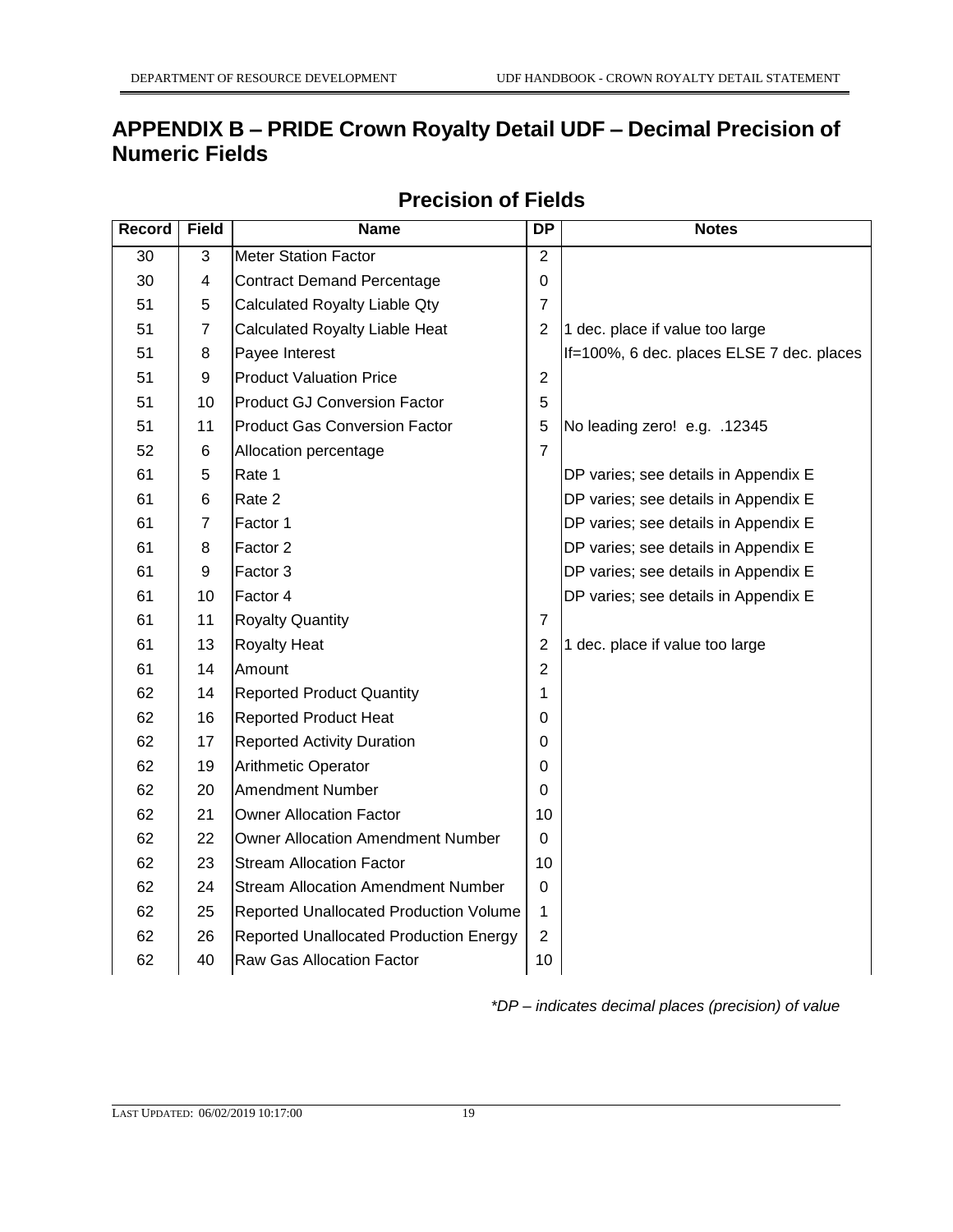# **APPENDIX C – PRIDE Crown Royalty Detail UDF – Record 61 – Charge Types and Component Types**

|                           |                                |                                 |                | Field 3   Field 4   Field 5   Field 6 |        |          | Field 7        | Field 8  | Field 9  | Field 10 |                |                |               |
|---------------------------|--------------------------------|---------------------------------|----------------|---------------------------------------|--------|----------|----------------|----------|----------|----------|----------------|----------------|---------------|
|                           |                                |                                 |                | see key on following pages            |        |          |                |          |          |          | <b>Cr Roy</b>  | <b>Cr Roy</b>  | <b>Amount</b> |
| <b>Charge Type</b>        | <b>Charge Component Type</b>   | Code                            | Date           | Rate 1                                | Rate 2 | Factor 1 | Factor 2       | Factor 3 | Factor 4 | Qty      | Heat           |                |               |
| <b>Crown Royalty</b>      | <b>Base Royalty</b>            |                                 | 28             |                                       | 1      |          |                |          |          |          | $\mathsf{X}$   | $\mathsf{X}$   | X             |
|                           | <b>GORR Adjustment</b>         |                                 |                |                                       | 26     |          | 27             |          |          |          | X              | X              | X             |
|                           | Vintage Adjustment             |                                 | $\overline{2}$ |                                       | 3      |          | 4              |          |          |          | X              | X              | X             |
|                           | Low Productivity Adjustment    |                                 |                |                                       | 5      | 6        | $\overline{7}$ | 8        | 9        | 10       | X              | X              | X             |
|                           | Raw Gas Adjustment             |                                 |                |                                       |        |          | 11             |          |          |          |                |                | X             |
|                           | <b>CAP Adjustment</b>          |                                 |                |                                       |        |          | 12             |          |          |          |                |                | X             |
|                           | Special Agreement Adjustment   |                                 |                |                                       |        |          | 13             |          |          |          |                |                | X             |
|                           | Transportation                 | Liquids                         | 14             |                                       | 15     |          | 16             |          |          |          |                |                | X             |
|                           | Adjustment                     | Gas                             |                |                                       | 15     | 24       | 25             |          |          |          |                |                | X             |
|                           | Storage Adjustment             |                                 |                | 17                                    |        |          |                |          |          |          |                | X              |               |
|                           |                                | <b>Fractionation Adjustment</b> |                |                                       | 18     |          |                |          |          |          |                |                | X             |
|                           | Holiday Adjustment             |                                 | 19             |                                       |        |          |                |          |          |          | $\pmb{\times}$ |                | $\mathsf{X}$  |
|                           | Unit Operating Cost Adjustment |                                 | 20             |                                       | 21     |          |                |          |          |          |                |                | X             |
|                           |                                | <b>Prior Period Interest</b>    |                |                                       | 23     |          |                |          |          |          |                |                | X             |
|                           | Revenue                        |                                 |                |                                       | 29     |          |                |          |          |          |                |                | X             |
| <b>Injection Credit</b>   | <b>Base Royalty</b>            |                                 |                |                                       |        |          |                |          |          |          | $\pmb{\times}$ | $\pmb{\times}$ | $\mathsf X$   |
|                           | Vintage Adjustment             |                                 | $\overline{c}$ |                                       | 3      | 1        | $\overline{4}$ |          |          |          | $\mathsf X$    | X              | $\mathsf{X}$  |
|                           | <b>CAP Adjustment</b>          |                                 |                |                                       |        |          | 12             |          |          |          |                |                | X             |
|                           | Transportation                 | Liquids                         | 14             |                                       | 15     |          | 16             |          |          |          |                |                | X             |
|                           | Adjustment                     | Gas                             |                |                                       | 15     | 24       | 25             |          |          |          |                |                | X             |
|                           |                                | Storage Adjustment              |                |                                       | 17     |          |                |          |          |          |                |                | X             |
|                           |                                | <b>Fractionation Adjustment</b> |                |                                       | 18     |          |                |          |          |          |                |                | Χ             |
|                           | Prior Period Interest          |                                 |                | 22                                    | 23     |          |                |          |          |          |                |                | X             |
| <b>EOR Operating Cost</b> | Unit Operating Cost Adjustment |                                 | 20             |                                       | 21     | 1        |                |          |          |          | $\mathsf X$    |                | X             |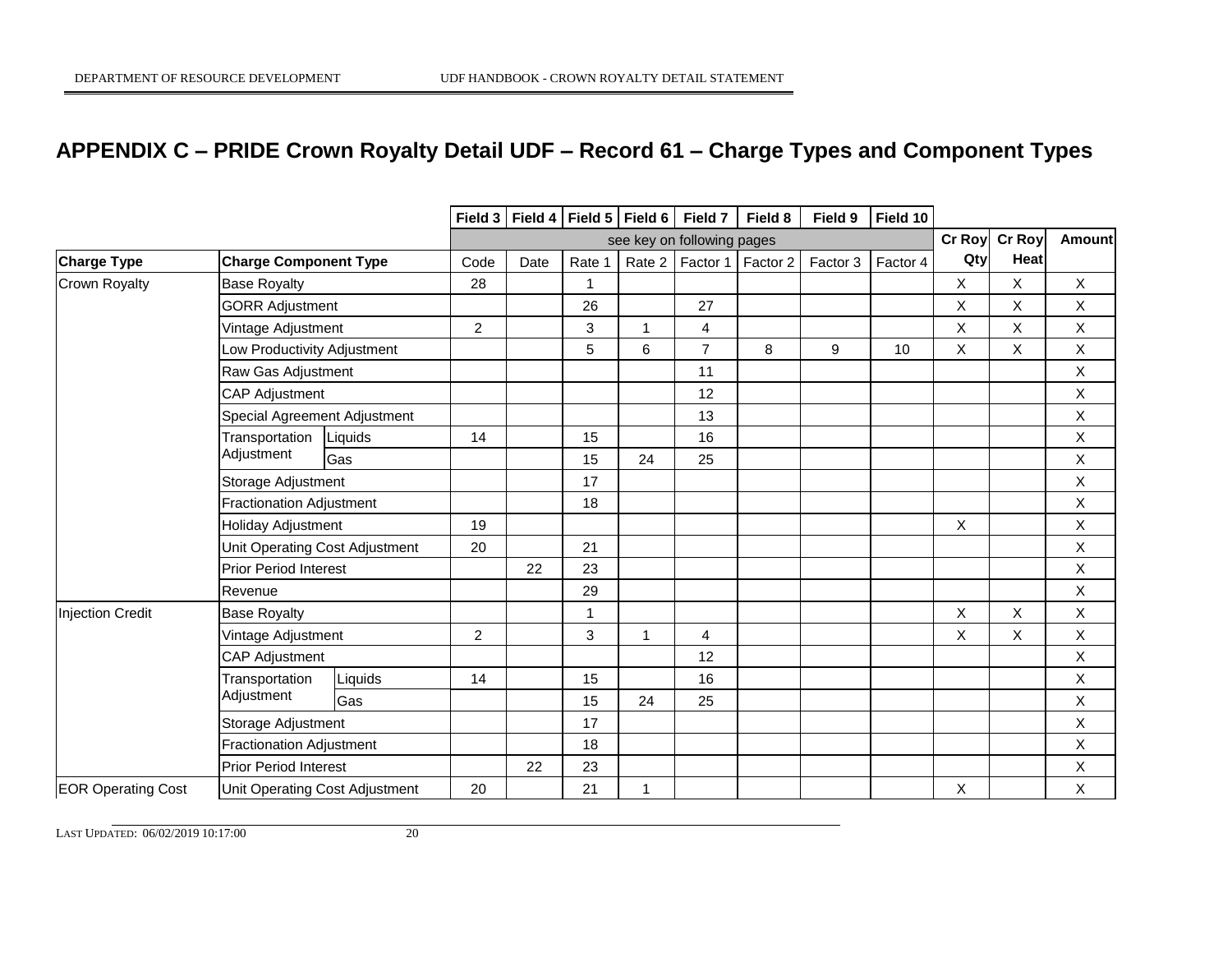#### DEPARTMENT OF RESOURCE DEVELOPMENT UDF HANDBOOK - CROWN ROYALTY DETAIL STATEMENT

| Adjustment             | <b>Prior Period Interest</b>     |                                 | 22             | 23 |    |    |    |   |   | X                         |          |
|------------------------|----------------------------------|---------------------------------|----------------|----|----|----|----|---|---|---------------------------|----------|
| Provisional Assessment | <b>Base Royalty</b>              |                                 |                |    |    |    |    | X | X | X                         |          |
|                        |                                  | Transportation Adjustment (Gas) |                |    | 15 | 24 | 25 |   |   |                           | Χ        |
|                        | <b>Prior Period Interest</b>     |                                 |                | 22 | 23 |    |    |   |   |                           | Χ        |
| Royalty Paid Bank      | <b>Base Royalty</b>              |                                 |                |    |    |    |    |   | X | X                         | Χ        |
|                        | Vintage Adjustment               |                                 | $\overline{c}$ |    | 3  | 1  | 4  |   | X | X                         | Χ        |
|                        | <b>CAP Adjustment</b>            |                                 |                |    |    |    | 12 |   |   |                           | X        |
|                        | Transportation<br>Adjustment     | Liquids                         | 14             |    | 15 |    | 16 |   |   |                           | X        |
|                        |                                  | Gas                             |                |    | 15 | 24 | 25 |   |   |                           |          |
|                        | Storage Adjustment               |                                 |                |    | 17 |    |    |   |   |                           | X        |
|                        | Fractionation Adjustment         |                                 |                |    | 18 |    |    |   |   |                           | X        |
|                        | Unit Operating Cost Adjustment   | 20                              |                | 21 |    |    |    |   |   | $\boldsymbol{\mathsf{X}}$ |          |
|                        |                                  | <b>Prior Period Interest</b>    |                |    | 23 |    |    |   |   |                           | $\times$ |
| Royalty Due Inventory  | <b>Base Royalty</b>              |                                 |                |    |    |    |    |   | X | Χ                         | Χ        |
|                        |                                  | <b>CAP Adjustment</b>           |                |    |    |    | 12 |   |   |                           | X        |
|                        | <b>Transportation Adjustment</b> |                                 | 14             |    | 15 |    | 16 |   |   |                           | X        |
|                        | Storage Adjustment               |                                 |                |    | 17 |    |    |   |   |                           | X        |
|                        | <b>Prior Period Interest</b>     |                                 |                | 22 | 23 |    |    |   |   |                           | X        |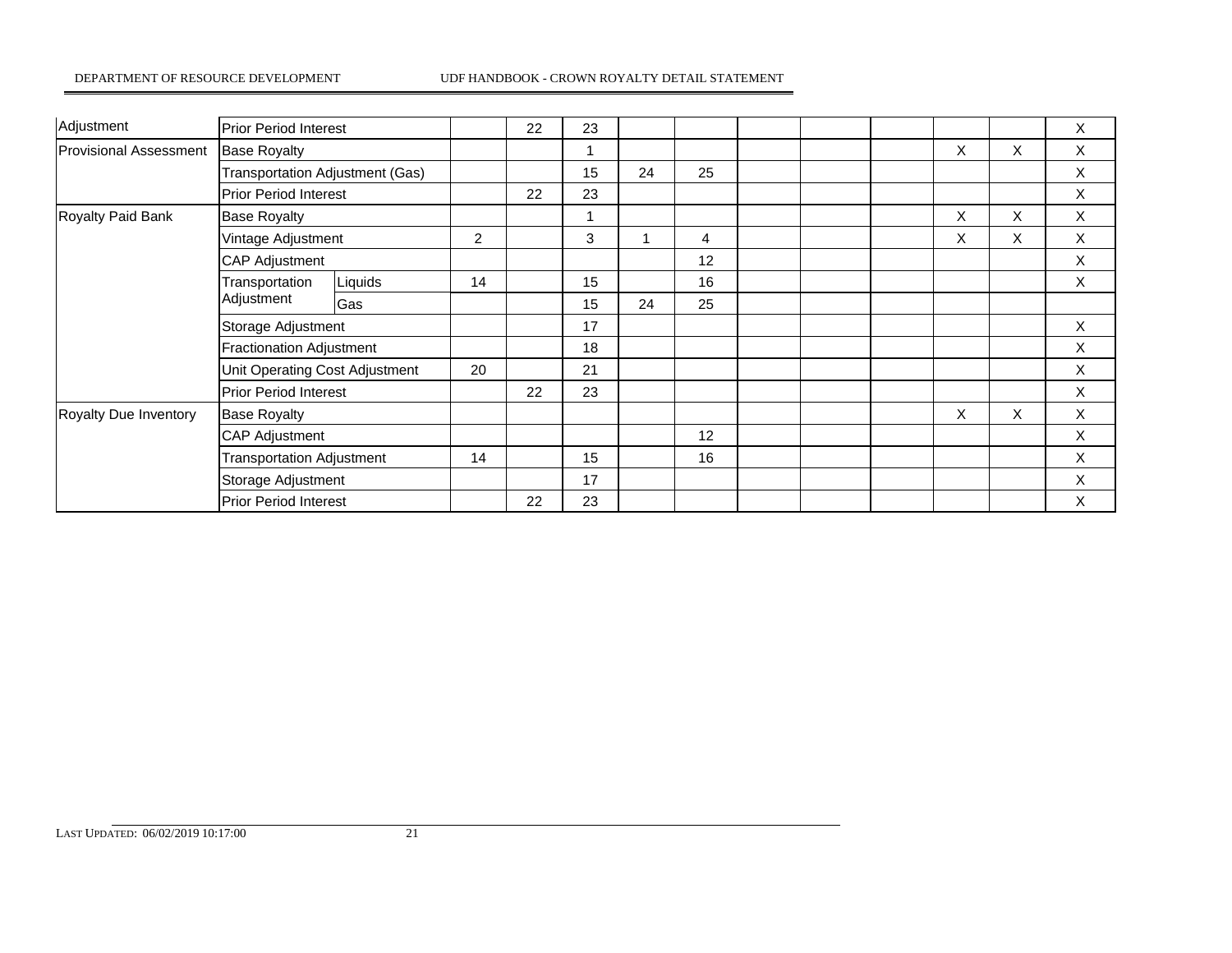# **APPENDIX D - PRIDE Crown Royalty Detail UDF - Record 61 - Component Type Field Descriptions**

| Data Element                             | DP* | Description                                                                                                                                                                                                                                  |
|------------------------------------------|-----|----------------------------------------------------------------------------------------------------------------------------------------------------------------------------------------------------------------------------------------------|
| 1. Old Royalty Rate                      | 5   | The royalty rate for old vintage product. This rate is used to calculate the base royalty before any adjustments.<br>Effective 2009-01, the Old Royalty Rate is equal to the single Royalty Rate applied under the new regime.               |
| 2. Vintage                               |     | The vintage being adjusted. Old vintage does not require an adjustment, so currently the only possible value is<br>'NEW'.                                                                                                                    |
| 3. New Royalty Rate                      | 5   | The royalty rate for new vintage product.                                                                                                                                                                                                    |
| 4. Vintage Factor (i.e. Co-Ex<br>Factor) | 5   | The percentage of the product that is new vintage.                                                                                                                                                                                           |
| 5. New Royalty Rate Adj Factor           | 5   | The factor that adjusts the New Royalty Rate to accommodate a Low Productivity allowance. The formula to<br>determine this factor for a single well-event is as follows:                                                                     |
|                                          |     | (New Royalty Rate – Low Prod Min Royalty Rate) * ((Low Prod Well Allowance Threshold – (S1 Reported Product<br>Quantity * Max Low Prod Daily Hours / S1 Reported Activity Duration)) ^2) (Low Prod Well Allowance<br>Threshold)^2            |
|                                          |     | (For a well group or unit, the New Royalty Rate Adj Factor will be a blended (weighted average) factor for all wells<br>in the group.) The formula is:                                                                                       |
|                                          |     | For each S1: (S1 Reported Product Quantity * Payee Interest * Vintage Factor * New Royalty Rate Adj Factor).<br>Total of these values for the group / (Total Reported S1 Production * Payee Interest)                                        |
|                                          |     | Note if there is no Vintage Adjustment, assume Vintage Factor = 1                                                                                                                                                                            |
| 6. Old Royalty Rate Adj Factor           | 5   | The factor which adjusts the Old Royalty Rate to accommodate a Low Productivity allowance. The formula to<br>determine this factor for a single well-event is as follows:                                                                    |
|                                          |     | (Old Royalty Rate - Low Prod Min Royalty Rate) * ((Low Prod Well Allowance Threshold - (S1 Reported Product<br>Quantity * Max Low Prod Daily Hours / S1 Reported Activity Duration))^2 / (Low Prod Well Allowance Threshold)<br>$^{\wedge2}$ |
|                                          |     | (For a well group or unit, the Old Royalty Rate Adj Factor will be a blended (weighted average) factor for all wells<br>in the group.) The formula is:                                                                                       |
|                                          |     | For each S1: (S1 Reported Product Quantity * Payee Interest * (1 - Vintage Factor) * Old Royalty Rate<br>Adjustment Factor). Total of these values for the group / (Total Reported S1 Production * Payee Interest)                           |
|                                          |     | Note if there is no Vintage Adjustment, assume Vintage Factor = 1                                                                                                                                                                            |

#### Key to generic Code, Date, Rate and Factor fields: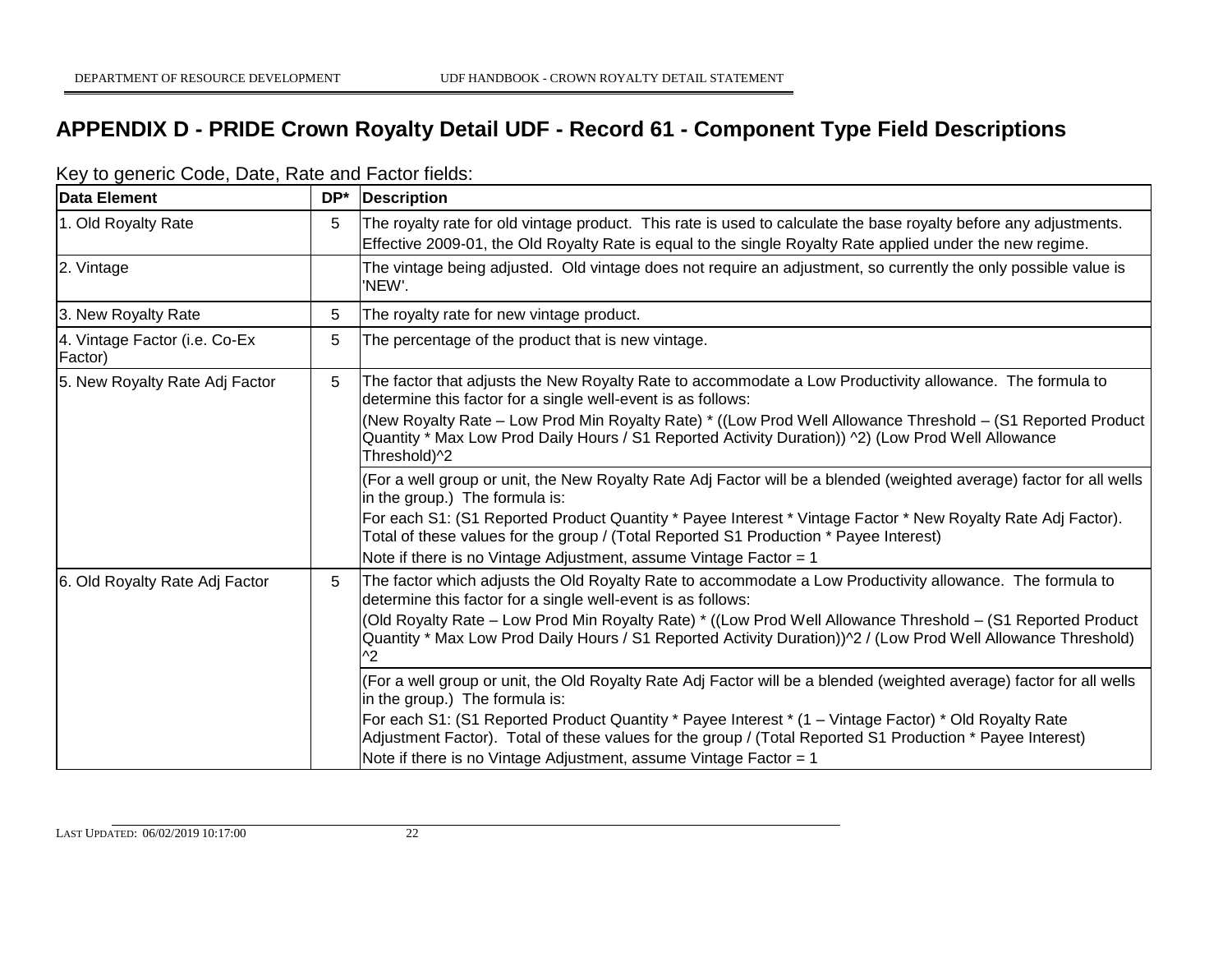| 7. Low Prod Min Royalty Rate                   | 5              | The amount by which the applicable royalty rate is reduced when calculating the Low Productivity Crown Royalty<br>Rate. As indicated in the "Principles and Procedures", this value is currently '5'.                                                                   |
|------------------------------------------------|----------------|-------------------------------------------------------------------------------------------------------------------------------------------------------------------------------------------------------------------------------------------------------------------------|
| 8. Low Prod Well Allowance<br><b>Threshold</b> | $\mathbf{1}$   | The threshold that is compared to the average daily production when calculating the Low Productivity Crown<br>Royalty Rate. As indicated in the "Principles and Procedures", this value is currently '16.9'.                                                            |
| 9. Max Low Prod Daily Hours                    | $\Omega$       | The maximum number of hours of operation per day, as used when calculating the average daily production to<br>identify Low Productivity wells. As indicated in the "Principles and Procedures", this value is currently '24'.                                           |
| 10. Total Reported S1 Production               | $\mathbf{1}$   | The total S1 production reported for all wells in the Well Group or Unit. If only a portion of the well's production is<br>allocated to the group, only that portion is included in this total. This value is used when calculating the Low<br>Productivity adjustment. |
| 11. Raw Gas Factor                             | $\Omega$       | The factor used to calculate an adjustment for raw gas.                                                                                                                                                                                                                 |
| 12. CAP Factor                                 | 5              | The factor used to calculate an adjustment for those clients who have elected valuation based on Corporate<br>Average Price. This factor is an estimate used to calculate the monthly CAP adjustment.                                                                   |
| 13. Special Price Factor                       | $\Omega$       | The factor used to calculate an adjustment for clients who have a special negotiated price.                                                                                                                                                                             |
| 14. Transportation Region                      |                | The Region to which the Transportation allowance applies. (i.e. the region in which the product movement took<br>place.)                                                                                                                                                |
| 15. Transportation Rate                        | 2              | The rate used to calculate the Transportation allowance.                                                                                                                                                                                                                |
| 16. Transportation Factor                      | 2              | The factor applied to adjust the Transportation Allowance for clients owning transportation facilities.                                                                                                                                                                 |
| 17. Storage Rate                               | 2              | The rate used to calculate the Storage allowance.                                                                                                                                                                                                                       |
| 18. Fractionation Rate                         | $\overline{2}$ | The rate used to calculate the Fractionation allowance.                                                                                                                                                                                                                 |
| 19. Royalty Holiday Program                    |                | The program under which an adjustment to reduce or eliminate the royalty charges is made.                                                                                                                                                                               |
| 20. Plant Type / Plant Class                   |                | The Plant Type (1,2,3,4,5) / Plant Class (DRY, SWEET, SOUR) which determined the Unit Operating Cost rate.                                                                                                                                                              |
| 21. Unit Op Cost Rate                          | $\overline{2}$ | The rate used to calculate the Unit Operating Cost allowance.                                                                                                                                                                                                           |
| 22. Prior Period                               |                | The monthly period for which interest is being charged or reimbursed to the Payer.                                                                                                                                                                                      |
| 23. Interest Rate                              | $\overline{2}$ | The interest rate used for the Prior Period Interest charge.                                                                                                                                                                                                            |
| 24. Adjusted IATD                              | 3              | Refers to the adjusted IATD (Intra-Alberta Transportation Deduction) that has been further adjusted by prior period<br>amendments to the IATD.                                                                                                                          |
| 25. Royalty Trigger Factor                     | $\overline{2}$ | The facility and period specific factor used to adjust the IATD used to adjust reference price. A facility's Royalty<br>Trigger Factor is based on the Meter Station Factor from the Meter Stations that are connected to the facility.                                 |
| 26. Gas Overriding Royalty Rate                | 5              | The Gas Over riding Royalty Rate that determines the adjustment for Gas Over Bitumen wells.                                                                                                                                                                             |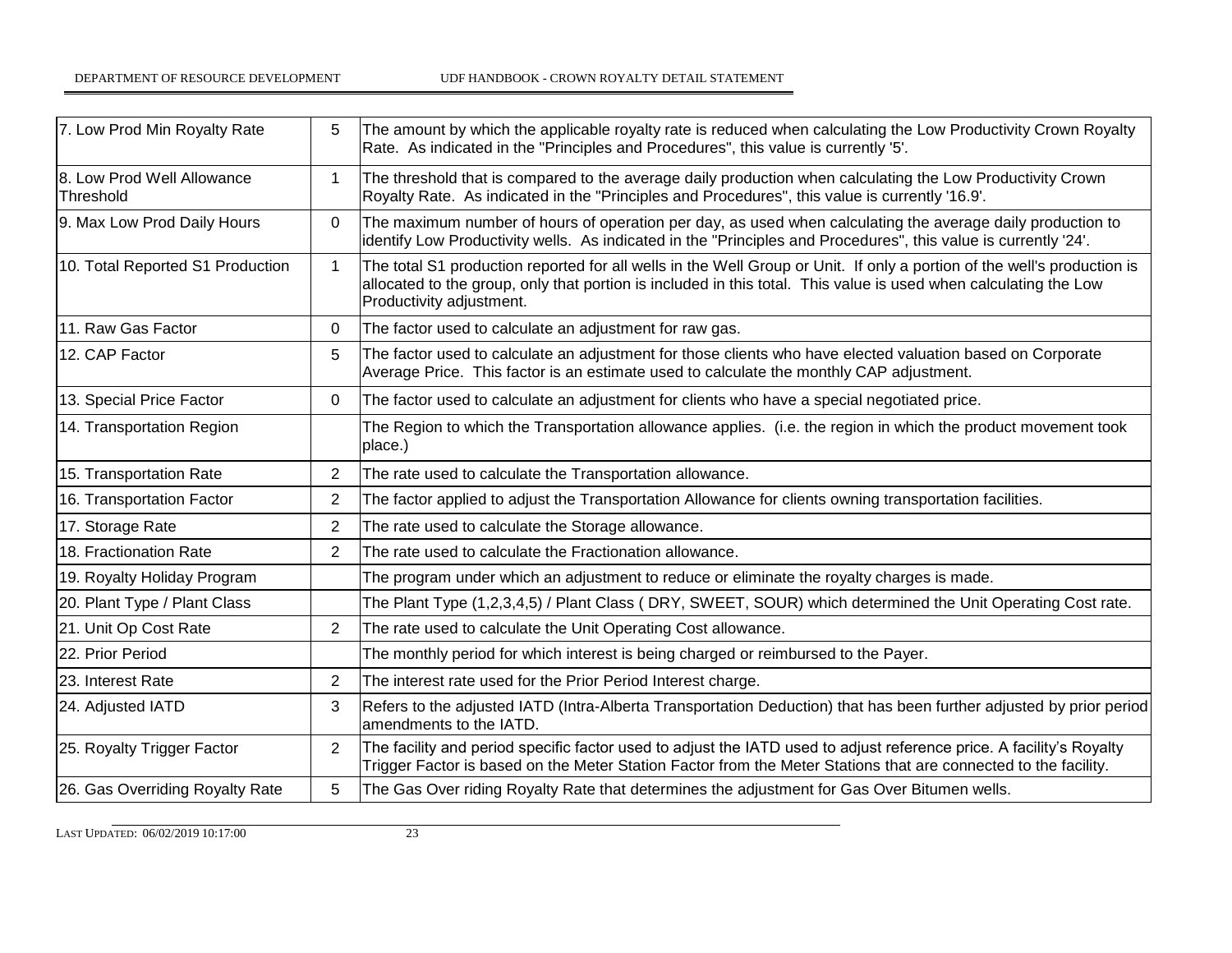| 27. Application Factor  | The application factor is used to change the rate at which the Gas Over riding Royalty Rate is applied.                                   |  |  |  |
|-------------------------|-------------------------------------------------------------------------------------------------------------------------------------------|--|--|--|
| 28. Royalty Rate Reason | Code to indicate the Royalty Rate used. Only populated for volumes eligible to receive a New Well Royalty Rate<br>$ or C^*$ royalty rate. |  |  |  |
| 129. Par Price          | Par Price used to calculate Revenue.                                                                                                      |  |  |  |

*\*DP - indicates decimal places (precision) of value*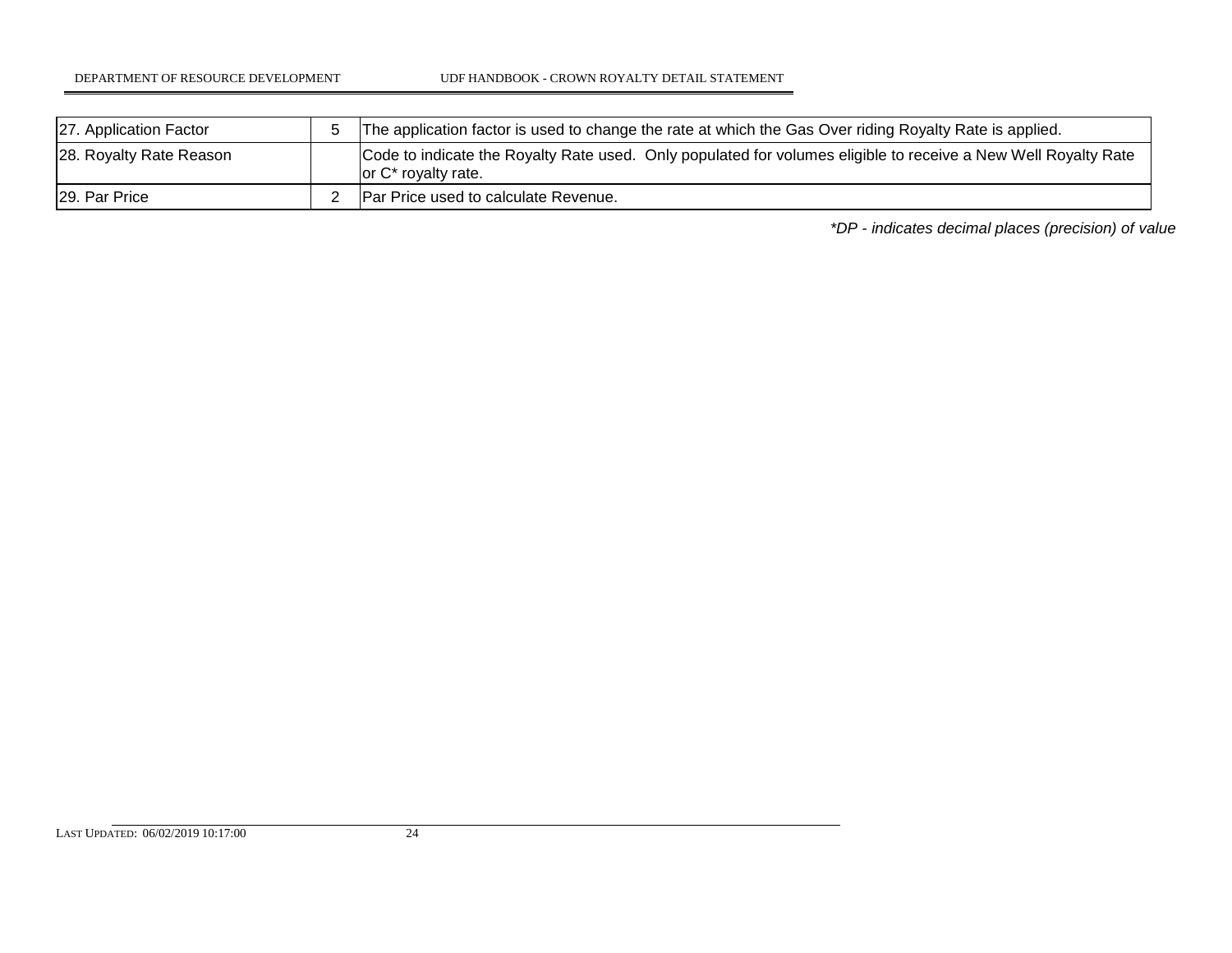# **APPENDIX E - PRIDE Crown Royalty Detail UDF - Record 61 - Component Type Formulas**

| Formulas for:                                                                   | <b>Crown Royalty Quantity</b>                                                                                      | <b>Crown Royalty Heat</b>                                                                                                                | <b>Amount</b>                                                                                                                                                            |
|---------------------------------------------------------------------------------|--------------------------------------------------------------------------------------------------------------------|------------------------------------------------------------------------------------------------------------------------------------------|--------------------------------------------------------------------------------------------------------------------------------------------------------------------------|
| <b>Base Royalty</b>                                                             | Calculated Royalty Liable Quantity *<br>Crown Interest * Old Royalty Rate                                          | (Gas, Ethane only):<br>Calculated Royalty Liable Heat<br>*Crown Interest * Old Royalty Rate                                              | (Gas, Ethane only):<br>Base Royalty Crown Royalty Heat *<br>Reference Price<br>(Other products):<br><b>Base Royalty Crown Royalty Quantity</b><br><b>Reference Price</b> |
| <b>GORR Adjustment</b>                                                          | Calculated Royalty Liable Quantity *<br>Application Factor * GOR Rate *<br><b>Crown Interest</b>                   | (Gas, Ethane only):<br>Calculated Royalty Liable Heat *<br>Application Factor * GOR Rate *<br><b>Crown Interest</b>                      | (Gas, Ethane only):<br>GORR Adj. Crown Royalty Heat *<br><b>Reference Price</b><br>(Other products):<br>GORR Adj. Crown Royalty Quantity *<br>Reference Price            |
| <b>Vintage Adjustment</b><br>(Gas, Ethane, Pentanes only)                       | Calculated Royalty Liable Quantity *<br>Crown Interest * Vintage Factor * (Old<br>Royalty Rate - New Royalty Rate) | (Gas, Ethane only):<br>Calculated Royalty Liable Heat *<br>Crown Interest * Vintage Factor *<br>(Old Royalty Rate - New Royalty<br>Rate) | (Gas, Ethane only):<br>Vintage Adj. Crown Royalty Heat *<br><b>Reference Price</b><br>(Pentanes):<br>Vintage Adj. Crown Royalty Quantity *<br><b>Reference Price</b>     |
| <b>Low Prod Adjustment</b><br>(Gas, Ethane only)<br>- if no Vintage Adjustment: | Calculated Royalty Liable Quantity *<br>Crown Interest * Old Royalty Rate Adj<br>Factor                            | Calculated Royalty Liable Heat *<br>Crown Interest * Old Royalty Rate<br>Adj Factor                                                      | Low Prod Adj. Crown Royalty Heat *<br>Reference Price                                                                                                                    |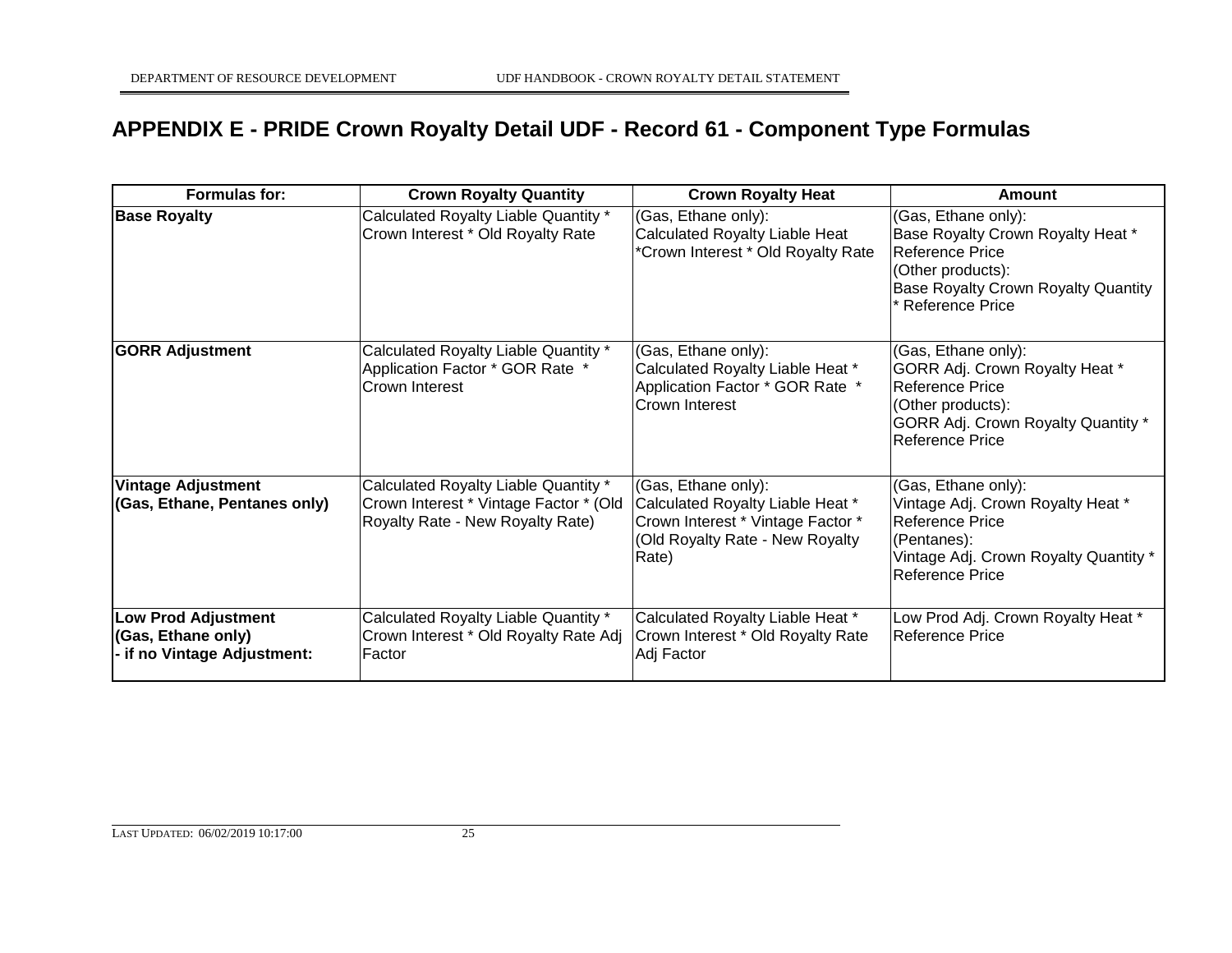| <b>Low Prod Adjustment</b><br>(Gas, Ethane only)<br>- if Vintage Adjustment exists:                                                        | (Calculated Royalty Liable Quantity *<br>Crown Interest * (1- Vintage Factor) *<br>Old Royalty Rate Adj Factor) +<br>(Calculated Royalty Liable Quantity *<br>Crown Interest * Vintage Factor * New<br>Royalty Rate Adj Factor) | (Calculated Royalty Liable Heat *<br>Crown Interest * (1- Vintage Factor)<br>Old Royalty Rate Adj Factor) +<br>(Calculated Royalty Liable Heat *<br>Crown Interest * Vintage Factor *<br>New Royalty Rate Adj Factor) | Low Prod Adj. Crown Royalty Heat *<br>Reference Price                                                                                                                                                                     |
|--------------------------------------------------------------------------------------------------------------------------------------------|---------------------------------------------------------------------------------------------------------------------------------------------------------------------------------------------------------------------------------|-----------------------------------------------------------------------------------------------------------------------------------------------------------------------------------------------------------------------|---------------------------------------------------------------------------------------------------------------------------------------------------------------------------------------------------------------------------|
| <b>Raw Gas Adjustment</b>                                                                                                                  |                                                                                                                                                                                                                                 |                                                                                                                                                                                                                       | (Base Royalty Crown Royalty Heat +<br>GORR Adj. Crown Royalty Heat -<br>Vintage Adj. Crown Royalty Heat - Low<br>Prod Adj. Crown Royalty Heat) * (1-<br>Raw Gas Factor) * Reference Price                                 |
| <b>CAP Adjustment</b>                                                                                                                      |                                                                                                                                                                                                                                 |                                                                                                                                                                                                                       | (Base Royalty Crown Royalty Heat +<br>GORR Adj. Crown Royalty Heat -<br>Vintage Adj. Crown Royalty Heat - Low<br>Prod Adj. Crown Royalty Heat) * (1 -<br>CAP Factor) * Reference Price                                    |
| <b>Special Agreement Adjustment</b>                                                                                                        |                                                                                                                                                                                                                                 |                                                                                                                                                                                                                       | (Base Royalty Crown Royalty Heat +<br>GORR Adj. Crown Royalty Heat -<br>Vintage Adj. Crown Royalty Heat - Low<br>Prod Adj. Crown Royalty Heat) * (1-<br>Special Price Factor) * Reference<br>Price                        |
| <b>Transportation Adjustment</b><br>(liquids only)<br>- for clients receiving an<br>adjustment for owned<br>transportation facilities:     |                                                                                                                                                                                                                                 |                                                                                                                                                                                                                       | (Base Royalty Crown Royalty Quantity<br>+ GORR Adj. Crown Royalty Quantity<br>- Vintage Adj. Crown Royalty Quantity<br>- Low Prod Adj. Crown Royalty<br>Quantity) * Transportation Factor *<br><b>Transportation Rate</b> |
| <b>Transportation Adjustment</b><br>(liquids only)<br>- for clients NOT receiving an<br>adjustment for owned<br>transportation facilities: |                                                                                                                                                                                                                                 |                                                                                                                                                                                                                       | (Base Royalty Crown Royalty Quantity<br>+ GORR Adj. Crown Royalty Quantity<br>- Vintage Adj. Crown Royalty Quantity<br>- Low Prod Adj. Crown Royalty<br>Quantity) * Transportation Rate                                   |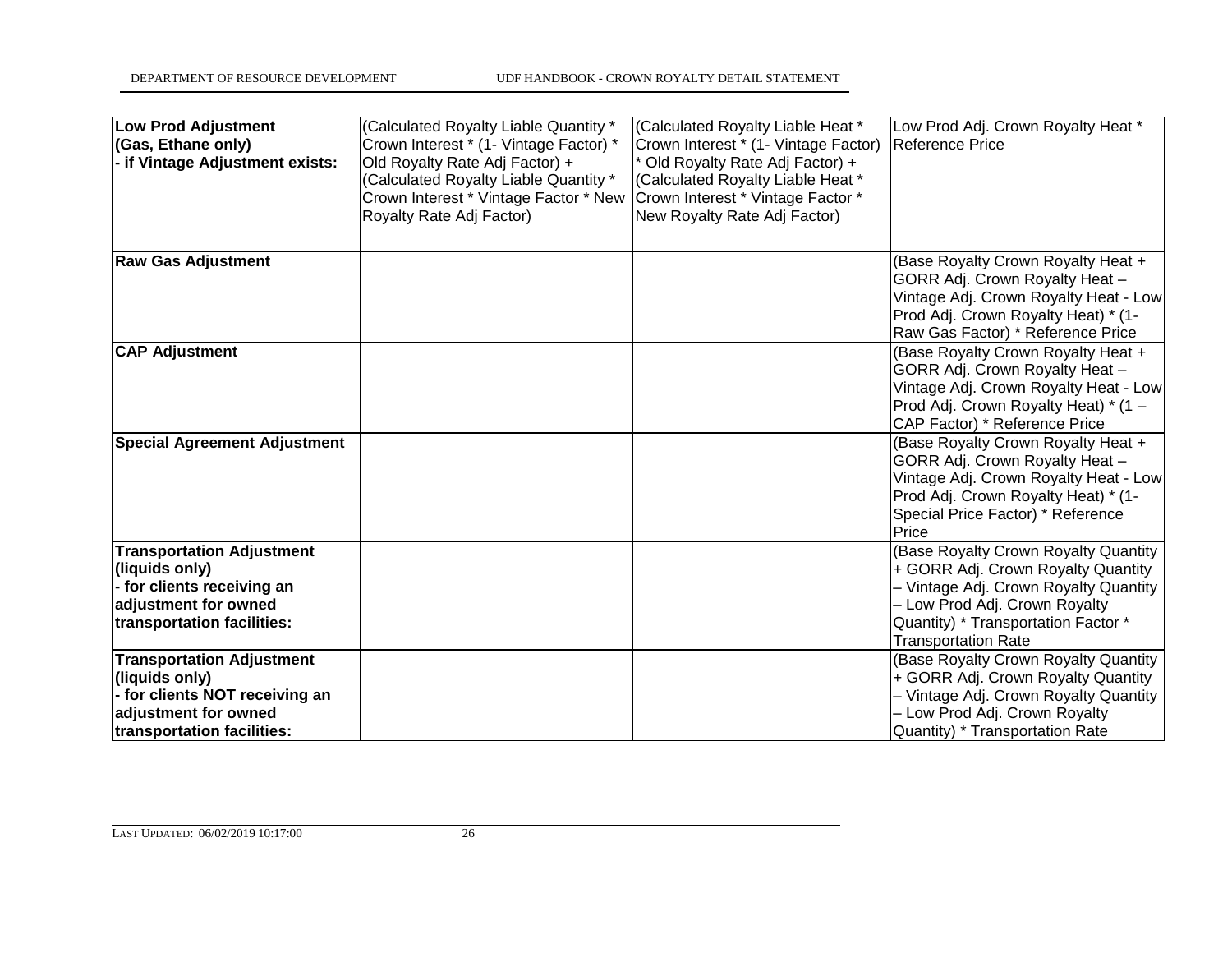| <b>Gas Transportation Adjustment</b><br>(Gas and Ethane only)                                            |                                                                                                                                                                                                                                                                                                                                          | (Base Royalty Crown Royalty Quantity<br>+ GORR Adj. Crown Royalty Quantity<br>- Vintage Adj. Crown Royalty Quantity<br>- Low Prod Adj. Crown Royalty<br>Quantity) * Adjusted IATD * (Royalty<br>Trigger Factor - 1)                                        |
|----------------------------------------------------------------------------------------------------------|------------------------------------------------------------------------------------------------------------------------------------------------------------------------------------------------------------------------------------------------------------------------------------------------------------------------------------------|------------------------------------------------------------------------------------------------------------------------------------------------------------------------------------------------------------------------------------------------------------|
| <b>Storage Adjustment</b>                                                                                |                                                                                                                                                                                                                                                                                                                                          | (Base Royalty Crown Royalty Quantity<br>+ GORR Adj. Crown Royalty Quantity<br>- Vintage Adj. Crown Royalty Quantity<br>Low Prod Adj. Crown Royalty<br>Quantity) * Storage Rate                                                                             |
| <b>Fractionation Adjustment</b>                                                                          |                                                                                                                                                                                                                                                                                                                                          | (Base Royalty Crown Royalty Quantity<br>+ GORR Adj. Crown Royalty Quantity<br>- Vintage Adj. Crown Royalty Quantity<br>Low Prod Adj. Crown Royalty<br>Quantity) * Fractionation Rate                                                                       |
| <b>Unit Operating Cost Adjustment</b><br>- for charge types Crown<br><b>Royalty, Royalty Paid Banks:</b> |                                                                                                                                                                                                                                                                                                                                          | (Base Royalty Crown Royalty Quantity<br>+ GORR Adj. Crown Royalty Quantity<br>- Vintage Adj. Crown Royalty Quantity<br>Low Prod Adj. Crown Royalty<br>Quantity - Holiday Crown Royalty<br>Quantity) * Product Gas Conversion<br>Factor * Unit Op Cost Rate |
| Unit Operating Cost Adjustment Lesser of:<br>for charge type EOR Operating<br><b>Cost Adjustment:</b>    | <b>(Base Royalty Crown Royalty Quantity)</b><br>+ GORR Adj. Crown Royalty Quantity<br>- Vintage Adj. Crown Royalty Quantity<br>Low Prod Adj. Crown Royalty<br>Quantity) from charge type 'Crown<br>Royalty'<br>or<br>(Base Royalty Crown Royalty Quantity<br>Vintage Adj. Crown Royalty Quantity)<br>from charge type 'Injection Credit' | EOR Adj. Crown Royalty Quantity *<br><b>Product Gas Conversion Factor * Unit</b><br>Op Cost Rate                                                                                                                                                           |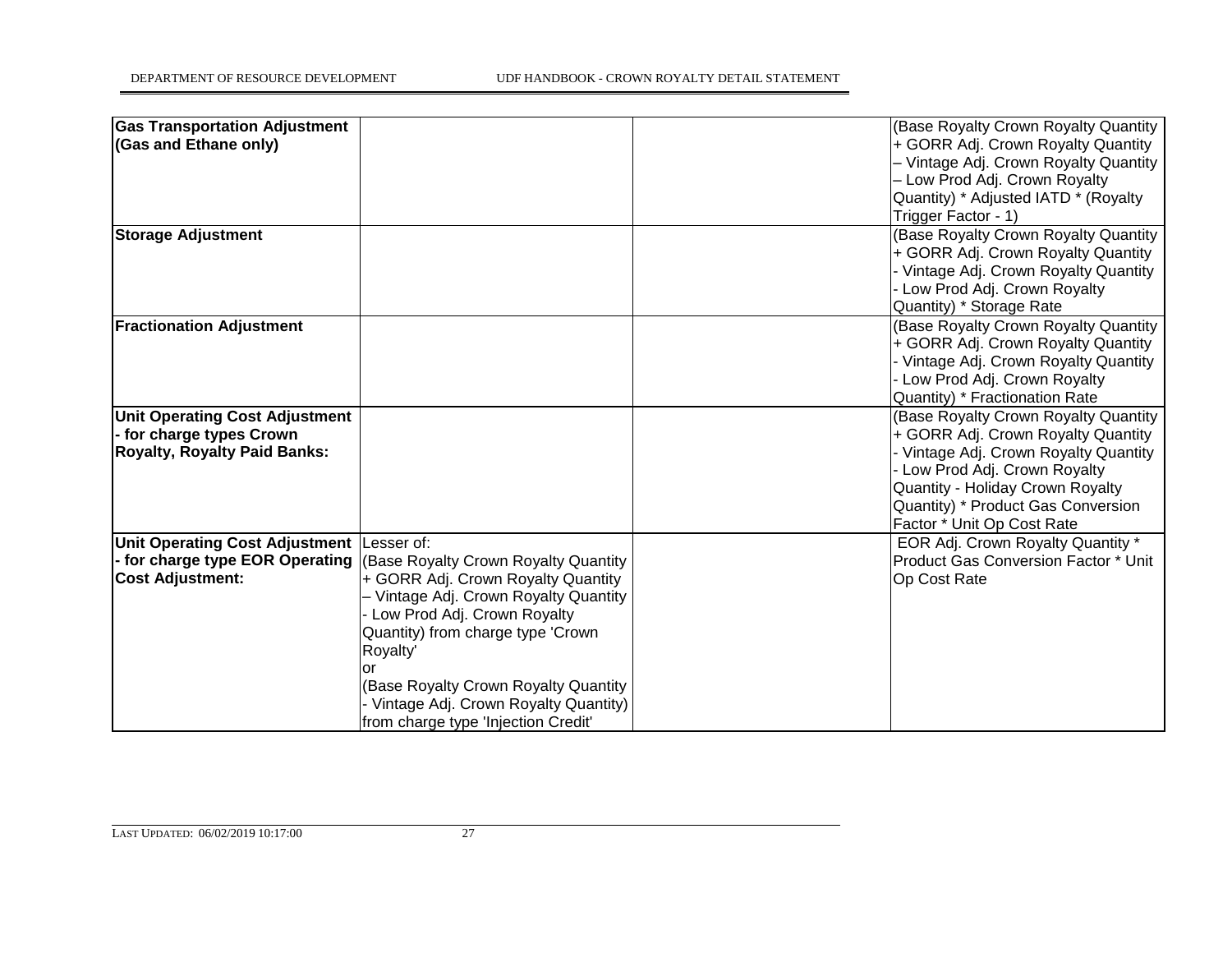| Revenue |  | If Product is Gas or Ethane,<br>then MRF Eligible Royalty Liable Heat<br><sup>*</sup> Par Price, otherwise MRF Eligible<br>Royalty Liable Quantity* Product Par<br>Price |
|---------|--|--------------------------------------------------------------------------------------------------------------------------------------------------------------------------|
|         |  |                                                                                                                                                                          |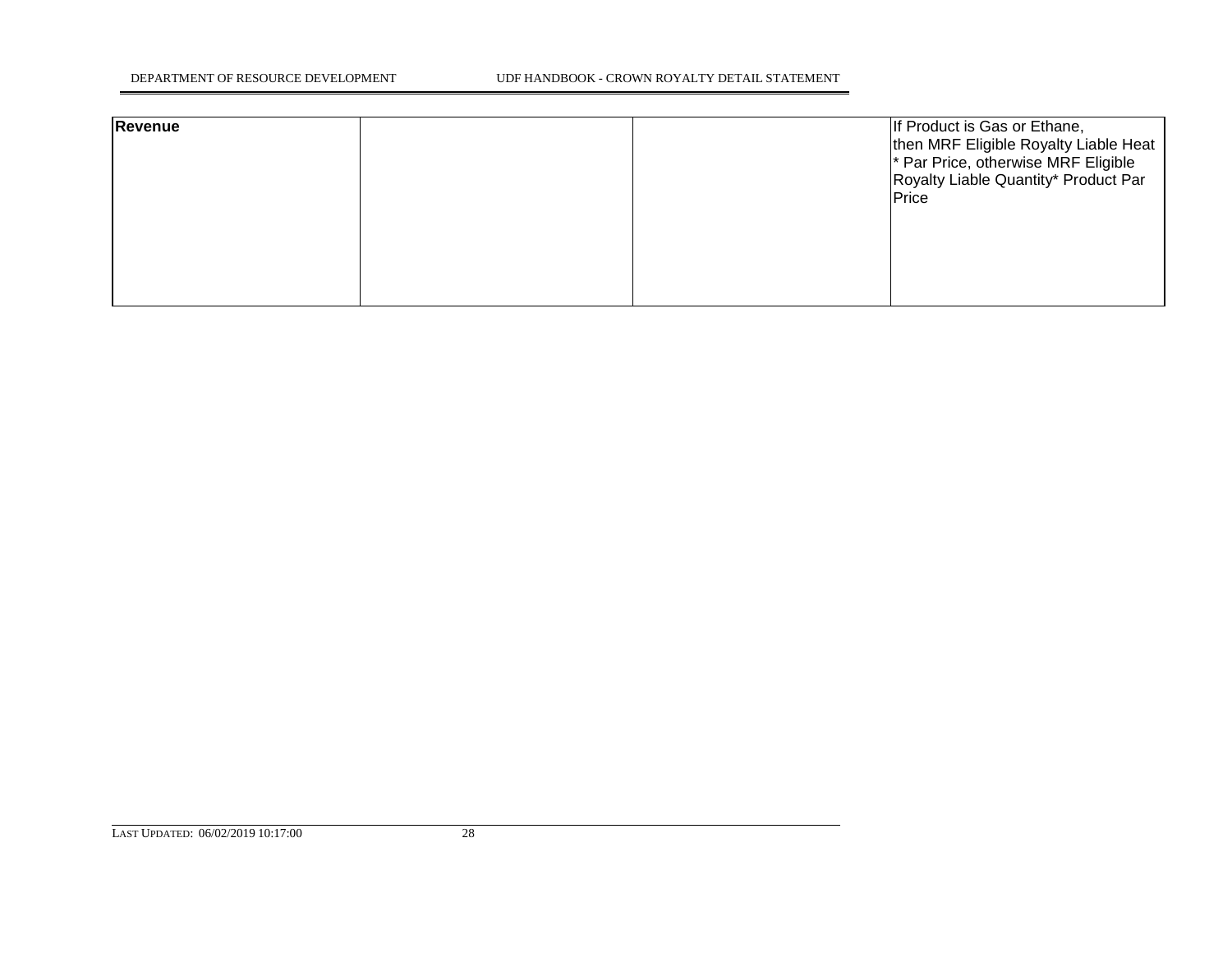# **APPENDIX F - Gas Transportation Adjustment Calculations**

#### **Royalty Trigger Factor Calculation**

The Royalty Trigger Factor is calculated based on the Meter Station Factor from the Meter Stations that are connected to the facility. If there is only one meter station connected to the facility, the Royalty Trigger Factor is the same as the Meter Station Factor. If there is more than one meter station attached to the facility, then the Royalty Trigger Factor is the Contract Demand (CD) weighted average volumes of the meter stations factors. The following calculation will result:

 $(MSF<sup>1</sup> * CD<sup>1</sup>) + (MSF<sup>2</sup> * CD<sup>2</sup>) + (....)$ 

 $(CD<sup>1</sup>+ CD<sup>2</sup>+...)$ 

where MSF<sup>1</sup> is the first meter station factor for the meter station attached to the facility CD<sup>1</sup> is the first meter station's contract demand. MSF<sup>2</sup> is the second meter station factor for the meter station attached to the facility CD<sup>2</sup> is the second meter station's contract demand. … represents all other meter station attached to the facility.

#### **Gas Transportation Adjustment Calculation**

The Gas Transportation Adjustment is calculated for each Facility, every month, since the Provincial Intra-Alberta Transportation Adjustment Deduction (IATD) changes every month. The adjustment for the facility is:

IATD \* (1 - Royalty Trigger Factor)

The reference price used at that facility is therefore calculated as:

Reference Price - IATD \* (Royalty Trigger Factor - 1)

Note: The Royalty Trigger Factor and Gas Transportation Adjustment calculations only apply to volumes not received from the Petroleum Registry of Alberta (PRA). Details of the Royalty Trigger Factor calculation are now shown on the Facility Average Price (FAP) Supporting Details Reports and are not available on the UDF.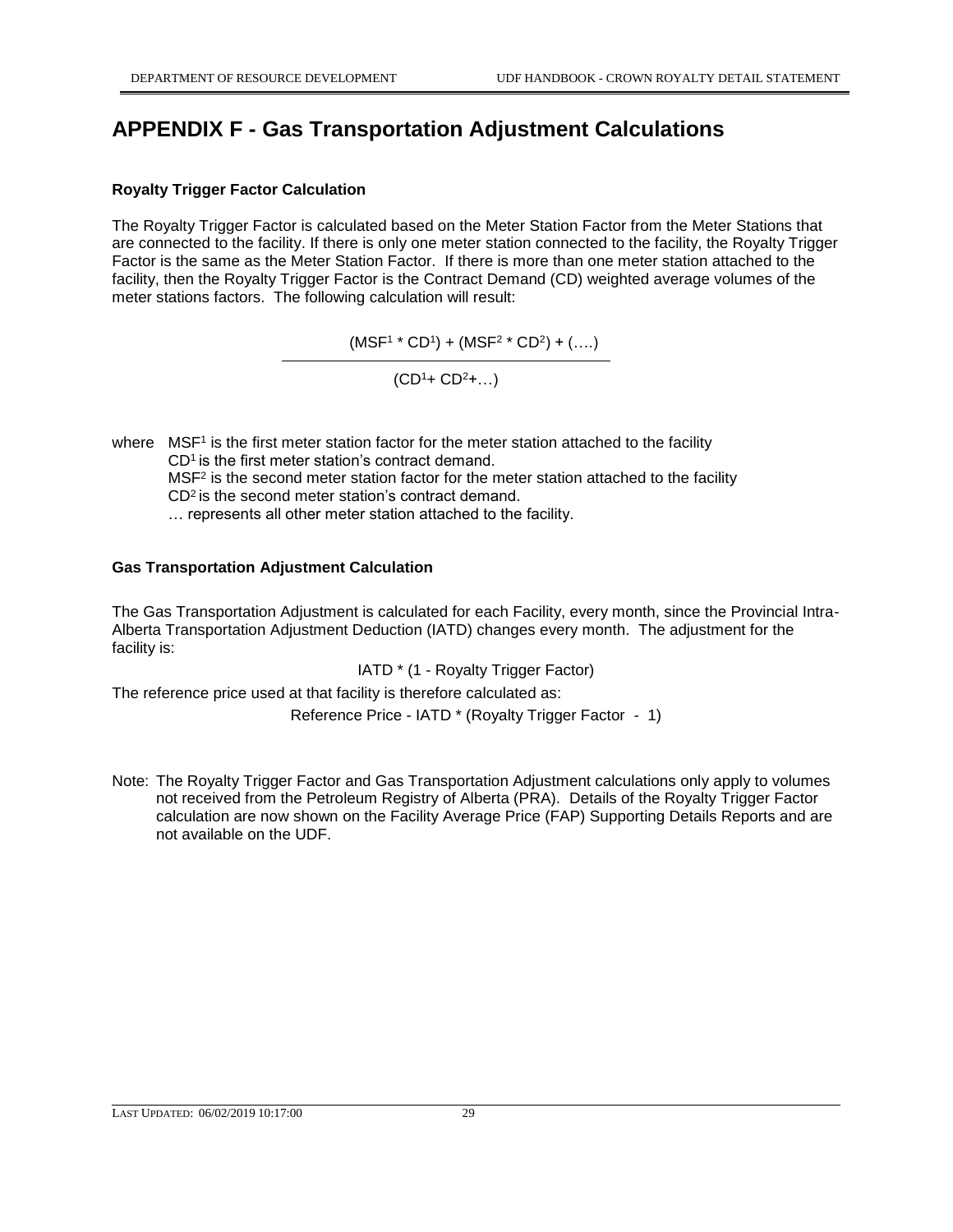# **APPENDIX G - PRIDE Crown Royalty Detail UDF - File Structure**

The intent of this file structure is to assist companies in going from the application to the EDI translator. It is intended that this file could be used as what is often termed the "User Defined File", which is the file used as input to, or output from, the EDI translator. This document has two sections, the first gives the layout of the file and the second provides the mapping to the PRIDE EDI standards.

The file structure for an Invoice document will have the following general form:

```
Record ID | Generic Data Record
```
The Record ID will identify the Record Type along with necessary document control information.

The CRD UDF will be structured as shown below.

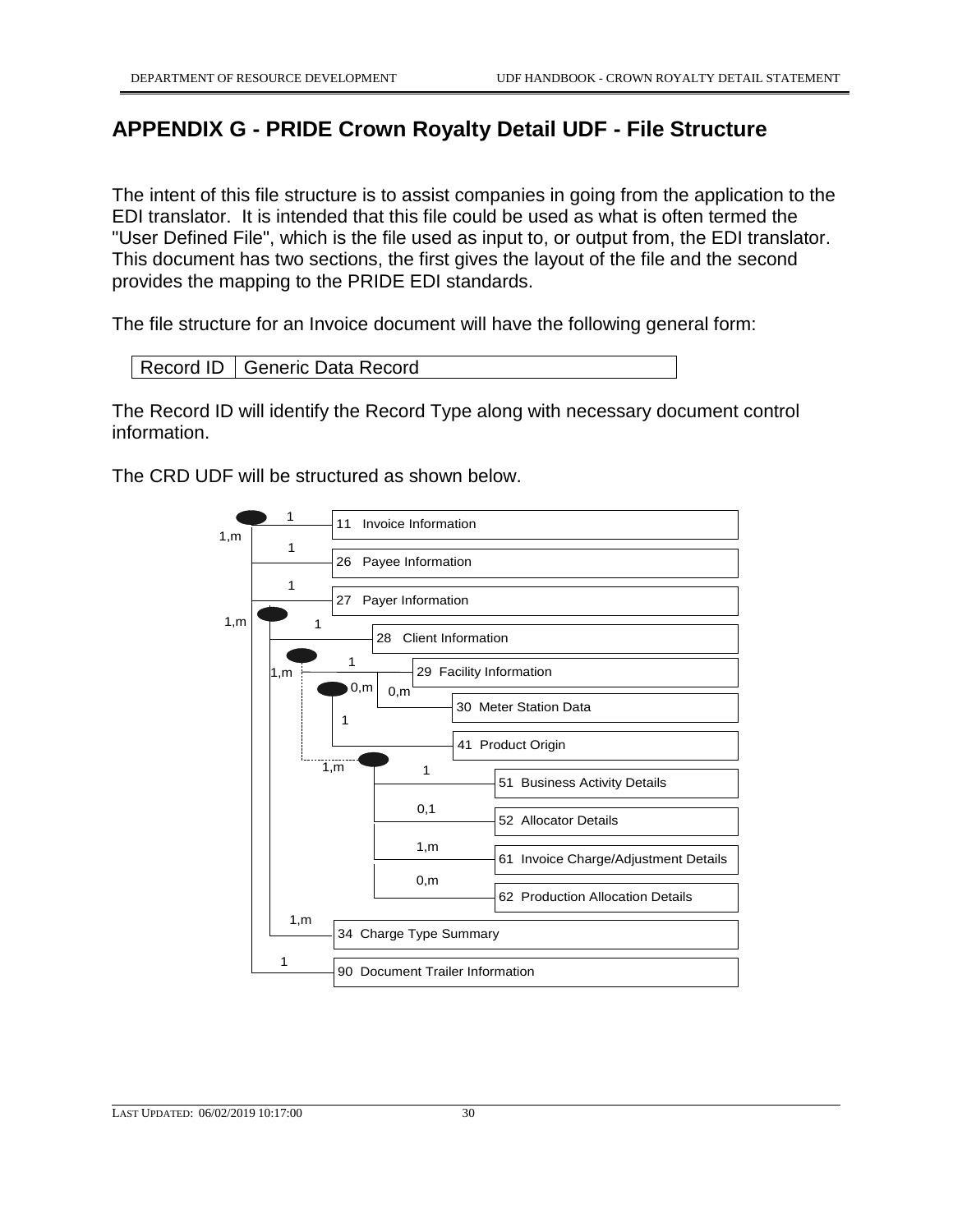#### Record ID

The Record ID will precede every Generic Data Record in the Invoice Detail File document and will have the following format:

|   | <b>Name</b>                          | <b>Typ</b> | Lgth                            | Js | <b>Use</b> | <b>Description</b>                                                                                                                                                                                                                                                                                                                                                                                                                                                                                                                                                            | <b>EDITING</b>                   |
|---|--------------------------------------|------------|---------------------------------|----|------------|-------------------------------------------------------------------------------------------------------------------------------------------------------------------------------------------------------------------------------------------------------------------------------------------------------------------------------------------------------------------------------------------------------------------------------------------------------------------------------------------------------------------------------------------------------------------------------|----------------------------------|
|   | <b>Trading Partner ID</b>            | AN         | 1/16<br>Char<br>Pos<br>$1 - 16$ | L  | $\circ$    | Many EDI Translators require a trading partner field<br>to select the appropriate map. This is the recipient's<br>DUNS number with a suffix of the Document ID that<br>appears below.                                                                                                                                                                                                                                                                                                                                                                                         | No editing done on this field.   |
| 2 | Record ID                            | AN         | 2/2<br>Char<br>Pos<br>$17 - 18$ | L  | M          | A code identifying the record format.<br>'11'<br>= Document Information<br>'26'<br>= Payee Information<br>'27'<br>$=$ Payer Information<br>'28'<br>$=$ Client Information<br>'29'<br>$=$ Facility Information<br>'30'<br>= Meter Station Data<br>34'<br>$=$ Charge Type Summary<br>'41'<br>= Stream / Project Origin Information<br>'51'<br>= Business Activity Information<br>'52'<br>= Allocator Details Information<br>'61'<br>= Charge Detail Information<br>'62'<br>= Allocation Detail Information<br>'90'<br>= Document Trailer Information                            | Field must contain a valid code. |
| 3 | EDI/Paper<br>Production/Test<br>Flag | AN         | 1/1<br>Char<br>Pos<br>19-19     | L  | M          | A flag that specifies how the document is to be<br>treated.<br>'A'<br>$=$ Printed only<br>'B'<br>= Production, EDI direct to Joint Owner or<br>Crown<br>'F'<br>= Production, EDI copies to both Joint<br>Owner and Crown<br>'G'<br>= Production, EDI to Fax for Joint Owner<br>and EDI Copy to Crown<br>'H'<br>= Production, paper for Joint Owner and<br><b>EDI</b> for Government<br>'J'<br>= Test, EDI direct to Joint Owner or<br>Crown<br>'N'<br>= Test, EDI copies to both Joint Owner<br>and Crown<br>'O'<br>Test, EDI to Fax for Joint Owner and<br>EDI Copy to Crown | Field must contain a valid code. |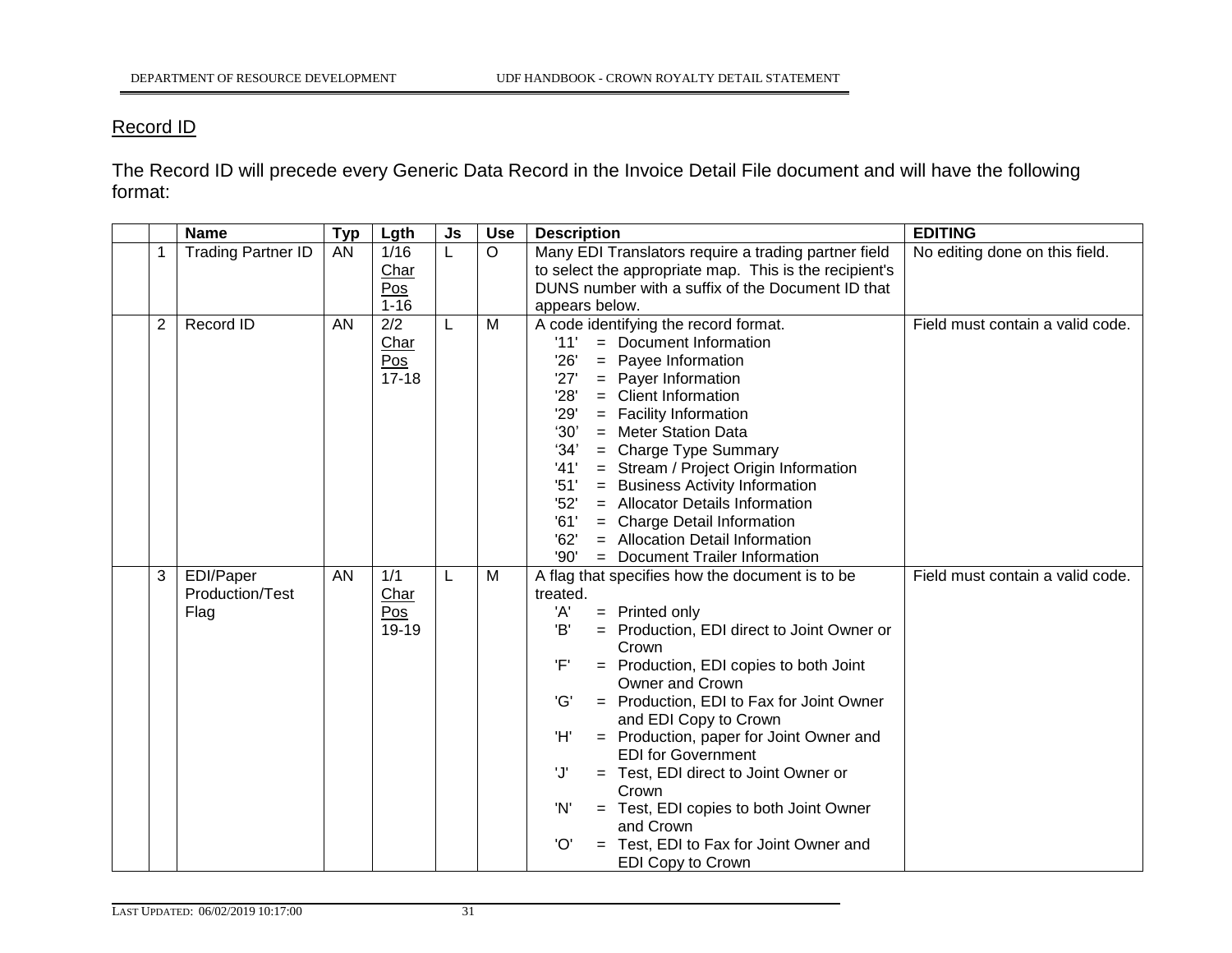DEPARTMENT OF RESOURCE DEVELOPMENT UDF HANDBOOK - CROWN ROYALTY DETAIL STATEMENT

|  |             |    |                                                             |   | Test, paper for Joint Owner and EDI for<br>'Q'<br>$=$ |                                  |
|--|-------------|----|-------------------------------------------------------------|---|-------------------------------------------------------|----------------------------------|
|  |             |    |                                                             |   | Government                                            |                                  |
|  |             |    |                                                             |   | $=$ EDI to Fax direct to Joint Owner                  |                                  |
|  | Document ID | AN | 2/2                                                         | м | A code identifying the document. For this Crown       | Field must contain a valid code. |
|  |             |    |                                                             |   | Royalty, PRIDE established the code:                  |                                  |
|  |             |    | $\frac{\text{Char}}{\text{Pos}}\\ \frac{\text{Pos}}{20-21}$ |   | 'CW' = Crown Royalty Well-Group Details               |                                  |
|  |             |    |                                                             |   |                                                       |                                  |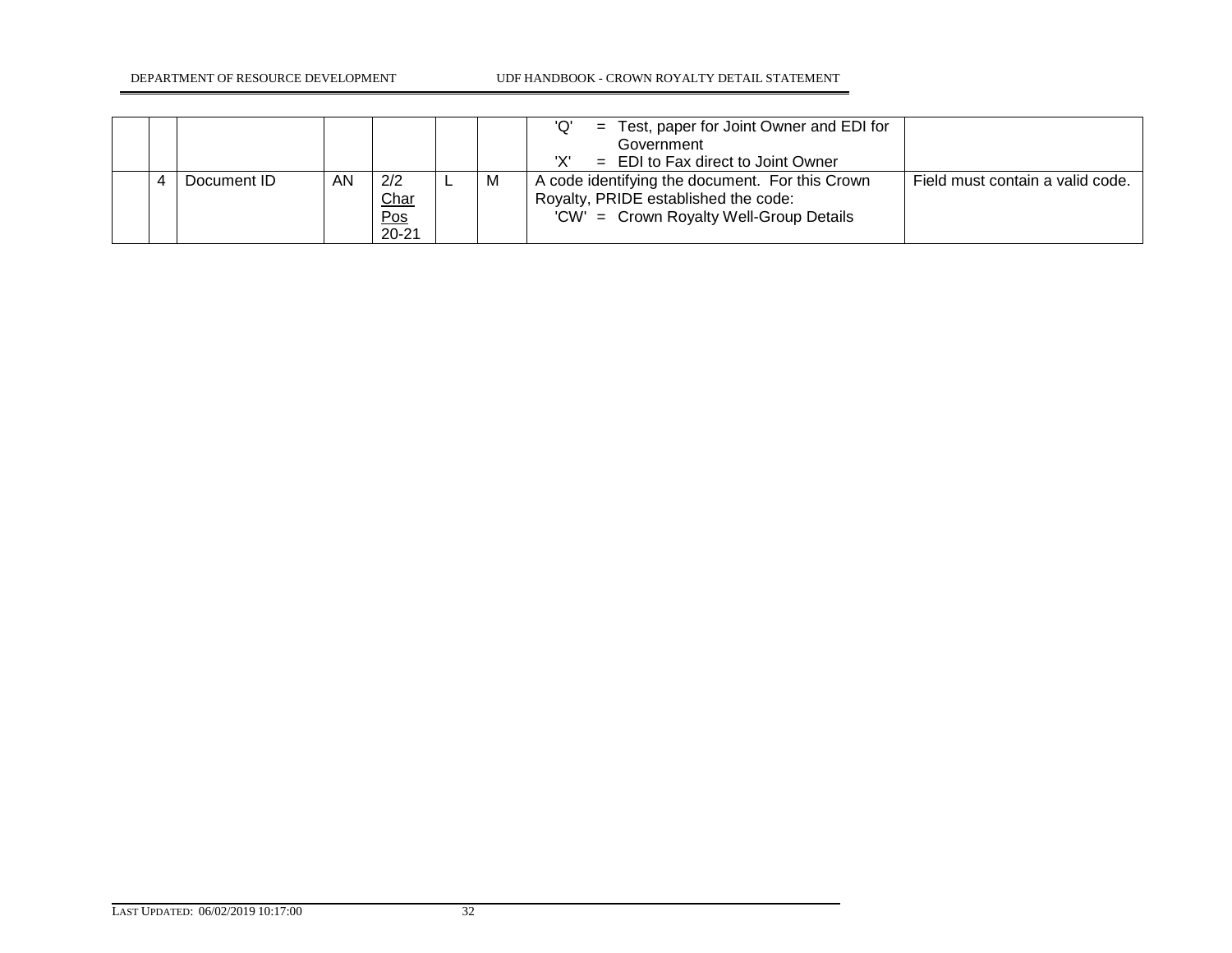#### Record 11 - Document Information

All Generic Data Records start at position 22 since the first 21 positions are used for the Record ID.

This record contains all the data from the header section of the document which is not related specifically to a company or facility. There is only one Document Information Record per document and it is mandatory.

|    |                | <b>Name</b>                     | <b>Typ</b> | Lgth                                     | <b>Js</b> | <b>Use</b>     | <b>Description</b>                                                                                                                                                                | <b>EDITING</b>                                      |
|----|----------------|---------------------------------|------------|------------------------------------------|-----------|----------------|-----------------------------------------------------------------------------------------------------------------------------------------------------------------------------------|-----------------------------------------------------|
| 11 | 1              | Reference<br>Number             | AN         | 1/30<br>Char<br>Pos<br>$22 - 51$         |           | $\overline{M}$ | A unique number identifying the document. For<br>this Invoice Detail document, this will be the<br>Invoice Number with a suffix of '02'.                                          | Field must contain data.                            |
| 11 | 2              | Transaction<br><b>Type Code</b> | ID         | 2/2<br>Char<br>Pos<br>52-53              | L         | M              | A code which specifies whether the document is an<br>original or replacement.<br>'00'<br>Original<br>$=$<br>'05'<br>Replacement<br>$=$                                            | Field must contain a valid code.                    |
| 11 | 3              | <b>Invoice Number</b>           | AN.        | 1/22<br>Char<br>Pos<br>54-75             | L         | M              | The unique identifier for the invoice as determined<br>by the party producing the invoice.                                                                                        | Field must contain data.                            |
| 11 | 4              | <b>Invoice Date</b>             | DT         | 8/8<br>Char<br>Pos<br>76-83              | L.        | M              | The date the invoice was issued. (in YYYYMMDD<br>format).                                                                                                                         | Field must contain data. The date<br>must be valid. |
| 11 | 5              | Due Date                        | DT         | $\overline{8/8}$<br>Char<br>Pos<br>84-91 | L         | M              | The date the invoice charges are due to be paid (in<br>YYYYMMDD format).                                                                                                          | Field must contain data. The date<br>must be valid. |
| 11 | 6              | <b>Billing Period</b><br>Date   | DT         | 8/8<br>Char<br>Pos<br>92-99              | L         | M              | The production period to which current charges<br>apply (in YYYYMMDD format). I.e. The production<br>period which is being invoiced for the first time.                           | Field must contain data. The date<br>must be valid. |
| 11 | $\overline{7}$ | <b>Filing Data</b>              | DT         | 8/8<br>Char<br>Pos<br>100-107            | L.        | M              | The date the document was created (YYYMMDD<br>format). This date is used to determine the most<br>current document when sending amendments.                                       | Field must contain data. The date<br>must be valid. |
| 11 | 8              | <b>Filing Time</b>              | <b>TM</b>  | 6/6<br>Char<br>Pos<br>108-113            | L         | M              | The time the document was created in HHMMSS<br>24-hour clock format (i.e. 000000-235959). This<br>time is used to determine the most current<br>document when sending amendments. | Field must contain data. The time<br>must be valid. |
| 11 | 9              | Filing Time Zone                | ID         | 2/2                                      |           | M              | Code identifying the time zone for the Filing Time.                                                                                                                               | Field must contain a valid code.                    |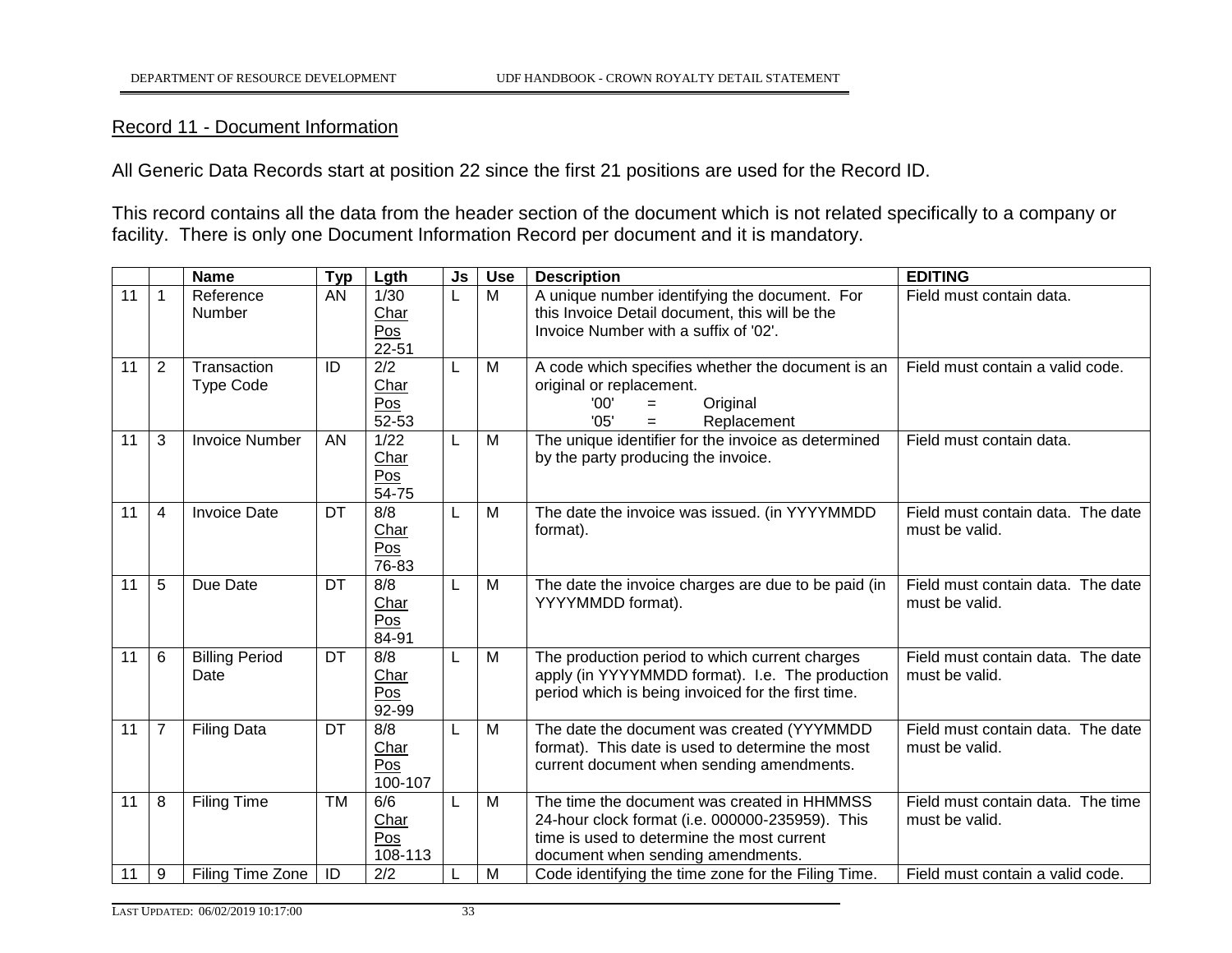|    |                                               |    | <b>Char</b><br>$\underline{\text{Pos}}$<br>114-115 |   | Options are:<br>'CT'<br><b>Central Time</b><br>$=$<br>'ET'<br>Eastern Time<br>$=$<br>'MT'<br><b>Mountain Time</b><br>$=$<br>'PT'<br>Pacific Time<br>$=$                           |
|----|-----------------------------------------------|----|----------------------------------------------------|---|-----------------------------------------------------------------------------------------------------------------------------------------------------------------------------------|
| 10 | <b>Trading Partner</b><br><b>ID Qualifier</b> | AN | 2/2<br><b>Char</b><br>Pos<br>116-117               | M | Code specifying what type of code is used in the<br>No edit test performed.<br>Trading Partner ID. This typically a DUNS number<br>plus suffix in which case '14' should be used. |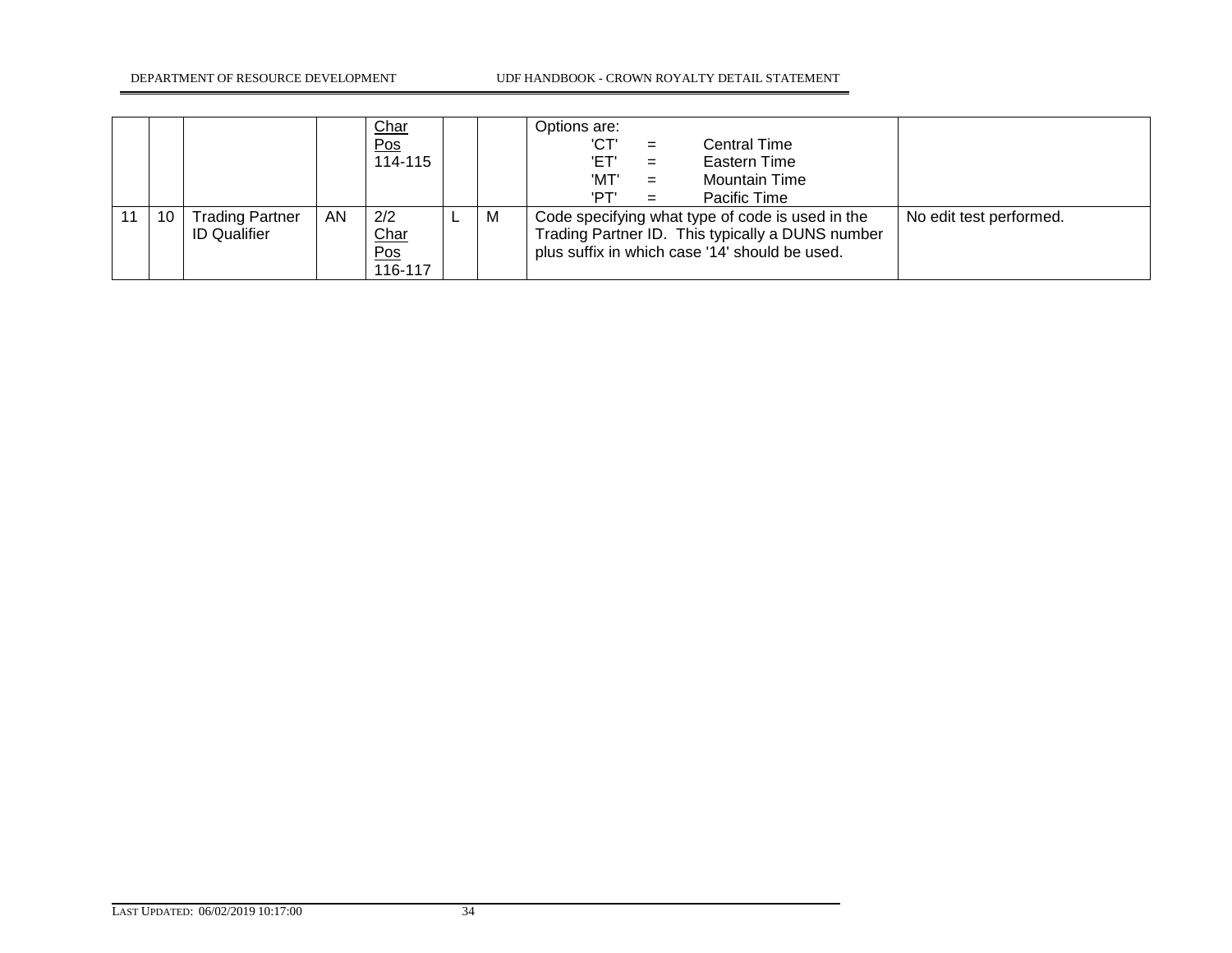## Record 26: Payee Information

This Record contains all the information associated with the Payee. There is only one Operator Record per document and it is mandatory.

|    |                | <b>Name</b>                     | <b>Typ</b> | Lgth                            | Js | <b>Use</b> | <b>Description</b>                                                                                                                                                                                                                                       | <b>EDITING</b>                                                                                                                         |
|----|----------------|---------------------------------|------------|---------------------------------|----|------------|----------------------------------------------------------------------------------------------------------------------------------------------------------------------------------------------------------------------------------------------------------|----------------------------------------------------------------------------------------------------------------------------------------|
| 26 |                | Payee Agency                    | ID         | 2/2<br>Char<br>Pos<br>$22 - 23$ |    | M          | Indicates the agency that established the Payee<br>Code. Options are:<br>'BC' = BC Ministry of Energy Mines and<br><b>Resources</b><br>'DE' = Department of Energy, Government of<br>Alberta<br>'SD' = Saskatchewan Energy Mines and<br><b>Resources</b> | Field must contain a valid code.                                                                                                       |
| 26 | $\overline{2}$ | Payee Code                      | AN         | 2/17<br>Char<br>Pos<br>24-40    |    | M          | Code that identifies the Payee.                                                                                                                                                                                                                          | Field must contain data.                                                                                                               |
| 26 | 3              | Payee Name                      | AN         | 1/35<br>Char<br>Pos<br>41-75    |    | $\circ$    | Textual name of the Payee which generated the<br>invoice.                                                                                                                                                                                                | No editing done on this field.                                                                                                         |
| 26 | 4              | Payee<br><b>Additional Name</b> | AN         | 1/140<br>Char<br>Pos<br>76-215  |    | $\circ$    | Additional space for the Payee name.                                                                                                                                                                                                                     | This field cannot contain data<br>unless the Payee Name does.                                                                          |
| 26 | 5              | Payee Address                   | AN         | 1/140<br>Char<br>Pos<br>216-355 |    | $\circ$    | Street Address for the Payee.                                                                                                                                                                                                                            | No editing done on this field.                                                                                                         |
| 26 | 6              | Payee City                      | AN         | 2/19<br>Char<br>Pos<br>356-374  |    | $\circ$    | City of the Payee.                                                                                                                                                                                                                                       | If field contains data, then a<br>minimum of 2 characters is<br>required.                                                              |
| 26 | $\overline{7}$ | Payee<br>Province/State         | ID         | 2/2<br>Char<br>Pos<br>375-376   |    | $\circ$    | Province or state of the Payee.                                                                                                                                                                                                                          | Field must contain data if Payee<br>City contains data.<br>If field contains data, then a<br>minimum of two characters is<br>required. |
| 26 | 8              | Payee<br>Postal/Zip Code        | ID         | 5/9<br>Char                     |    | $\circ$    | Postal or Zip Code of the Payee.                                                                                                                                                                                                                         | If field contains data, then a<br>minimum of 5 characters is                                                                           |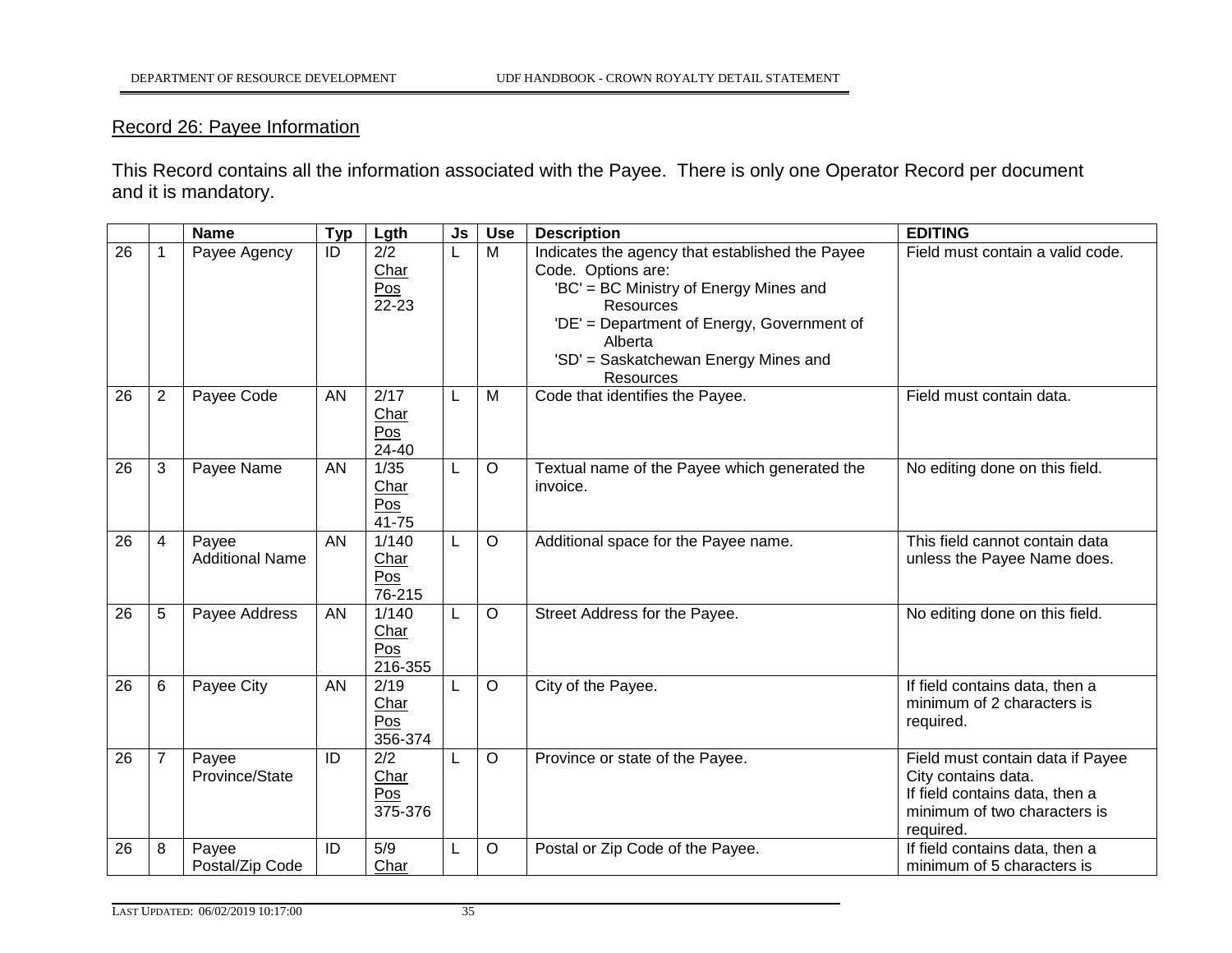#### DEPARTMENT OF RESOURCE DEVELOPMENT UDF HANDBOOK - CROWN ROYALTY DETAIL STATEMENT

|    |                       |    | <u>Pos</u><br>377-385         |   |                                                                                                                                         | required.                                                |
|----|-----------------------|----|-------------------------------|---|-----------------------------------------------------------------------------------------------------------------------------------------|----------------------------------------------------------|
| 26 | Payee Country<br>Code | ID | 2/2<br>Char<br>Pos<br>386-387 | O | Control Code of the Payee. Options are:<br>'CA'<br>Canada<br>$=$<br>'GB'<br>Great Britain<br>$=$<br>'US'<br><b>United States</b><br>$=$ | If field contains data, it must<br>contain a valid code. |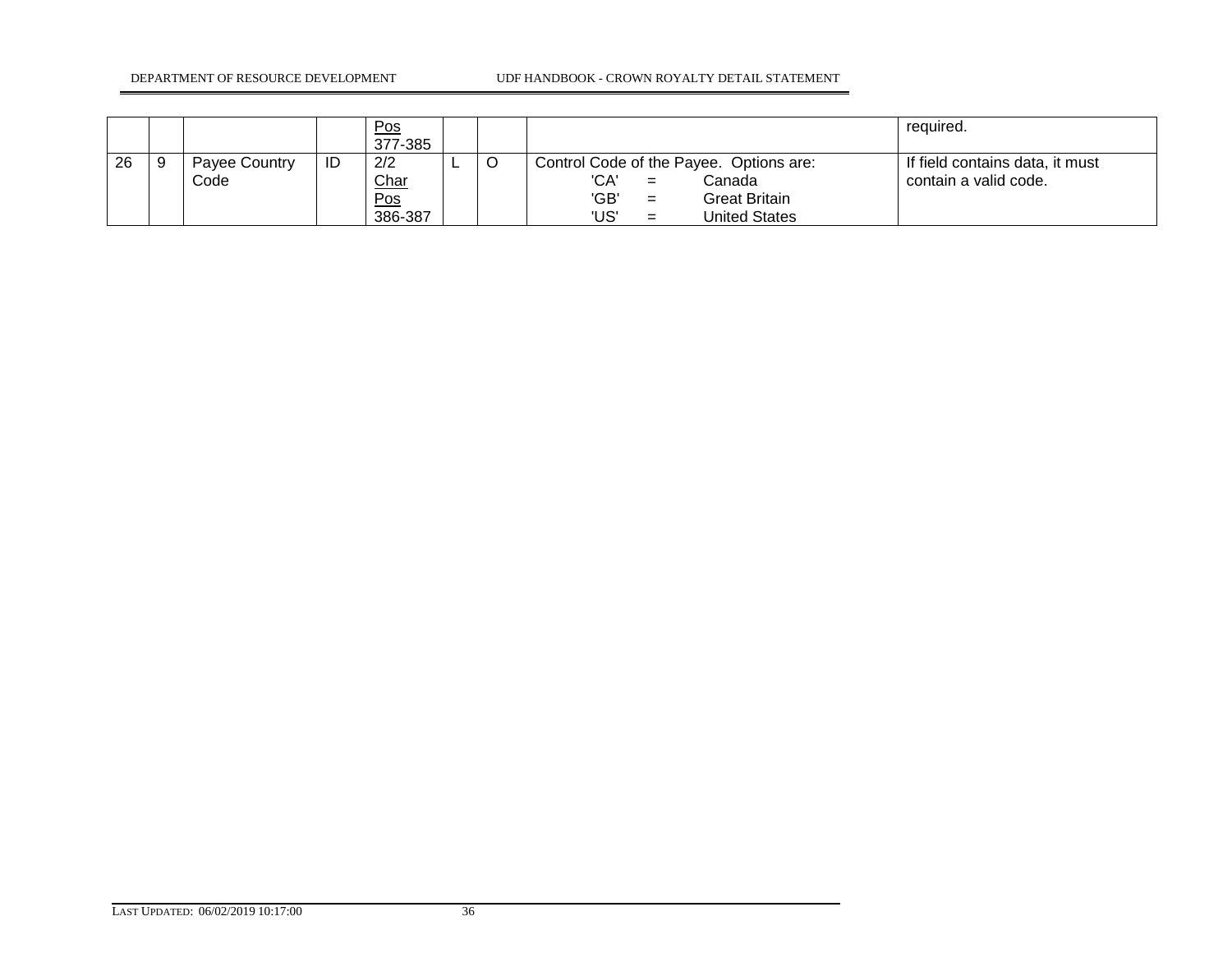## Record 27: Payer Information

This Record contains all the information associated with the Payer. There is only one Owner Record per document and it is mandatory.

|    |                | <b>Name</b>              | <b>Typ</b> | Lgth                                       | Js | <b>Use</b> | <b>Description</b>                                                                                                                                                                                                                                                | <b>EDITING</b>                                                                                                                         |
|----|----------------|--------------------------|------------|--------------------------------------------|----|------------|-------------------------------------------------------------------------------------------------------------------------------------------------------------------------------------------------------------------------------------------------------------------|----------------------------------------------------------------------------------------------------------------------------------------|
| 27 |                | Payer Agency             | ID         | 2/2<br>Char<br>Pos<br>22-23                |    | M          | Indicates the agency that established the Payer<br>Code. Options are:<br>'BC'<br>= BC Ministry of Energy Mines and<br><b>Resources</b><br>'DE'<br>= Department of Energy, Government of<br>Alberta<br>'SD'<br>= Saskatchewan Energy Mines and<br><b>Resources</b> | Field must contain a valid code.                                                                                                       |
| 27 | $\overline{2}$ | Payer Code               | AN         | 2/17<br>Char<br>Pos<br>24-40               |    | M          | Code which identifies the Royalty Payer for which<br>the invoice was generated.                                                                                                                                                                                   | Field must contain data.                                                                                                               |
| 27 | 3              | Payer Name               | AN         | 1/35<br>Char<br>Pos<br>41-75               |    | $\circ$    | The textual name of the Payer.                                                                                                                                                                                                                                    | No editing done on this field.                                                                                                         |
| 27 | 4              | Payer Additional<br>Name | AN         | 1/140<br>Char<br>Pos<br>76-215             |    | $\circ$    | Additional space for the Payer name.                                                                                                                                                                                                                              | This field cannot contain data<br>unless the Payer Name does.                                                                          |
| 27 | 5              | Payer Address            | AN         | 1/140<br>Char<br>Pos<br>216-355            |    | $\circ$    | Street address for the Payer.                                                                                                                                                                                                                                     | No editing done on this field.                                                                                                         |
| 27 | 6              | Payer City               | AN         | 2/19<br>Char<br>Pos<br>356-374             |    | $\circ$    | City of the Payer.                                                                                                                                                                                                                                                | If field contains data, then a<br>minimum of 2 characters is<br>required.                                                              |
| 27 | $\overline{7}$ | Payer<br>Province/State  | ID         | $\overline{2/2}$<br>Char<br>Pos<br>375-376 |    | $\circ$    | Province or State of the Payer.                                                                                                                                                                                                                                   | Field must contain data if Payer<br>City contains data.<br>If field contains data, then a<br>minimum of two characters is<br>required. |
| 27 | 8              | Payer Postal/Zip<br>Code | ID         | 5/9<br>Char                                |    | $\circ$    | Postal or Zip Code of the Payer.                                                                                                                                                                                                                                  | If field contains data, then a<br>minimum of 5 characters is                                                                           |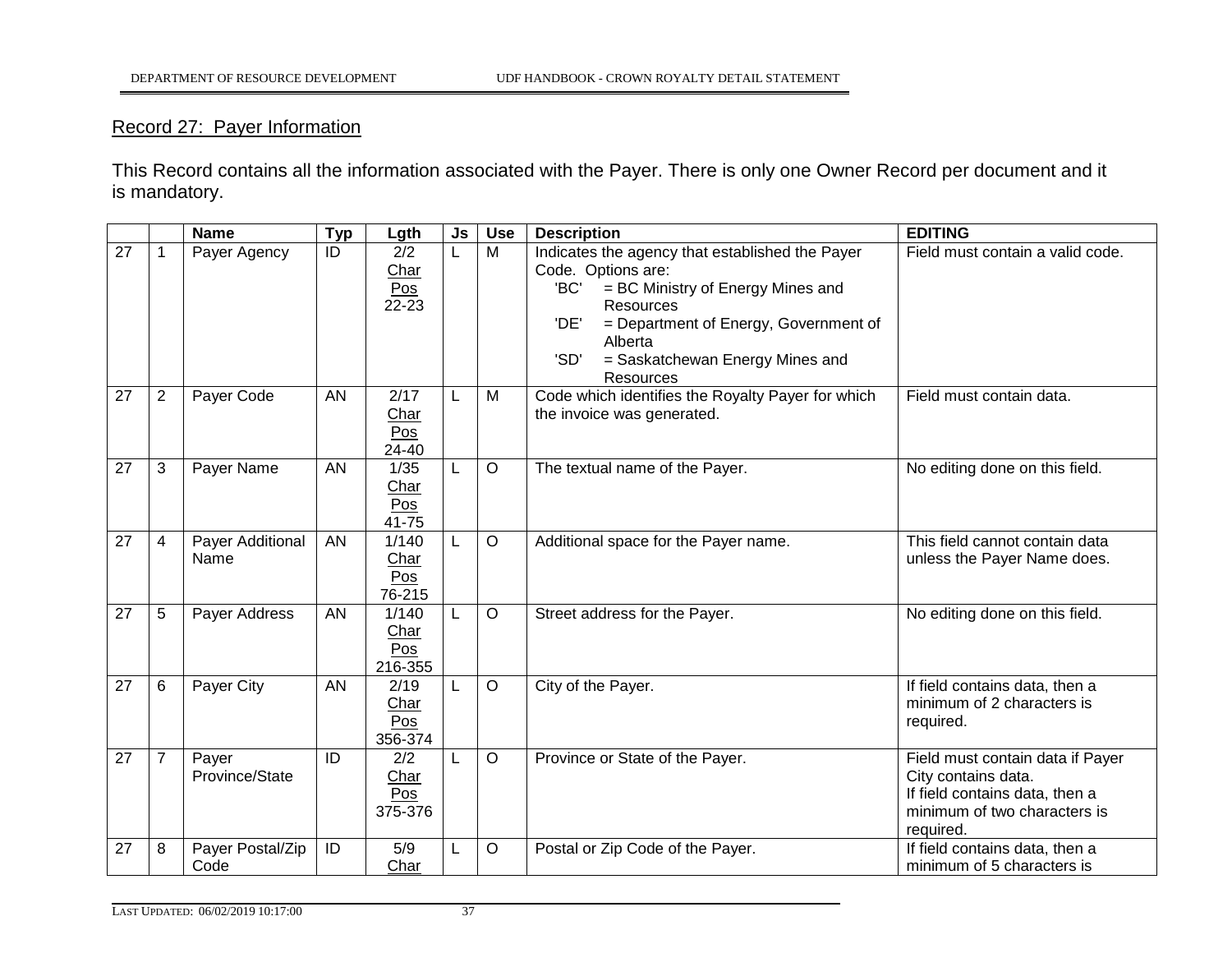#### DEPARTMENT OF RESOURCE DEVELOPMENT UDF HANDBOOK - CROWN ROYALTY DETAIL STATEMENT

|    |    |                         |    | Pos<br>377-385                       |         |                                                                                                                                                | required.                                                |
|----|----|-------------------------|----|--------------------------------------|---------|------------------------------------------------------------------------------------------------------------------------------------------------|----------------------------------------------------------|
| 27 | 9  | Payer Country<br>Code   | ID | 2/2<br><b>Char</b><br>Pos<br>386-387 | $\circ$ | Country Code of the Payer. Options are:<br>'CA'<br>Canada<br>$=$<br>'GB'<br><b>Great Britain</b><br>$=$<br>'US'<br><b>United States</b><br>$=$ | If field contains data, it must<br>contain a valid code. |
| 27 | 10 | Payer Account<br>Number | AN | 1/1<br>Char<br>Pos<br>388-398        | M       | Number identifying the Department of Energy<br>Account for the Payer.                                                                          | Field must contain data.                                 |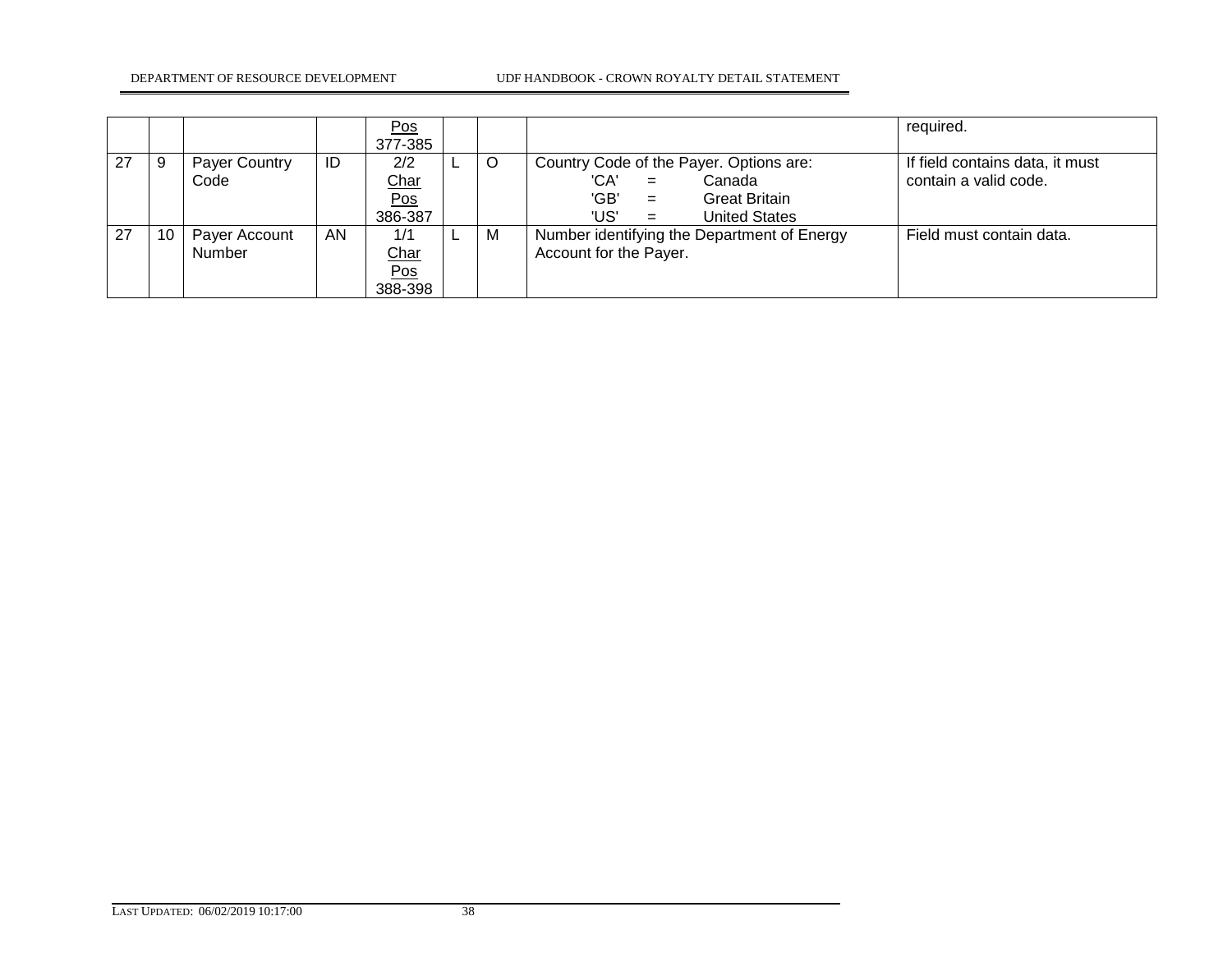## Record 28: Royalty Client Information

This Record contains all the information associated with the Royalty Client. There can be multiple Client records. Must be at least one record within Payer group.

|    |                | <b>Name</b>                      | <b>Typ</b> | Lgth                           | Js | <b>Use</b> | <b>Description</b>                                                                                                                                                                                                                                                                                                                                                                             | <b>EDITING</b>                                                 |
|----|----------------|----------------------------------|------------|--------------------------------|----|------------|------------------------------------------------------------------------------------------------------------------------------------------------------------------------------------------------------------------------------------------------------------------------------------------------------------------------------------------------------------------------------------------------|----------------------------------------------------------------|
| 28 |                | <b>Client Agency</b>             | ID         | 2/2<br>Char<br>Pos<br>22-23    | L  | M          | Indicates the agency that established the Client<br>Payer Code. Options are:<br>'BC'<br>BC Ministry of Energy Mines and<br>$=$<br><b>Resources</b><br>'DE'<br>Department of Energy, Government<br>$=$<br>of Alberta<br>'SD'<br>Saskatchewan Energy Mines and<br>$=$<br>Resources                                                                                                               | Field must contain a valid code.                               |
| 28 | $\overline{2}$ | <b>Client Code</b>               | AN         | 2/17<br>Char<br>Pos<br>24-40   |    | м          | Code that identifies the Client Payer whose<br>charges are being merged into the Payer's invoice<br>and Account Number. The Payer identified here is<br>the party responsible for the royalty charges<br>according to the volumetric reporting (e.g. OAS,<br>RMF2), however, because of an established<br>relationship with the Payer, his charges are<br>incorporated on the Payer's invoice. | Field must contain data.                                       |
| 28 | 3              | <b>Client Name</b>               | AN         | 1/35<br>Char<br>Pos<br>41-75   |    | O          | Textual name of the Client Payer.                                                                                                                                                                                                                                                                                                                                                              | No editing done on this field.                                 |
| 28 | 4              | <b>Client Additional</b><br>Name | AN         | 1/140<br>Char<br>Pos<br>76-215 | L  | O          | Additional space for the Client Payer name.                                                                                                                                                                                                                                                                                                                                                    | This field cannot contain data<br>unless the Client Name does. |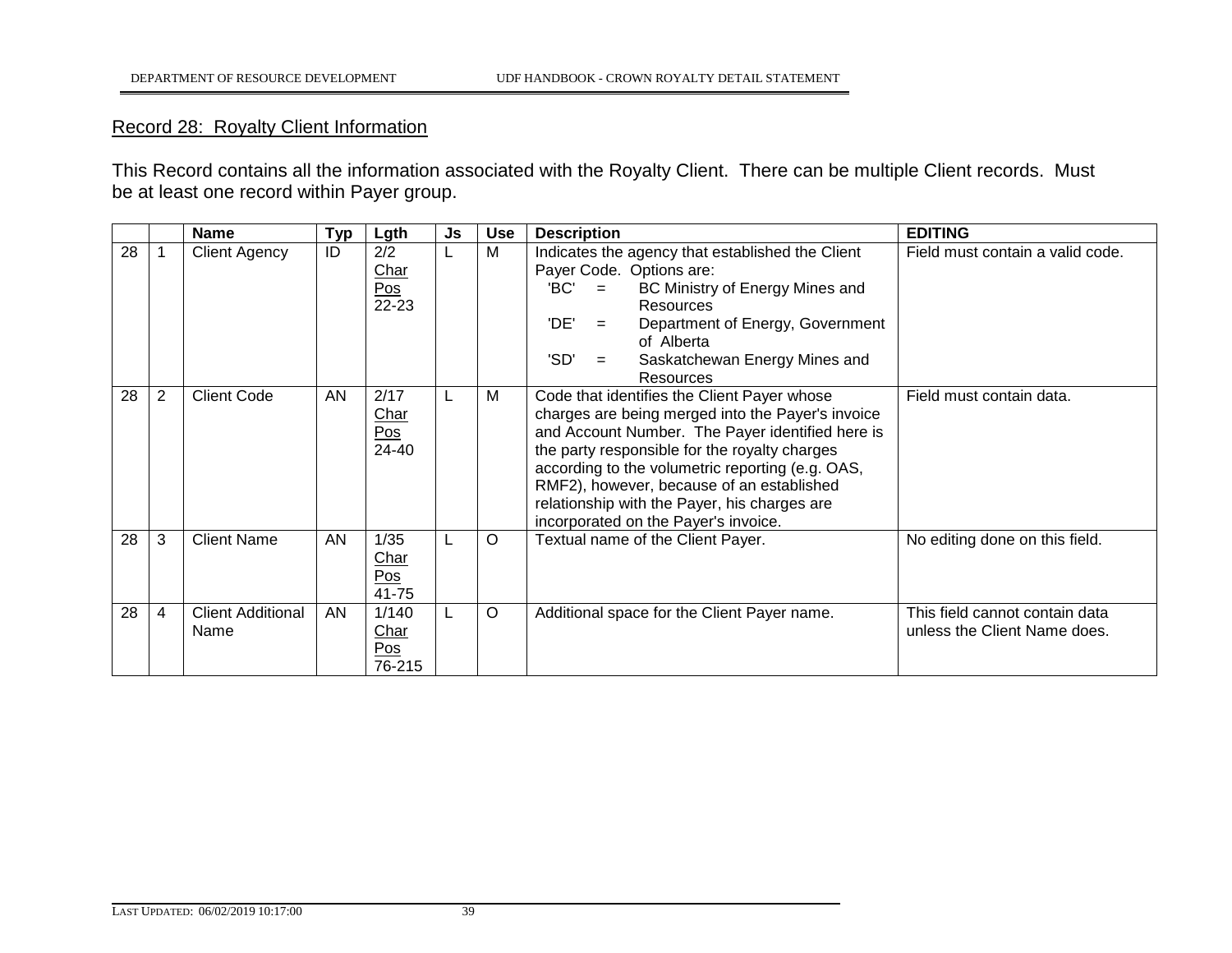# Record 29: Facility Information

|    |                | <b>Name</b>                        | Typ | Lgth                                  | Js | <b>Use</b> | <b>Description</b>                                                                                                                                                                                                                                                    | <b>EDITING</b>                                                              |
|----|----------------|------------------------------------|-----|---------------------------------------|----|------------|-----------------------------------------------------------------------------------------------------------------------------------------------------------------------------------------------------------------------------------------------------------------------|-----------------------------------------------------------------------------|
| 29 |                | <b>Facility Agency</b>             | ID  | 2/2<br>Char<br>Pos<br>22-23           |    | M          | Indicates the agency that established the Facility<br>Code. Options are:<br>'BC'<br>BC Ministry of Energy Mines and<br>$=$<br>Resources<br>'DE'<br>Department of Energy, Government of<br>$=$<br>Alberta<br>'SD'<br>Saskatchewan Energy Mines and<br>$=$<br>Resources | Field must contain a valid code.                                            |
| 29 | $\overline{2}$ | <b>Facility Type</b>               | ID  | 2/2<br>Char<br>Pos<br>24-25           |    | M          | Code which identifies the type of Facility.                                                                                                                                                                                                                           | Field must contain data.                                                    |
| 29 | 3              | <b>Facility Code</b>               | AN  | 2/17<br>Char<br>Pos<br>26-42          |    | M          | Code which identifies the Facility.                                                                                                                                                                                                                                   | Field must contain data.                                                    |
| 29 | $\overline{4}$ | <b>Facility Name</b>               | AN  | 1/35<br>Char<br>Pos<br>43-77          |    | $\circ$    | Textual name of the Facility.                                                                                                                                                                                                                                         | No editing done on this field.                                              |
| 29 | 5              | Facility<br><b>Additional Name</b> | AN  | 1/140<br><u>Char</u><br>Pos<br>78-217 | L  | $\circ$    | Additional space for the Facility Name.                                                                                                                                                                                                                               | This field cannot contain data<br>unless the Facility Name does.            |
| 29 | 6              | Facility<br>Province/State         | ID  | 2/2<br>Char<br>Pos<br>218-219         |    | $\circ$    | Province or state of the Facility. Options are:<br>'AB'<br>Alberta<br>$=$<br>'BC'<br><b>British Columbia</b><br>$=$<br>'SK'<br>Saskatchewan<br>$=$                                                                                                                    | If field contains data, then a<br>minimum of two characters in<br>required. |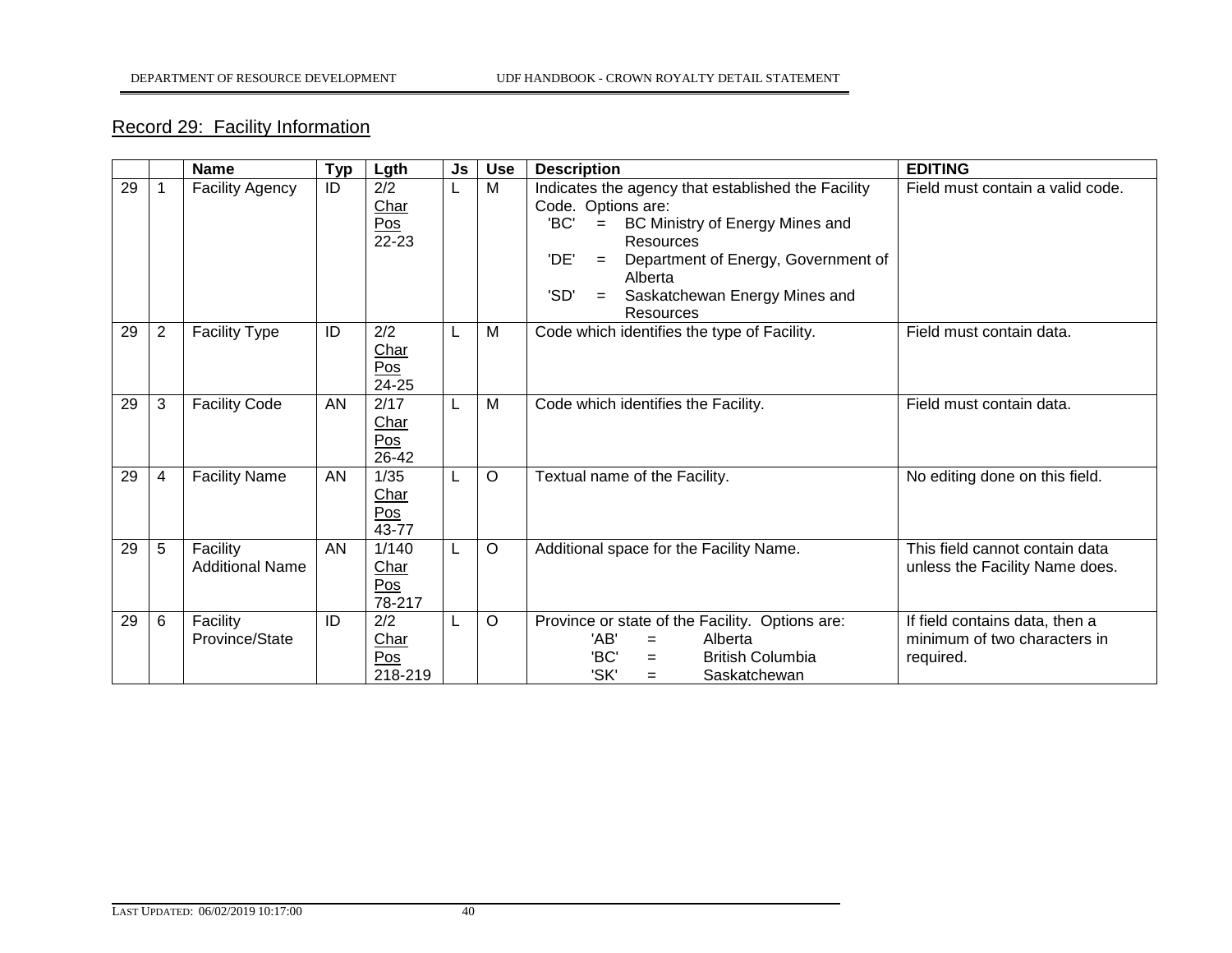## Record 30: Meter Station Data

The Meter Station data contains information required for the meter station.

|    |   | <b>Name</b>                               | <b>Typ</b>   | Lgth                                     | <b>Js</b>    | <b>Use</b> | <b>Description</b>                                                                                                                                           | <b>EDITING</b>                           |
|----|---|-------------------------------------------|--------------|------------------------------------------|--------------|------------|--------------------------------------------------------------------------------------------------------------------------------------------------------------|------------------------------------------|
| 30 |   | <b>Meter Station</b><br>Transporter       | ID           | 4/6<br>Char<br>Pos<br>$\overline{22-27}$ | L            | М          | Meter Station Transporter Codes:<br><b>CWNG</b> = Canadian Western<br>NUL = Northwestern Utilities<br>$WEST = West Coast$<br>$NOVA = Nova$<br>AEC<br>$= AEC$ | This field must contain a valid<br>code. |
| 30 | 2 | <b>Meter Station</b><br><b>Identifier</b> | AN           | 1/8<br>Char<br>Pos<br>28-35              | ┺            | М          | Unique meter station identifier                                                                                                                              | This field must contain data.            |
| 30 | 3 | <b>Meter Station</b><br>Factor            | R            | 1/6<br>Char<br>Pos<br>36-41              | $\mathsf{R}$ | M          | Meter station factor                                                                                                                                         | This field must contain data.            |
| 30 | 4 | Contract<br>Demand<br>Percentage          | $\mathsf{R}$ | 1/6<br>Char<br>Pos<br>42-47              | $\mathsf{R}$ | M          | <b>Contract Demand Percentage</b>                                                                                                                            | This field must contain data.            |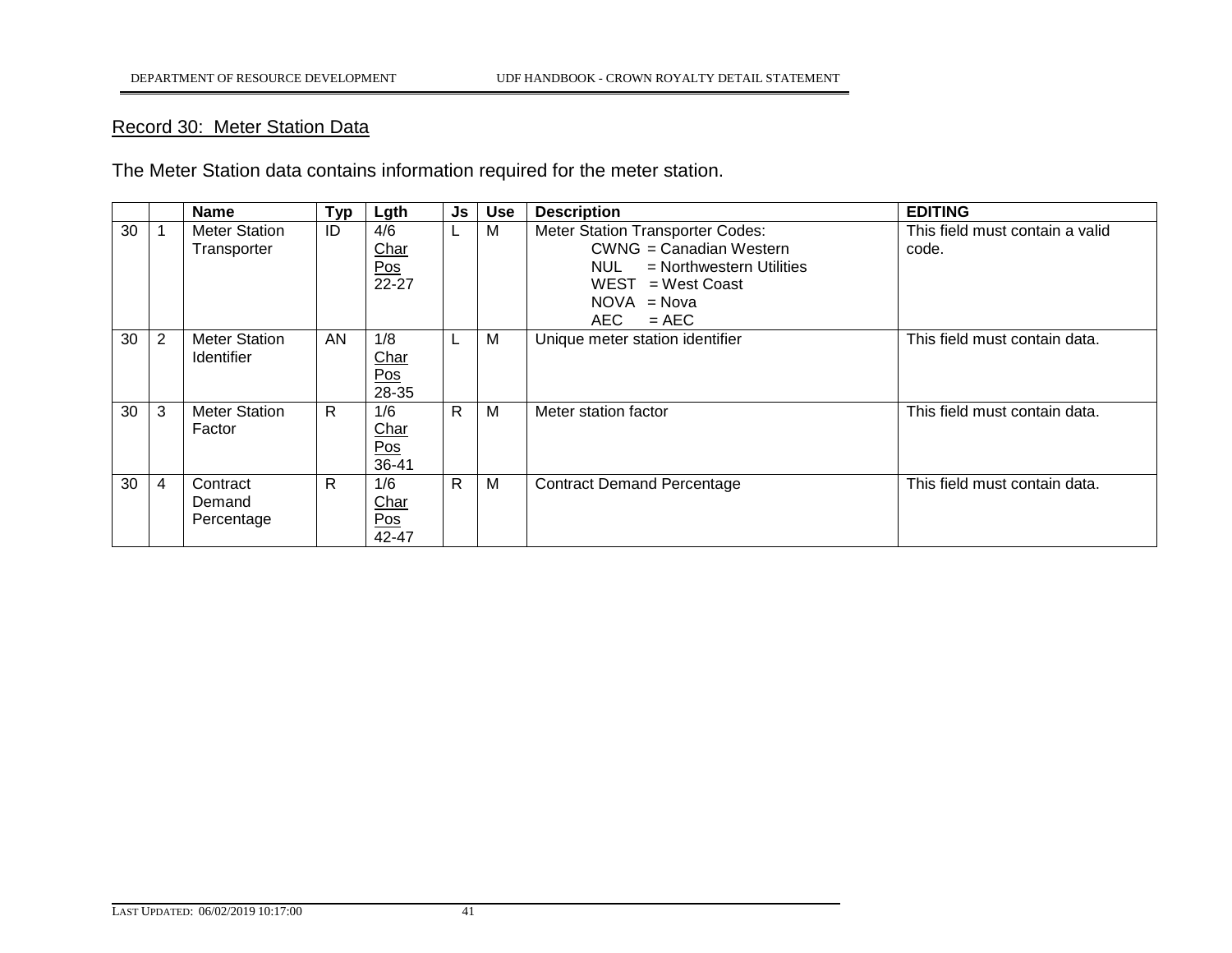# Record 34: Charge Type Summary Information

The Charge Type Summary contains provides a summary of the amounts by charge type for a royalty client. There can be multiple Charge Type Summary Records within a Client. There must be at least one record.

|    |                          | <b>Name</b>           | <b>Typ</b> | Lgth        | <b>Js</b> | <b>Use</b> | <b>Description</b>                                             | <b>EDITING</b>             |
|----|--------------------------|-----------------------|------------|-------------|-----------|------------|----------------------------------------------------------------|----------------------------|
| 34 | $\overline{\phantom{a}}$ | Charge<br>Description | ID         | 3/3<br>Char | L         | M          | The invoice code for the charge category.                      | This must be a valid code. |
|    |                          |                       |            | Pos         |           |            | PRIDE:                                                         |                            |
|    |                          |                       |            | 22-24       |           |            | "010" - Crown Royalty                                          |                            |
|    |                          |                       |            |             |           |            | "020" - Monthly Proprietary Waiver                             |                            |
|    |                          |                       |            |             |           |            | "030" - Monthly Capital Cost Deduction                         |                            |
|    |                          |                       |            |             |           |            | "040" - Monthly Custom Processing Fee<br>Deduction             |                            |
|    |                          |                       |            |             |           |            | "044" - Monthly Operating Cost                                 |                            |
|    |                          |                       |            |             |           |            | Deduction                                                      |                            |
|    |                          |                       |            |             |           |            | "060" - Annual Co-Generation Contract<br>Adjustment            |                            |
|    |                          |                       |            |             |           |            | "080" - Annual Capital Cost Adjustment                         |                            |
|    |                          |                       |            |             |           |            | "090" - Annual Custom Processing Fee<br>Adjustment             |                            |
|    |                          |                       |            |             |           |            | "095" - Annual Operating Cost Adjustment                       |                            |
|    |                          |                       |            |             |           |            | "100" - Allowable Cost Restriction                             |                            |
|    |                          |                       |            |             |           |            | "101" - Annual Allowable Cost Restriction<br>Adjustment        |                            |
|    |                          |                       |            |             |           |            | "110" - Injection Credits                                      |                            |
|    |                          |                       |            |             |           |            | "120" - Enhanced Oil Recovery Operating Cost<br>Adjustment     |                            |
|    |                          |                       |            |             |           |            | "130" - Crown Royalty Paid Bank Settlement                     |                            |
|    |                          |                       |            |             |           |            | "140" - Crown Royalty Inventory Settlement                     |                            |
|    |                          |                       |            |             |           |            | "150" - Audit Adjustments                                      |                            |
|    |                          |                       |            |             |           |            | "180" - Sulphur Emission Control<br>Assistance Program (SECAP) |                            |
|    |                          |                       |            |             |           |            | "190" - Royalty Deposit Adjustment                             |                            |
|    |                          |                       |            |             |           |            | "200" - Other Financial Transactions                           |                            |
|    |                          |                       |            |             |           |            | "210" - Provisional Royalty Assessment                         |                            |
|    |                          |                       |            |             |           |            | "230" - Penalties                                              |                            |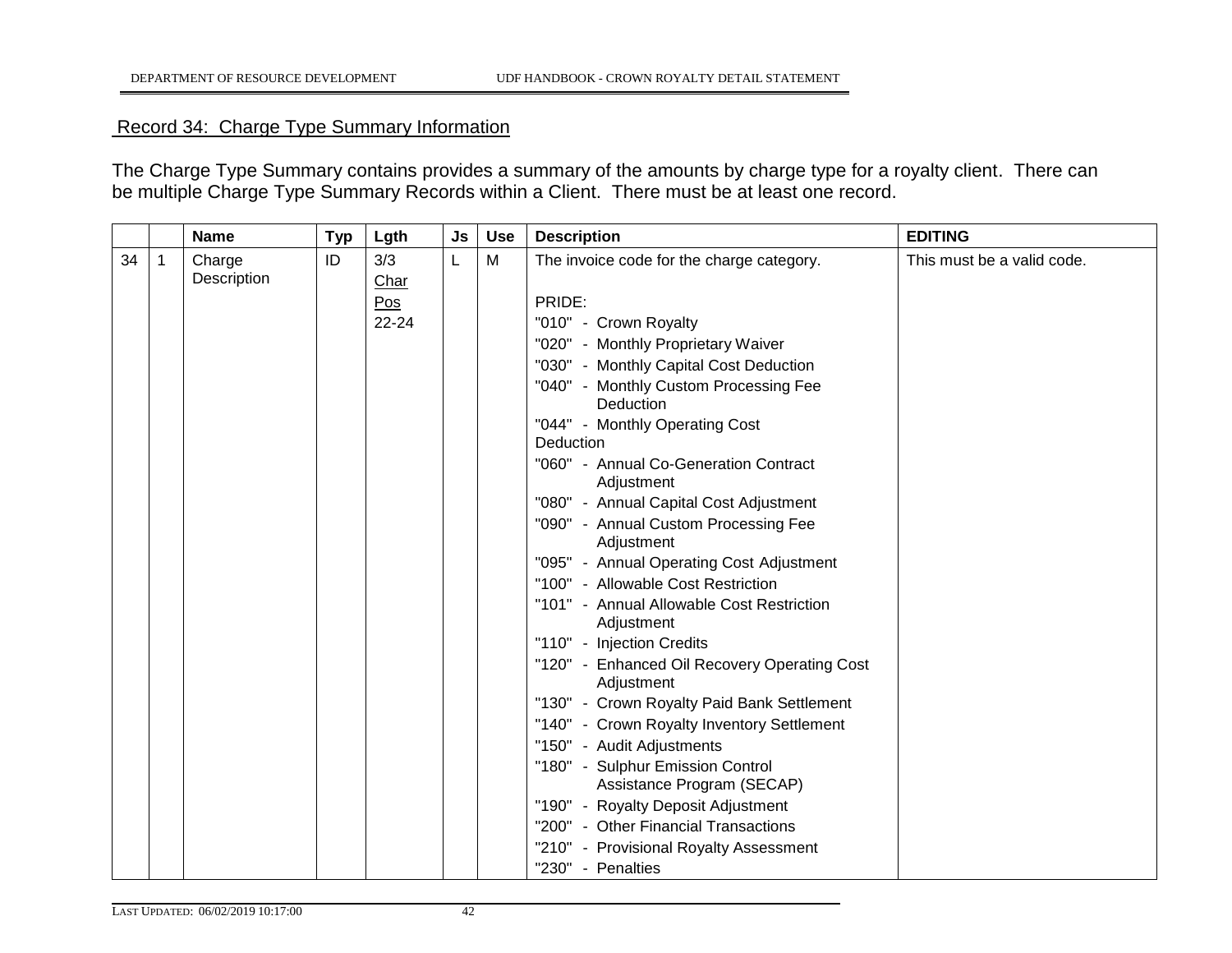DEPARTMENT OF RESOURCE DEVELOPMENT UDF HANDBOOK - CROWN ROYALTY DETAIL STATEMENT

|    |                |                                                        |                |                                  |              |   | "240" - Interest: Prior Period<br>"250" - Otherwise Flared Solution Gas (OFSG)<br>"260" - Condensate Royalty                                                        |                          |
|----|----------------|--------------------------------------------------------|----------------|----------------------------------|--------------|---|---------------------------------------------------------------------------------------------------------------------------------------------------------------------|--------------------------|
| 34 | $\overline{2}$ | <b>Automated Prior</b><br><b>Period Amount</b>         | N <sub>2</sub> | 1/17<br>Char<br>Pos<br>$25 - 41$ | $\mathsf{R}$ | M | The automated amount pertaining to prior<br>production periods (the production periods<br>previously invoiced) for the charge type.                                 | Field must contain data. |
| 34 | 3              | Interest on<br><b>Automated Prior</b><br>Period Amount | N <sub>2</sub> | 1/17<br>Char<br>Pos<br>42-58     | R.           | M | The interest associated with the automated amount<br>pertaining to prior production periods (the<br>production periods previously invoiced) for the<br>charge type. | Field must contain data. |
| 34 | 4              | <b>Manual Prior</b><br><b>Period Amount</b>            | N <sub>2</sub> | 1/17<br>Char<br>Pos<br>59-75     | R.           | M | The manual amount pertaining to prior production<br>periods (the production periods previously<br>invoiced) for the charge type.                                    | Field must contain data. |
| 34 | 5              | Interest on<br><b>Manual Prior</b><br>Period Amount    | N <sub>2</sub> | 1/17<br>Char<br>Pos<br>76-92     | $\mathsf{R}$ | M | The interest associated with the manual amount<br>pertaining to prior production periods (the<br>production periods previously invoiced) for the<br>charge type.    | Field must contain data. |
| 34 | 6              | Automated<br><b>Current Period</b><br>Amount           | N <sub>2</sub> | 1/17<br>Char<br>Pos<br>93-109    | R.           | M | The automated amount pertaining to the current<br>production period (the production period being<br>invoiced for the first time) for the charge type.               | Field must contain data. |
| 34 | $\overline{7}$ | <b>Manual Current</b><br><b>Period Amount</b>          | N <sub>2</sub> | 1/17<br>Char<br>Pos<br>110-126   | R.           | M | The manual amount pertaining to the current<br>production period (the production period being<br>invoiced for the first time) for the charge type.                  | Field must contain data. |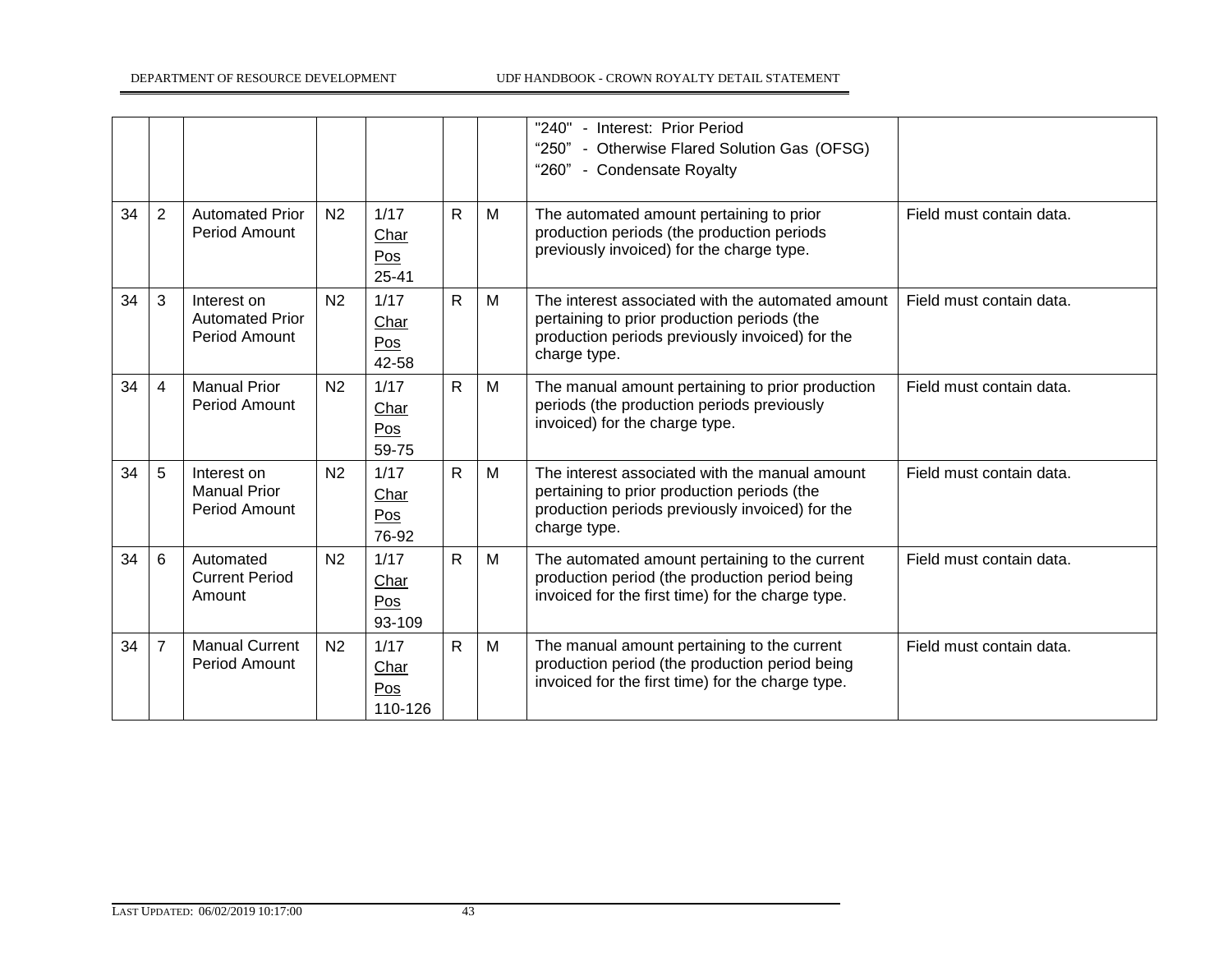#### Record 41: Stream / Product Origin Information

The Stream/Product Origin contains the data associated with the Origin of a Product Stream. There can be multiple Stream Records within a Facility. There must be at least one record.

|    |                | <b>Name</b>                 | <b>Typ</b> | Lgth                                             | Js | <b>Use</b> | <b>Description</b>                                                                                                                                                                                                          | <b>EDITING</b>                                                                                                                                                                                                                                                                                                                              |
|----|----------------|-----------------------------|------------|--------------------------------------------------|----|------------|-----------------------------------------------------------------------------------------------------------------------------------------------------------------------------------------------------------------------------|---------------------------------------------------------------------------------------------------------------------------------------------------------------------------------------------------------------------------------------------------------------------------------------------------------------------------------------------|
| 41 | 1              | Stream ID<br>Agency         | ID         | 2/2<br>Char<br>Pos<br>22-23                      | L  | M          | Indicates the agency that established the Stream<br>ID Code. Options are:<br>'BC' = BC Ministry of Energy Mines and Resources<br>'DE' = Department of Energy (Alberta)<br>'SD' = Saskatchewan Energy Mines and<br>Resources | This field must contain a valid<br>code.                                                                                                                                                                                                                                                                                                    |
| 41 | $\overline{2}$ | Stream ID Type              | ID         | 2/2<br>Char<br>$\underline{\text{Pos}}$<br>24-25 | L  | M          | Code which indicates the type of Stream ID.                                                                                                                                                                                 | If field contains data it must<br>contain a valid code.<br>Codes are mapped as follows:<br><b>PRIDE</b><br><b>ANSI</b><br><b>BT</b><br>BA<br>$=$<br>GP<br>GA<br>$=$<br><b>GS</b><br>ZG<br>$=$<br>IF<br>ΖI<br>$=$<br><b>IS</b><br><b>ZS</b><br>$=$<br><b>PL</b><br>LH<br>$=$<br>UN<br>ZU<br>$=$<br>WG<br><b>ZR</b><br>$=$<br>WI<br>ZW<br>$=$ |
| 41 | 3              | Stream ID Code              | AN         | 2/2<br><b>Char</b><br>Pos<br>26-42               | L  | M          | Code which identifies the Stream ID.                                                                                                                                                                                        | If Stream ID Type contains data<br>then this field must contain data.                                                                                                                                                                                                                                                                       |
| 41 | 4              | Stream ID<br>Province/State | ID         | 2/2<br>Char<br>Pos<br>43-44                      | L  | M          | Province or state of the Stream ID.<br>'AB'<br>Alberta<br>$=$<br>'BC'<br><b>British Columbia</b><br>$=$<br>'SK'<br>Saskatchewan<br>$=$                                                                                      | If Stream ID Type contains data<br>then this field must contain a valid<br>code.                                                                                                                                                                                                                                                            |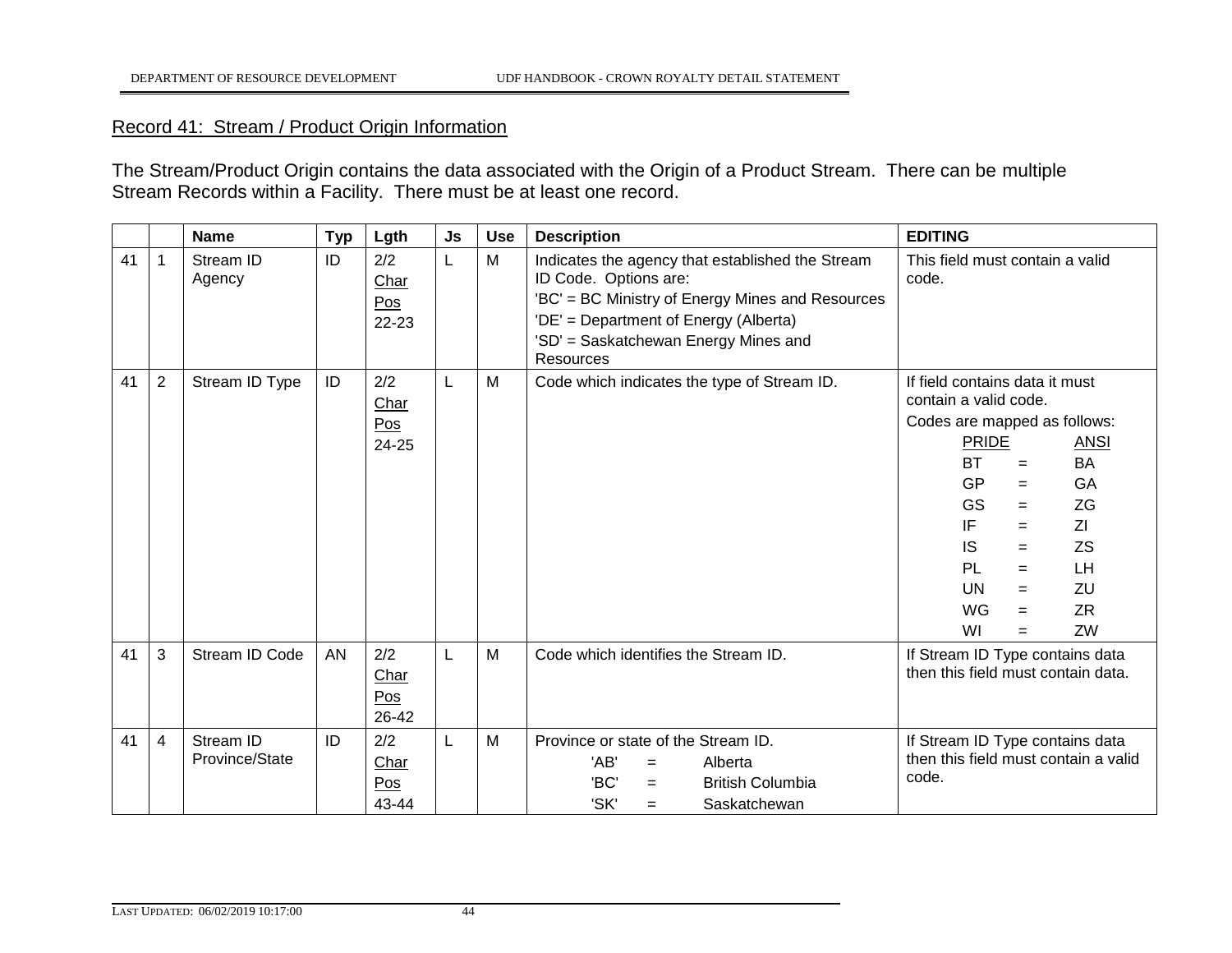#### Record 51: Business Activity (BA) Information

This Record contains all the information associated with the Product, Period and Royalty event. There can be multiple BA Records within a Stream, but there must be at least one.

|    |                | <b>Name</b>                           | <b>Typ</b> | Lgth                             | Js | <b>Use</b> | <b>Description</b>                                                                                                                                                                                                                                                                                                                                                                                                      | <b>EDITING</b>                                 |
|----|----------------|---------------------------------------|------------|----------------------------------|----|------------|-------------------------------------------------------------------------------------------------------------------------------------------------------------------------------------------------------------------------------------------------------------------------------------------------------------------------------------------------------------------------------------------------------------------------|------------------------------------------------|
| 51 | 1              | Production<br>Period                  | DT         | 8/8<br>Char<br>Pos<br>22-29      | L  | М          | The month to which the reported volumes, and<br>therefore the charges, apply                                                                                                                                                                                                                                                                                                                                            | Field must contain a valid code.               |
| 51 | $\overline{2}$ | <b>Product Code</b>                   | AN         | 1/12<br>Char<br>Pos<br>$30 - 41$ | L  | M          | The product code for which the Inventories and<br>transactions apply.<br>$C2-MX =$<br>Ethane Component in Mix<br>$C2-SP =$ Ethane Spec<br>$C3-MX =$ Propane Component in Mix<br>$C3-SP = Propane Spec$<br>$C4-MX =$<br><b>Butane Component in Mix</b><br>$C4-SP =$<br><b>Butane Spec</b><br>$C5-MX =$ Pentane Component in Mix<br>$C5-SP =$<br>Pentane Spec<br><b>GAS</b><br>Gas<br>$=$<br><b>SUL</b><br>Sulphur<br>$=$ | Field must contain data.                       |
| 51 | 3              | <b>Revision Flag</b>                  | <b>AN</b>  | 1/1<br>Char<br>Pos<br>42-42      | L  | O          | Indicates a revision to a previous assessment,<br>therefore corresponding 61 records (charges) are<br>reversals, and corresponding 62 records (volumes)<br>are from the original charge. The new charge<br>(replacing the original) will appear as a normal<br>charge,<br>i.e. it will not be marked as a revision.<br>0 (Original)<br>1 (Revision)                                                                     | Optional. If present, must be a<br>valid code. |
| 51 | 4              | <b>Royalty Trigger</b><br>Description | ID         | 1/50<br>Char<br>Pos<br>43-92     | L  | $\circ$    | Description of the royalty trigger, i.e. the business<br>event or condition that caused royalty charges /<br>credits to be incurred.<br><b>By-Product Processing</b><br>Disposition of Unsold Gas<br>Field Straddle Plant Gas Proc.                                                                                                                                                                                     | Optional.                                      |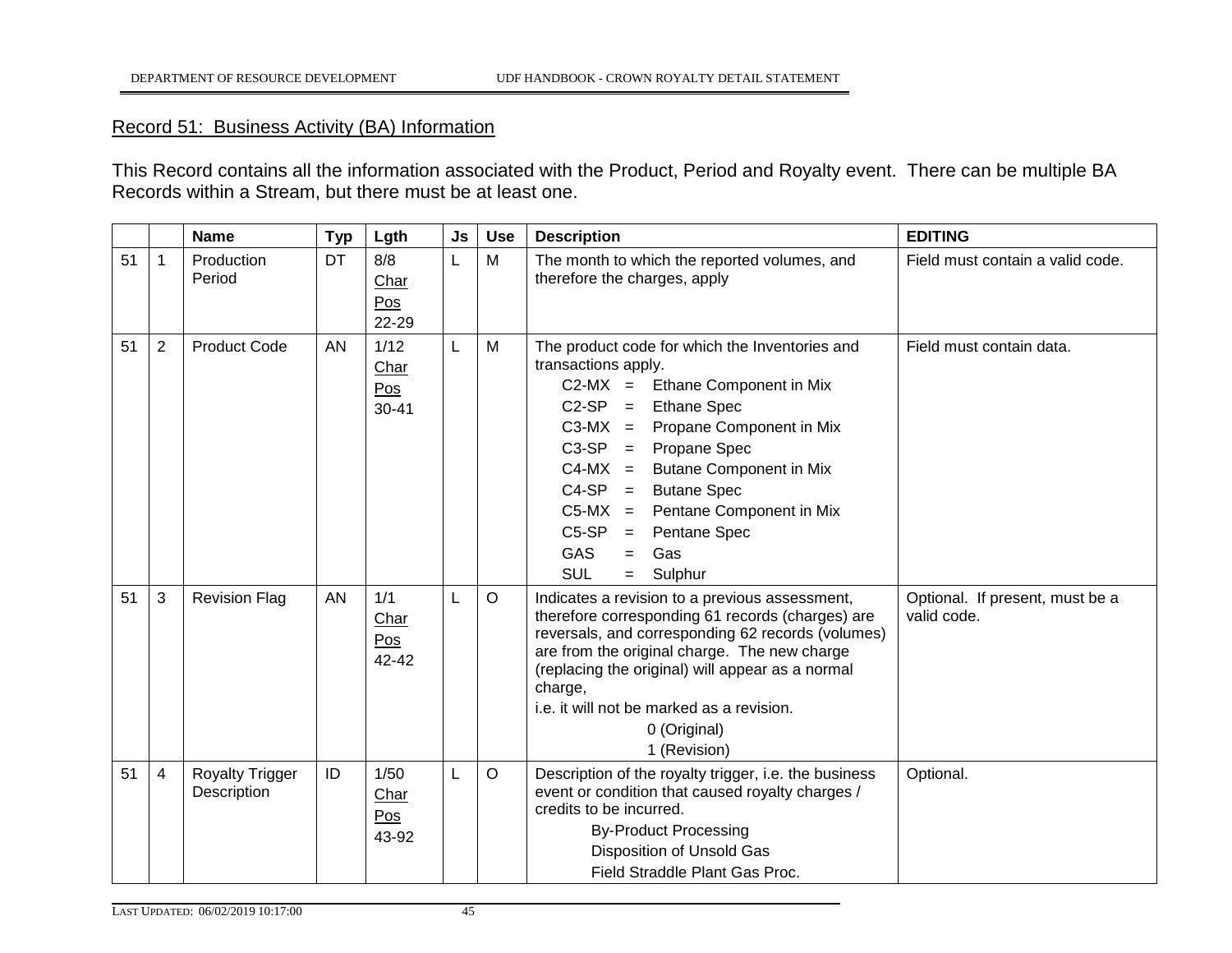DEPARTMENT OF RESOURCE DEVELOPMENT UDF HANDBOOK - CROWN ROYALTY DETAIL STATEMENT

|    |                 |                                             |              |                                |              |         | <b>Injection Credit</b><br><b>Facility Eligible Consumption</b><br><b>Disposition Out-of-Network</b><br>Royalty Liable Lease Fuel                                                                                                                                                                                                                                             |                                                       |
|----|-----------------|---------------------------------------------|--------------|--------------------------------|--------------|---------|-------------------------------------------------------------------------------------------------------------------------------------------------------------------------------------------------------------------------------------------------------------------------------------------------------------------------------------------------------------------------------|-------------------------------------------------------|
| 51 | 5               | Calculated<br>Royalty Liable<br>Qty         | $\mathsf{R}$ | 1/17<br>Char<br>Pos<br>93-109  | $\mathsf{R}$ | M       | The product quantity used to calculate charges for<br>which the Payer is liable. This value is derived by<br>totaling (according to the Arithmetic Operator) the<br>reported quantity on the associated source<br>documents (Record ID 62). If there is an Allocator<br>(Record ID 52), the total must be multiplied by the<br>Allocation Percentage to arrive at this value. | Field must contain data. May be 0.                    |
| 51 | 6               | Calculated<br>Royalty Liable<br>Qty UM      | ID           | 2/2<br>Char<br>Pos<br>110-111  | L            | M       | The unit of measure for the Calculated Royalty<br>Liable Quantity. Options are:<br>'R9'<br>Thousand cubic metres<br>$=$<br>'CR'<br>Cubic metres<br>$=$<br>'MP'<br>Tonnes<br>$=$                                                                                                                                                                                               | Field must contain data.                              |
| 51 | 7               | Calculated<br><b>Royalty Liable</b><br>Heat | $\mathsf{R}$ | 1/12<br>Char<br>Pos<br>112-123 | $\mathsf{R}$ | $\circ$ | The product heat content used to calculate charges<br>for which the Payer is liable. This value is derived<br>by totaling (according to the Arithmetic Operator)<br>the reported heat on the associated source<br>documents (Record ID 62). If there is an Allocator<br>(Record ID 52), the total must be multiplied by the<br>Allocation Percentage to arrive at this value. | Optional. Product dependent.                          |
| 51 | 8               | Payee Interest                              | $\mathsf{R}$ | 1/10<br>Char<br>Pos<br>124-133 | $\mathsf{R}$ | M       | The Payee's interest in (share of) the product.<br>When the Crown is the Payee, this is the "Crown<br>Interest Share".                                                                                                                                                                                                                                                        | Field must contain data.                              |
| 51 | 9               | Product<br><b>Valuation Price</b>           | $\mathsf{R}$ | 1/16<br>Char<br>Pos<br>134-139 | $\mathsf{R}$ | M       | The price used to value the product. In Alberta,<br>this is the published Gas Reference Price, which is<br>used to calculate the Basic Royalty charge<br>component.                                                                                                                                                                                                           | Field must contain data.                              |
| 51 | 10 <sup>°</sup> | Product GJ<br>Conversion<br>Factor          | $\mathsf{R}$ | 1/8<br>Char<br>Pos<br>140-147  | $\mathsf{R}$ | $\circ$ | Factor used to convert product quantity (in<br>volumetric unit of measure) to heat content (in<br>Gigajoules).                                                                                                                                                                                                                                                                | Optional. Product / other business<br>rule dependent. |
| 51 | 11              | <b>Product Gas</b><br>Conversion            | $\mathsf{R}$ | 1/6<br>Char                    | $\mathsf{R}$ | $\circ$ | Factor used to convert volumes of a product to<br>equivalent volumes of gas. May or may not be an                                                                                                                                                                                                                                                                             | Optional. Product / other business<br>rule dependent. |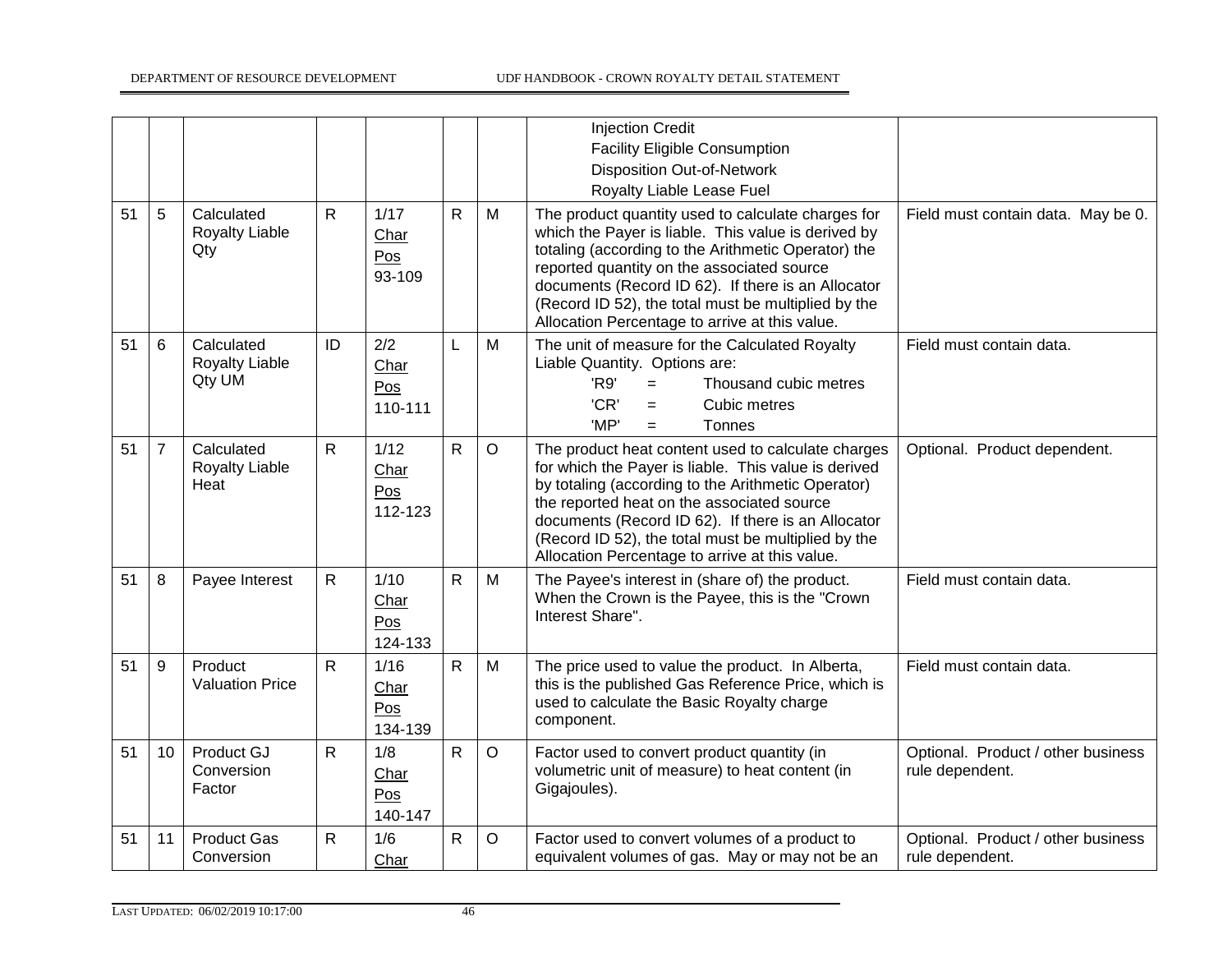|  | Factor<br>. |  | Pos<br><u> San Angele and San Angel</u><br>148-<br>ے ر<br>᠇◡ |  |  | . .<br>adjusted factor.<br>enera<br>ັັ |  |
|--|-------------|--|--------------------------------------------------------------|--|--|----------------------------------------|--|
|--|-------------|--|--------------------------------------------------------------|--|--|----------------------------------------|--|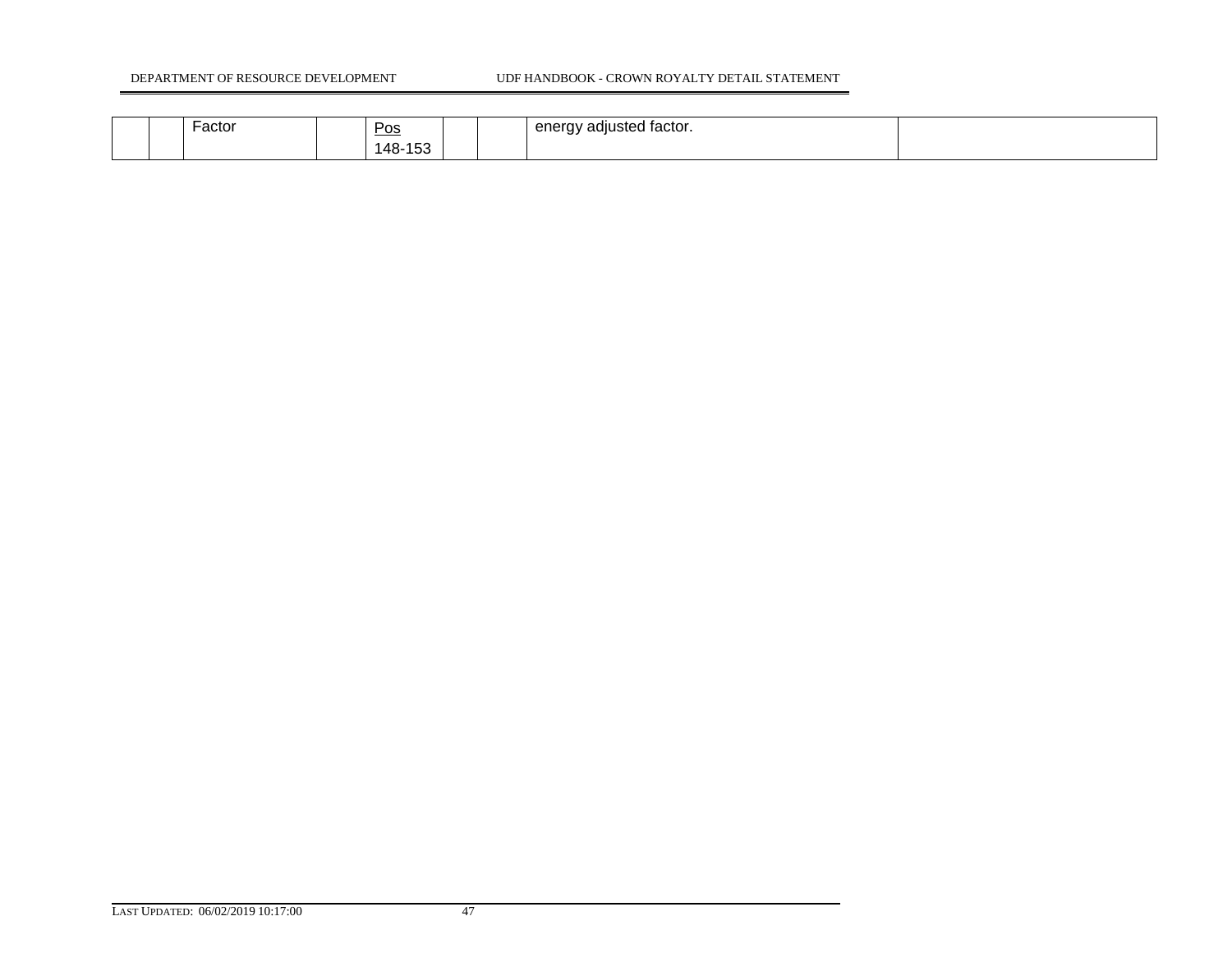#### Record 52: Allocator Details Information

This Record contains all the information associated with the Reassignment of Quantities by the Original Owner. There may be zero or one Allocator Detail Records within a Business Activity.

|    |                | <b>Name</b>                              | <b>Typ</b>   | Lgth                                  | Js | <b>Use</b> | <b>Description</b>                                                                                                                                                                                                                 | <b>EDITING</b>                                                    |
|----|----------------|------------------------------------------|--------------|---------------------------------------|----|------------|------------------------------------------------------------------------------------------------------------------------------------------------------------------------------------------------------------------------------------|-------------------------------------------------------------------|
| 52 | 1              | Allocation<br>Source Doc.<br><b>Type</b> | AN           | 1/6<br>Char<br>Pos<br>22-27           | L  | M          | Indicates the type of source document that<br>reported the allocation. Options are: RMF2                                                                                                                                           | Must be a valid code.                                             |
| 52 | $\overline{2}$ | Allocator<br>Agency                      | ID           | 2/2<br>Char<br>Pos<br>28-29           | L  | M          | Indicates the agency that established the Allocator<br>Code. Options are:<br>'BC' = BC Ministry of Energy Mines and<br><b>Resources</b><br>'DE' = Department of Energy<br>'SD' = Saskatchewan Energy Mines and<br><b>Resources</b> | Field must contain a valid code.                                  |
| 52 | 3              | <b>Allocator Code</b>                    | ID           | 2/17<br>Char<br>Pos<br>30-36          | L  | M          | Code that identifies the Allocator.<br>In the case of an RMF2 allocation, this is the "form"<br>agency, which allocated volumes to the Payer (or<br>Client).                                                                       | Field must contain data.                                          |
| 52 | $\overline{4}$ | <b>Allocator Name</b>                    | AN           | $1/35$<br>Char<br>Pos<br>47-81        | L  | $\circ$    | <b>Textual name of Allocator</b>                                                                                                                                                                                                   | No editing done on this field.                                    |
| 52 | 5              | Allocator<br><b>Additional Name</b>      | AN           | 1/140<br>Char<br>Pos<br>82-221        | L  | $\circ$    | Additional space for the Allocator Name.                                                                                                                                                                                           | This field cannot contain data<br>unless the Allocator Name does. |
| 52 | 6              | Allocation<br>Percentage                 | $\mathsf{R}$ | 1/12<br>Char<br>Pos<br>$222 -$<br>233 | L  | M          | Percentage of volumes, which were allocated on<br>the RMF2 to the Payer (or Client).                                                                                                                                               | Field must contain data.                                          |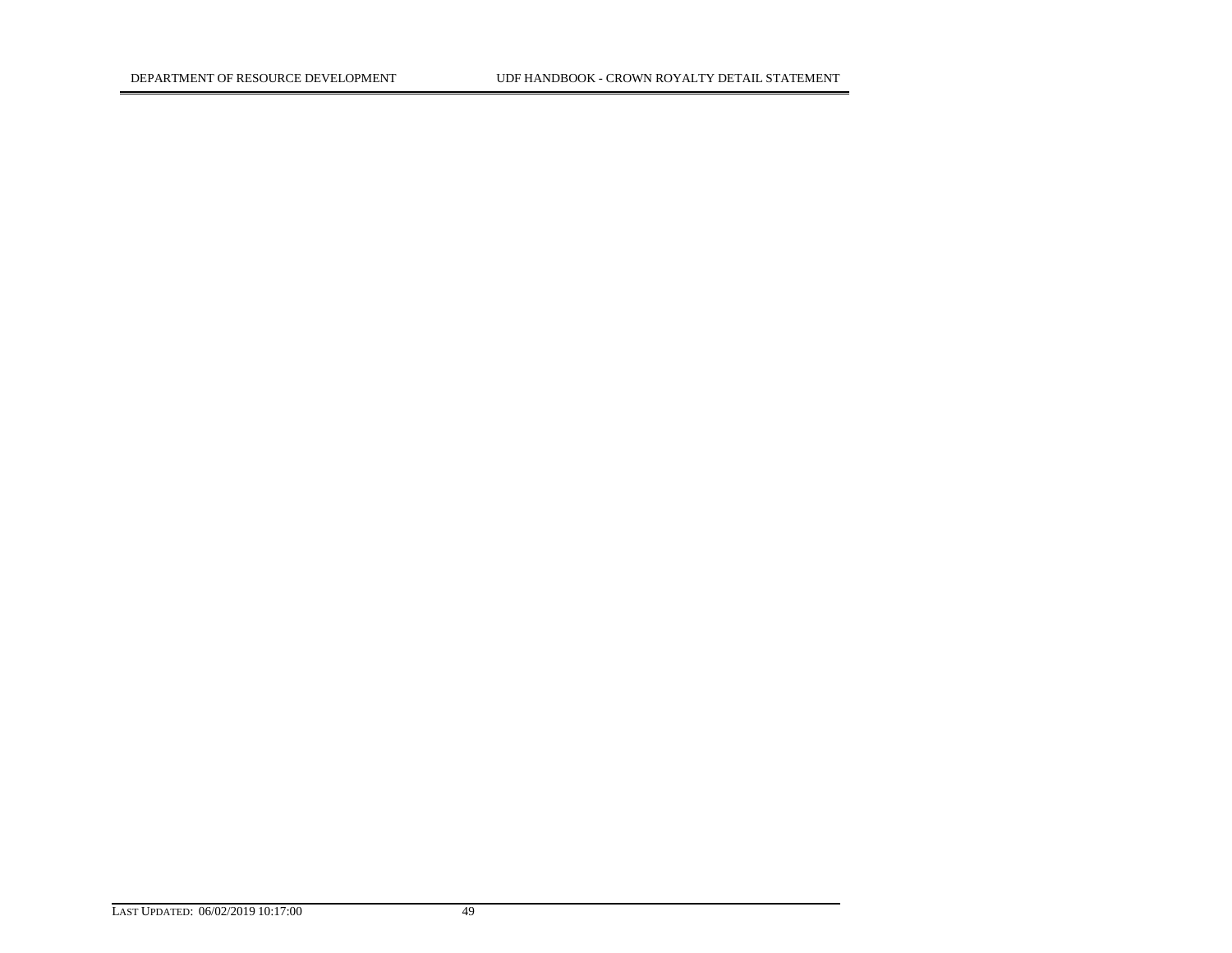#### Record 61: Charge / Adjustment Detail Information

This Record contains all the information necessary Detail to re-construct the Charge Total by Product and Charge Type. There can be many Charge / Adjustment Details within a Business Activity, but there must be at least one.

|    |                | <b>Name</b>                 | <b>Typ</b> | Lgth                             | Js | <b>Use</b> | <b>Description</b>                                                                                                                                                                                                                                                                                                                                                                                                                                                                                                                                            | <b>EDITING</b>                         |
|----|----------------|-----------------------------|------------|----------------------------------|----|------------|---------------------------------------------------------------------------------------------------------------------------------------------------------------------------------------------------------------------------------------------------------------------------------------------------------------------------------------------------------------------------------------------------------------------------------------------------------------------------------------------------------------------------------------------------------------|----------------------------------------|
| 61 | 1              | Charge Type                 | AN         | 1/30<br>Char<br>Pos<br>$22 - 51$ | L  | M          | Indicates the type of charge. Options are: Crown<br>Royalty, Injection Credit, EOR Adjustment,<br>Provisional Assessment, Royalty Paid Banks,<br>Royalty Due Inventory.<br>Crown Royalty<br><b>Injection Credit</b><br><b>EOR Adjustment</b><br><b>Provisional Assessment</b><br><b>Royalty Paid Banks</b><br><b>Royalty Due Inventory</b>                                                                                                                                                                                                                    | Field must contain a valid code.       |
| 61 | $\overline{2}$ | Charge<br>Component<br>Type | AN         | 1/30<br>Char<br>Pos<br>$52 - 81$ | L  | M          | Indicates the type of charge component. Options<br>are: Basic Royalty, GORR Adj., Vintage Adj., Low<br>Prod Adj., Raw Gas Adj., CAP Adj., Special<br>Agreement, Transportation, Storage, Fractionation,<br>Holiday, Unit Operating Cost, Prior Period Interest.<br><b>Basic Royalty</b><br><b>GORR Adjustment</b><br>Vintage Adjustment<br>Low Prod Adjustment<br>Raw Gas Adjustment<br>Cap Adjustment<br>Special Agreement<br>Transportation<br>Storage<br>Fractionation<br>Holiday<br><b>Unit Operating Cost</b><br><b>Prior Period Interest</b><br>Revenue | Field must contain a valid code.       |
| 61 | 3              | Charge Code                 | AN         | 1/30<br>Char                     | L  | $\circ$    | Optional code to support the charge. Generic field.<br>Specific content determined by Charge Component                                                                                                                                                                                                                                                                                                                                                                                                                                                        | Optional. Dependent on charge<br>type. |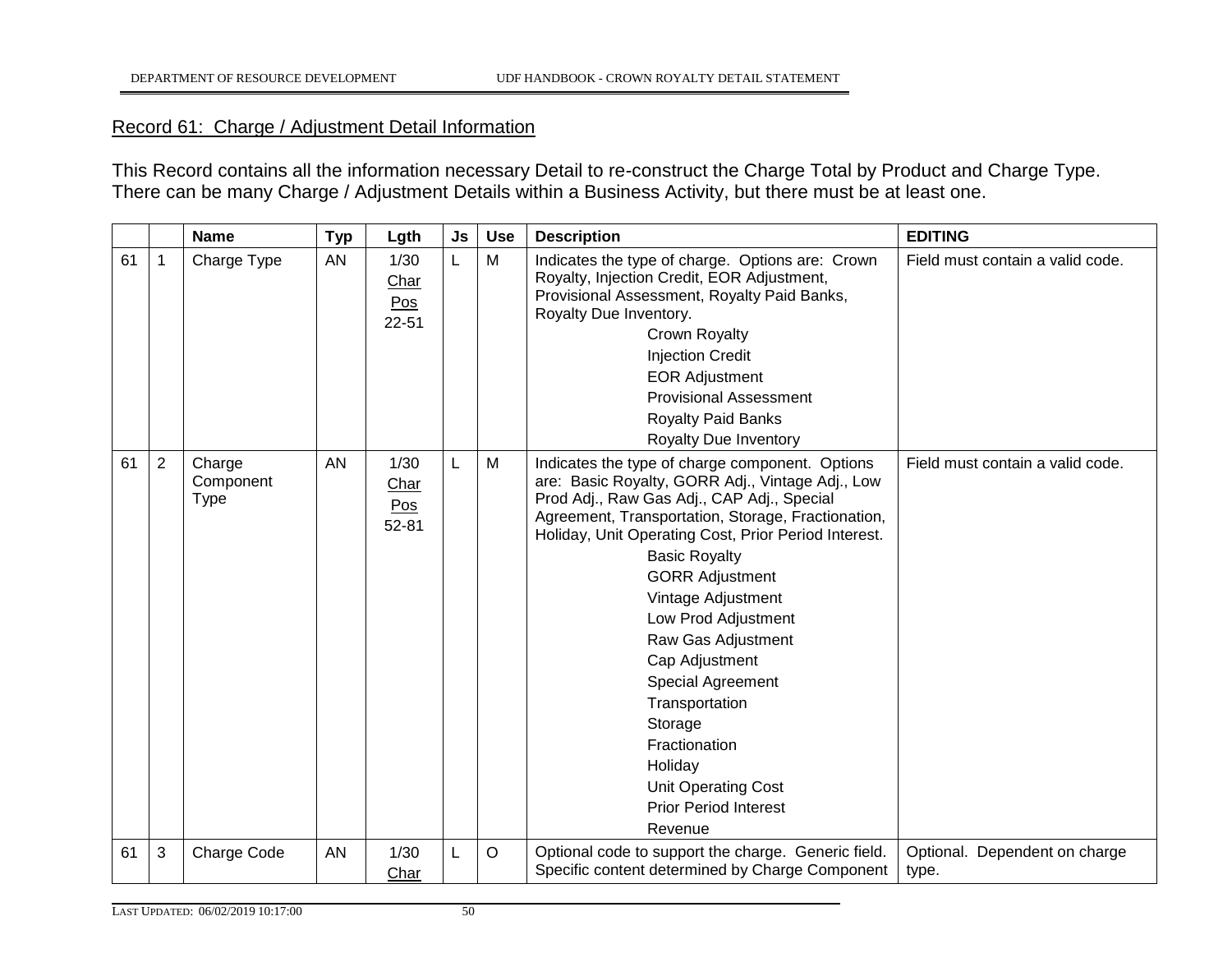|    |                |                         |              | Pos<br>82-111                        |              |         | Type and/or Charge Type.                                                                                                                                         |                                |
|----|----------------|-------------------------|--------------|--------------------------------------|--------------|---------|------------------------------------------------------------------------------------------------------------------------------------------------------------------|--------------------------------|
| 61 | 4              | Date                    | DT           | 8/8<br>Char<br>Pos<br>112-119        | L            | $\circ$ | Optional date to support the charge (YYYYMMDD<br>format). Generic field. Specific content<br>determined by Charge Component Type and/or<br>Charge Type.          | Must be a valid date.          |
| 61 | 5              | Rate 1                  | $\mathsf{R}$ | $1/10$<br>Char<br>Pos<br>120-129     | $\mathsf{R}$ | $\circ$ | Optional rate to support the charge. Generic Field.<br>Specific content determined by Charge Component<br>Type and/or Charge Type.                               | No editing done on this field. |
| 61 | 6              | Rate 2                  | R            | 1/10<br>Char<br>Pos<br>130-139       | $\mathsf{R}$ | $\circ$ | Second rate to support the charge. Generic field.<br>Specific content determined by Charge Component<br>Type and/or Charge Type                                  | No editing done on this field. |
| 61 | $\overline{7}$ | Factor 1                | R            | 1/10<br>Char<br>Pos<br>140-149       | $\mathsf{R}$ | $\circ$ | Optional factor to support the charge. Generic<br>field. Specific content determined by Charge<br>Component Type and/or Charge Type.                             | No editing done on this field. |
| 61 | 8              | Factor 2                | R            | 1/10<br>Char<br>Pos<br>150-159       | $\mathsf{R}$ | $\circ$ | Second factor to support the charge. Generic field.<br>Specific content determined by Charge Component<br>Type and/or Charge Type.                               | No editing done on this field. |
| 61 | 9              | Factor 3                | R            | 1/10<br>Char<br>Pos<br>160-169       | $\mathsf{R}$ | $\circ$ | Third factor to support the charge. Generic field.<br>Specific content determined by Charge Component<br>Type and/or Charge Type.                                | No editing done on this field. |
| 61 | 10             | Factor 4                | R            | 1/10<br>Char<br>Pos<br>170-179       | $\mathsf{R}$ | $\circ$ | Fourth factor to support the charge. Generic field.<br>Specific content determined by Charge Component<br>Type and/or Charge Type.                               | No editing done on this field. |
| 61 | 11             | <b>Royalty Quantity</b> | $\mathsf{R}$ | 1/6<br><b>Char</b><br>Pos<br>180-196 | $\mathsf{R}$ | $\circ$ | The product quantity (due in kind) to the Crown.<br>The formula used to determine this value depends<br>on the Charge Component Type and /or the<br>Charge Type. | No editing done on this field. |
| 61 | 12             | <b>Royalty Quantity</b> | ID           | 1/10                                 | ID           | $\circ$ | The unit of measure for the Royalty Quantity.                                                                                                                    | No editing done on this field. |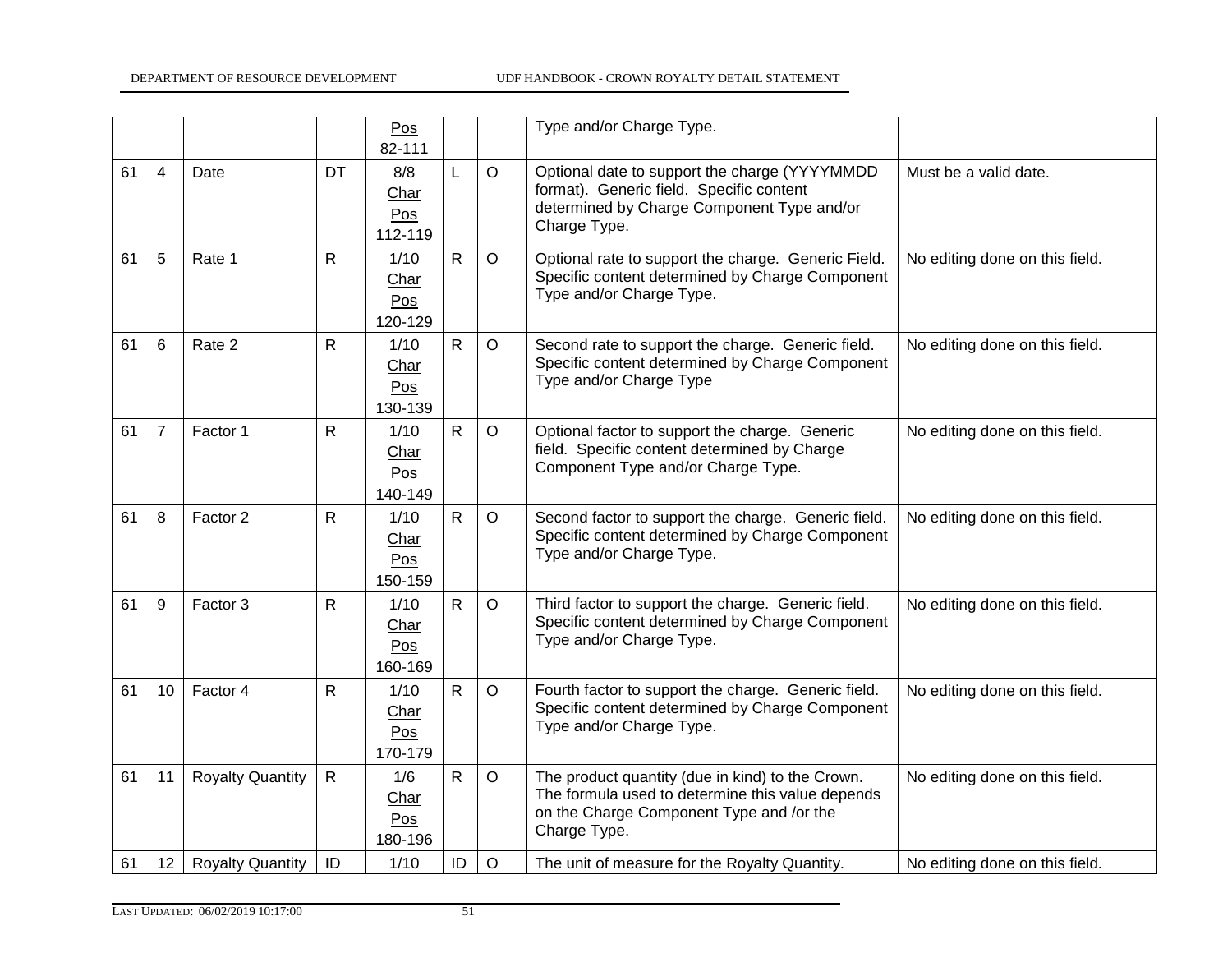|    |    | UM                  |              | Char<br>Pos<br>197-198         |    |         | Options are:<br>'R9'<br>Thousand cubic metres<br>$=$<br>'CR'<br>Cubic Metres<br>$=$<br>'MP'<br>Tonnes<br>$=$                                                         |                                |
|----|----|---------------------|--------------|--------------------------------|----|---------|----------------------------------------------------------------------------------------------------------------------------------------------------------------------|--------------------------------|
| 61 | 13 | <b>Royalty Heat</b> | $\mathsf{R}$ | 1/10<br>Char<br>Pos<br>199-210 | R. | $\circ$ | The product heat content (due in kind) to the<br>Crown. The formula used to determine this value<br>depends on the Charge Component Type and /or<br>the Charge Type. | No editing done on this field. |
| 61 | 14 | Amount              | R            | 1/17<br>Char<br>Pos<br>211-227 | R. | M       | Amount of Charge or adjustment.                                                                                                                                      | No editing done on this field. |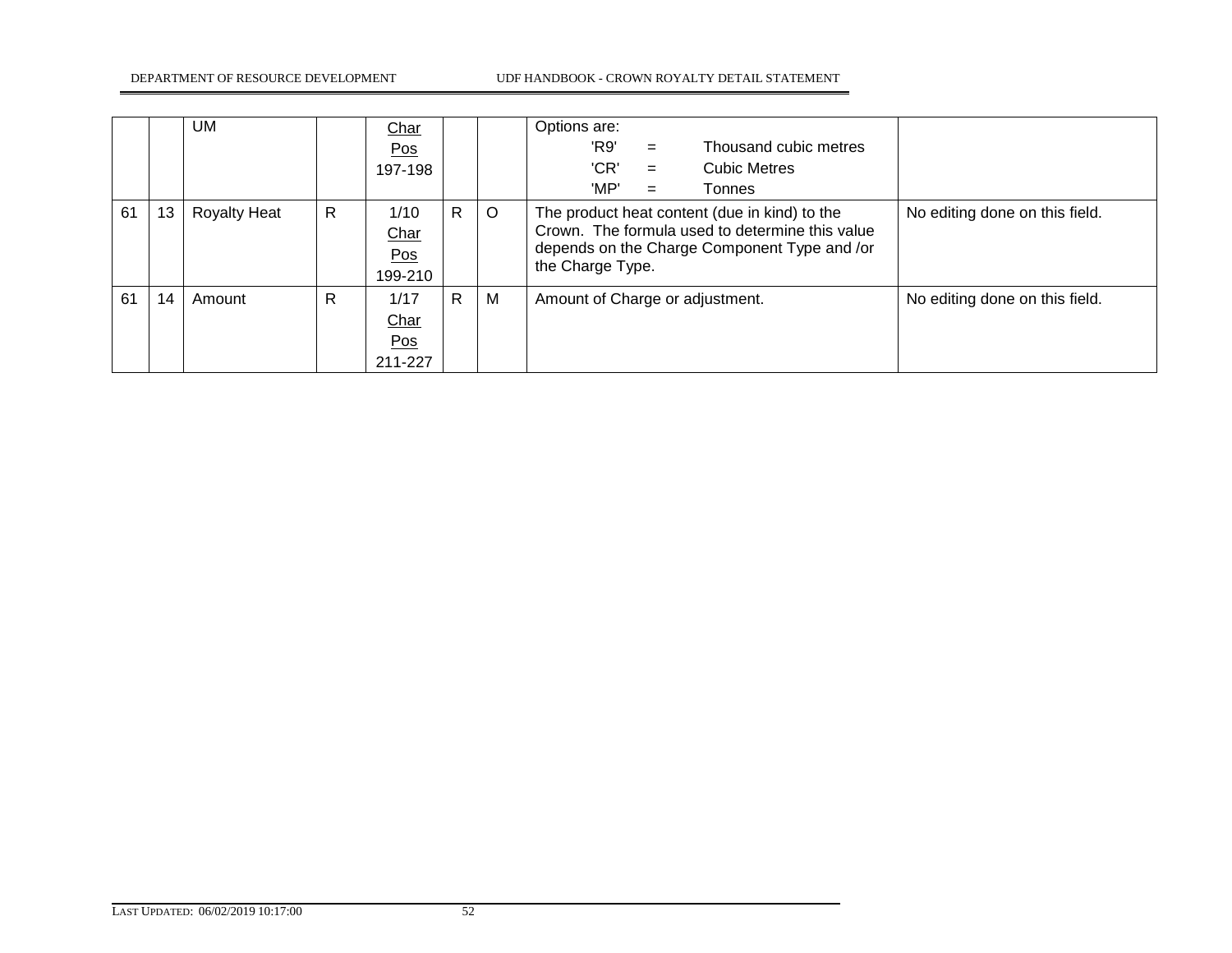#### Record 62: Allocation Detail Information

This Record contains all the information necessary to determine the Client Volumetric Totals within a Business Activity. There can be many Allocation Details within a Business Activity, but there must be at least one.

|    |   | <b>Name</b>                                     | <b>Typ</b> | Lgth                         | <b>Js</b> | <b>Use</b> | <b>Description</b>                                                                                                                                                                                                                                                                                   | <b>EDITING</b>                   |
|----|---|-------------------------------------------------|------------|------------------------------|-----------|------------|------------------------------------------------------------------------------------------------------------------------------------------------------------------------------------------------------------------------------------------------------------------------------------------------------|----------------------------------|
| 62 | 1 | Source<br>Document Type                         | <b>AN</b>  | 1/6<br>Char<br>Pos<br>22-27  | L         | M          | Code indicating the type of source document. (e.g.<br>OAS). Options are: OAS, FAS, WAS, S1, S8,<br>S18, S20, S21, VOL                                                                                                                                                                                | Must be a valid code.            |
| 62 | 2 | Reporting<br><b>Facility Operator</b><br>Agency | ID         | 2/2<br>Char<br>Pos<br>28-29  | L         | М          | Identifies the agency that established the Reporting<br>Facility Operator ID Code. Options are:<br>'BC' = BC Ministry of Energy Mines and<br>Resources<br><b>Department of Energy</b><br>'DE' $=$<br>'SD' = Saskatchewan Energy Mines and<br>Resources<br>'AE' = Alberta Department of Energy        | Field must contain a valid code. |
| 62 | 3 | Reporting<br><b>Facility Operator</b><br>Code   | ID         | 2/17<br>Char<br>Pos<br>30-46 | L         | M          | Code that identifies the Reporting Facility Operator.                                                                                                                                                                                                                                                | Field must contain data.         |
| 62 | 4 | Reporting<br><b>Facility Agency</b>             | ID         | 2/2<br>Char<br>Pos<br>47-48  | L         | М          | Identifies the agency that established the Reporting<br>Facility Identification Code. Options are:<br>'BC' = BC Ministry of Energy Mines and<br><b>Resources</b><br>$'DE' = Department of Energy$<br>'SD' = Saskatchewan Energy Mines and<br><b>Resources</b><br>'AE' = Alberta Department of Energy | Field must contain a valid code. |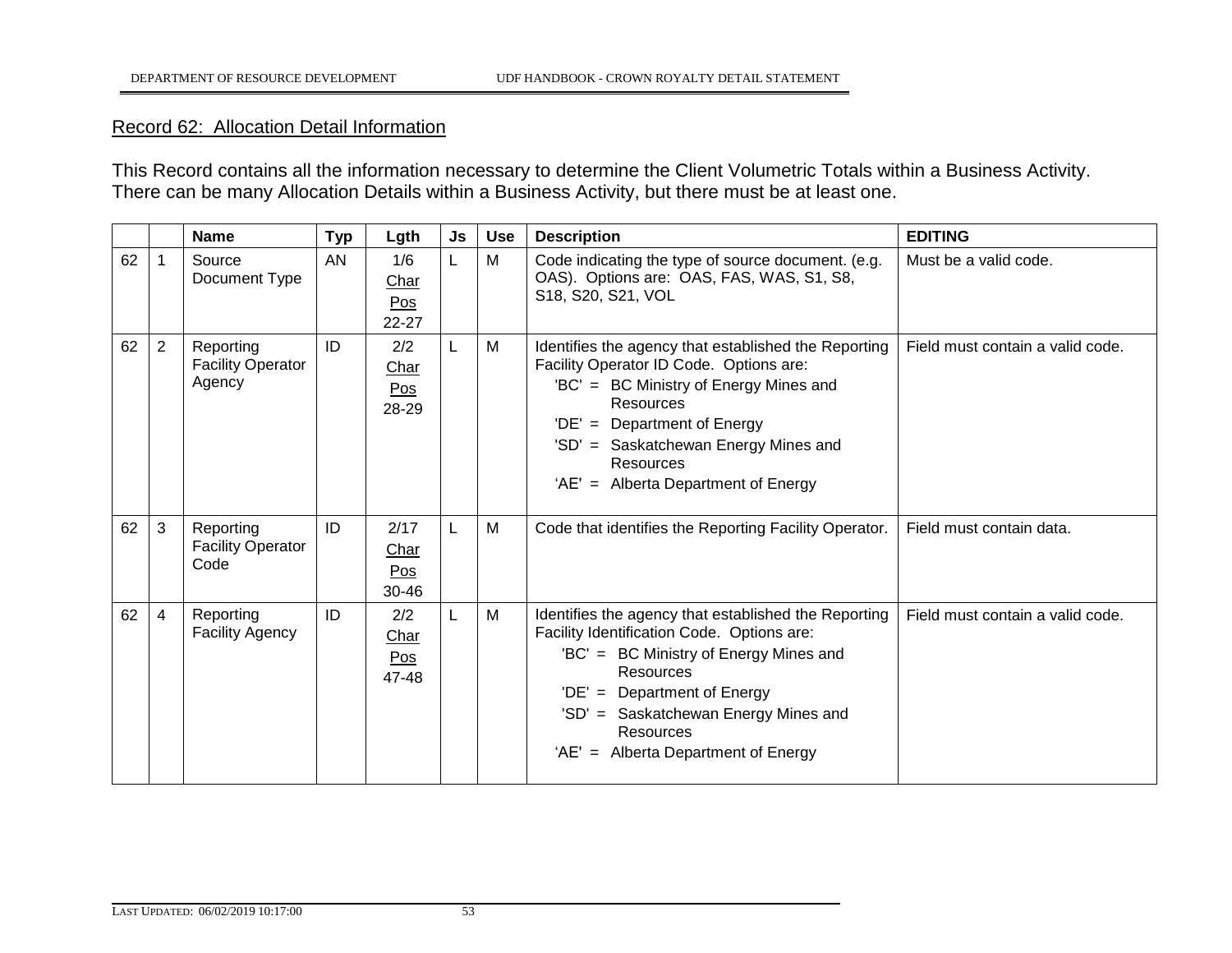| 62 | 5               | Reporting<br><b>Facility Type</b>       | ID | 2/2<br>Char<br>Pos<br>49-50  | L | M       | Code that identifies the type of Reporting Facility.<br>Options are:<br>$'BT' =$<br><b>Battery</b><br>'GP'<br><b>Gas Plant</b><br>$=$<br>'GS'<br><b>Gas Gathering System</b><br>$=$<br>'IF'<br><b>Injection Facility</b><br>$\equiv$<br>Well Event<br>'WI'<br>$=$<br><b>Meter Station</b><br>$^{\circ}MS' =$ | Field must contain a valid code.                                        |
|----|-----------------|-----------------------------------------|----|------------------------------|---|---------|--------------------------------------------------------------------------------------------------------------------------------------------------------------------------------------------------------------------------------------------------------------------------------------------------------------|-------------------------------------------------------------------------|
| 62 | 6               | Reporting<br><b>Facility Code</b>       | ID | 2/17<br>Char<br>Pos<br>51-67 | L | M       | Code that identifies the Reporting Facility.                                                                                                                                                                                                                                                                 | Field must contain data.                                                |
| 62 | $\overline{7}$  | Reporting<br>Facility<br>Province/State | ID | 2/2<br>Char<br>Pos<br>68-69  | L | M       | Province or state of the Reporting Facility. Options<br>are:<br>Alberta<br>'AB'<br>$=$<br>'BC'<br><b>British Columbia</b><br>$=$<br>'SK'<br>Saskatchewan<br>$=$                                                                                                                                              | Field must contain data.                                                |
| 62 | 8               | Reported<br>Stream<br>Category          | AN | 1/12<br>Char<br>Pos<br>70-81 | L | $\circ$ | The stream category code.<br><b>BANK</b><br><b>BYPRODUCT</b><br><b>CASCADE</b><br>GAS<br><b>MULTI</b><br><b>INJECTION</b><br><b>PRODUCTION</b><br><b>PURCHASE</b><br><b>STORAGE</b>                                                                                                                          | Must be a valid code.<br>Not reported for Source Document<br>Type 'VOL' |
| 62 | 9               | <b>Reported Filing</b><br>Date          | DT | 8/8<br>Char<br>Pos<br>82-89  | L | $\circ$ | The date the document was created (YYYYMMDD<br>format). This date is used to determine the most<br>current document when sending amendments.                                                                                                                                                                 | The date must be valid.                                                 |
| 62 | 10 <sup>°</sup> | <b>Reported Filing</b><br>Time          | тм | 6/6<br>Char<br>Pos<br>90-95  | L | $\circ$ | The time the document was created in HHMMSS<br>24-hour clock format (i.e. 000000-235959). This<br>time is used to determine the most current<br>document when sending amendments.                                                                                                                            | The time must be valid.                                                 |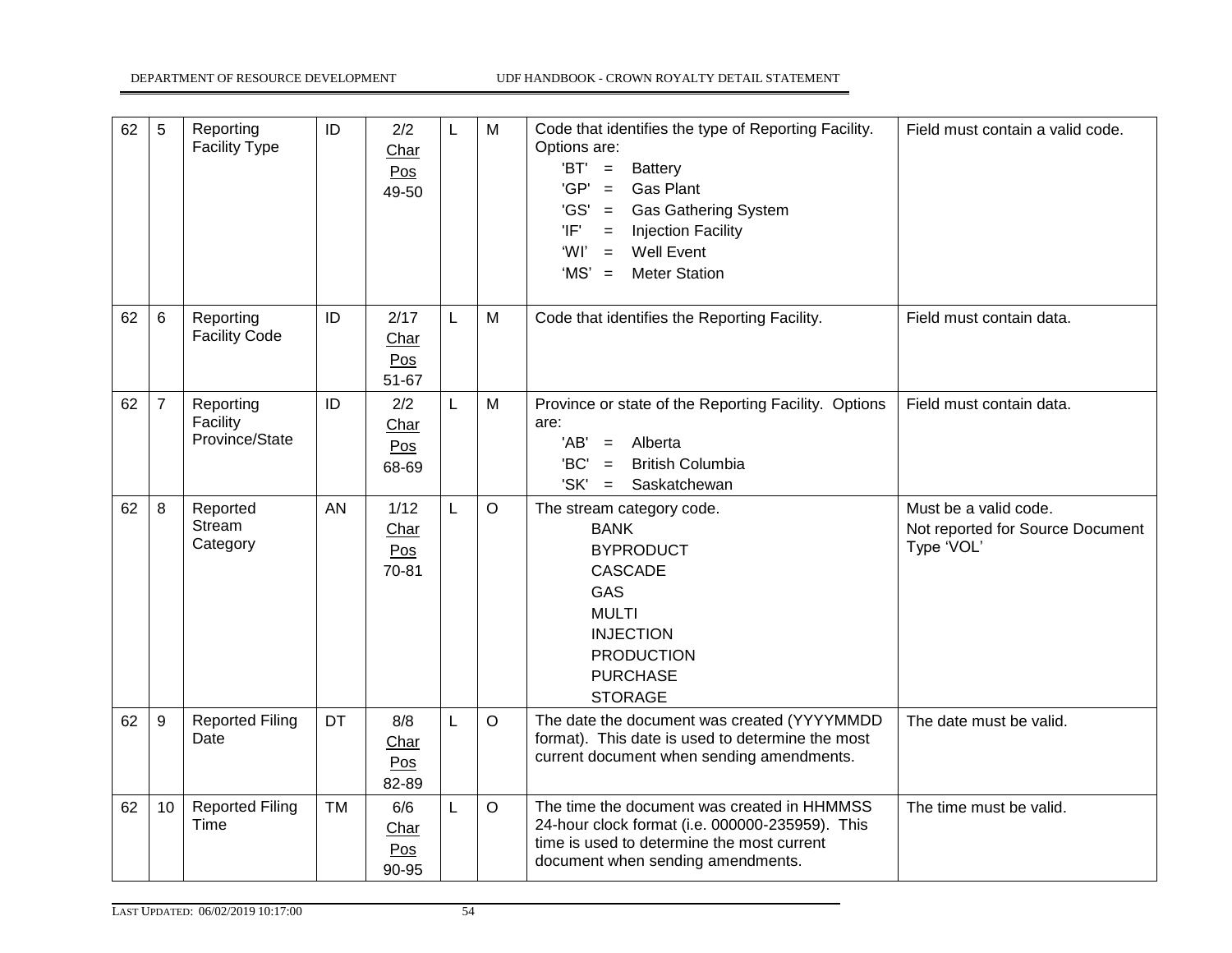| 62<br>62 | 11<br>12 | <b>Reported Filing</b><br>Time Zone<br>Reported | ID<br>AN | 2/2<br>Char<br>Pos<br>96-97<br>1/12 | L<br>L | $\mathsf O$<br>$\circ$ | Code identifying the time zone for the Filing Time.<br>Options are:<br>$'CT' =$<br><b>Central Time</b><br>'ET'<br><b>Eastern Time</b><br>$=$<br>'MT'<br><b>Mountain Time</b><br>$=$<br>'PT'<br>Pacific Time<br>$=$<br>The Activity to which the volumes apply.                                                                                                                                                                                                                                                                                                                                                                                                                                                                                                                                                                                                                                                                                                                                                             | Must be a valid code.<br>No editing done on this field. |
|----------|----------|-------------------------------------------------|----------|-------------------------------------|--------|------------------------|----------------------------------------------------------------------------------------------------------------------------------------------------------------------------------------------------------------------------------------------------------------------------------------------------------------------------------------------------------------------------------------------------------------------------------------------------------------------------------------------------------------------------------------------------------------------------------------------------------------------------------------------------------------------------------------------------------------------------------------------------------------------------------------------------------------------------------------------------------------------------------------------------------------------------------------------------------------------------------------------------------------------------|---------------------------------------------------------|
|          |          | <b>Activity Code</b>                            |          | Char<br>Pos<br>98-109               |        |                        |                                                                                                                                                                                                                                                                                                                                                                                                                                                                                                                                                                                                                                                                                                                                                                                                                                                                                                                                                                                                                            |                                                         |
| 62       | 13       | Reported<br><b>Product Code</b>                 | AN       | 1/12<br>Char<br>Pos<br>110-121      | L      | M                      | The product code for which the Inventories and<br>transactions apply.<br>C <sub>2</sub> -M <sub>X</sub><br>= Ethane Component in Mix<br>C <sub>2</sub> -SP<br>= Ethane Spec<br>C3-MX<br>= Propane Component in Mix<br>C3-SP<br>= Propane Spec<br>C4-MX<br>= Butane Component in Mix<br>C4-SP<br>= Butane Spec<br>C5-MX<br>= Pentane Component in Mix<br>C5-SP<br>= Pentane Spec<br>C6-MX<br>= Hexane Component in Mix<br>C6-SP<br>= Hexane Spec<br>CO <sub>2</sub><br>= Carbon Dioxide<br><b>COND</b><br>= Condensate<br><b>GAS</b><br>$=$ Gas<br>IC4-MX<br>= ISO-Butane Component in Mix<br>= ISO-Butane Spec<br>IC4-SP<br>IC5-MX = ISO-Pentane Component in Mix<br>IC5-SP<br>= ISO-Pentane Spec<br>LITEMX = Light Ends (Components lighter<br>than C2 in a mix<br>$= LPG$<br><b>LPG</b><br>$NC4-MX = Normal-Butane Component in Mix$<br>NC4-SP = Normal Butane Spec<br>NC5-MX = Normal-Pentane Component in Mix<br>$NC5-SP = Normal Pentane Spec$<br><b>NGL</b><br>= Natural Gas Liquids<br>O <sub>2</sub><br>$=$ Oxygen | Must be a valid product code.                           |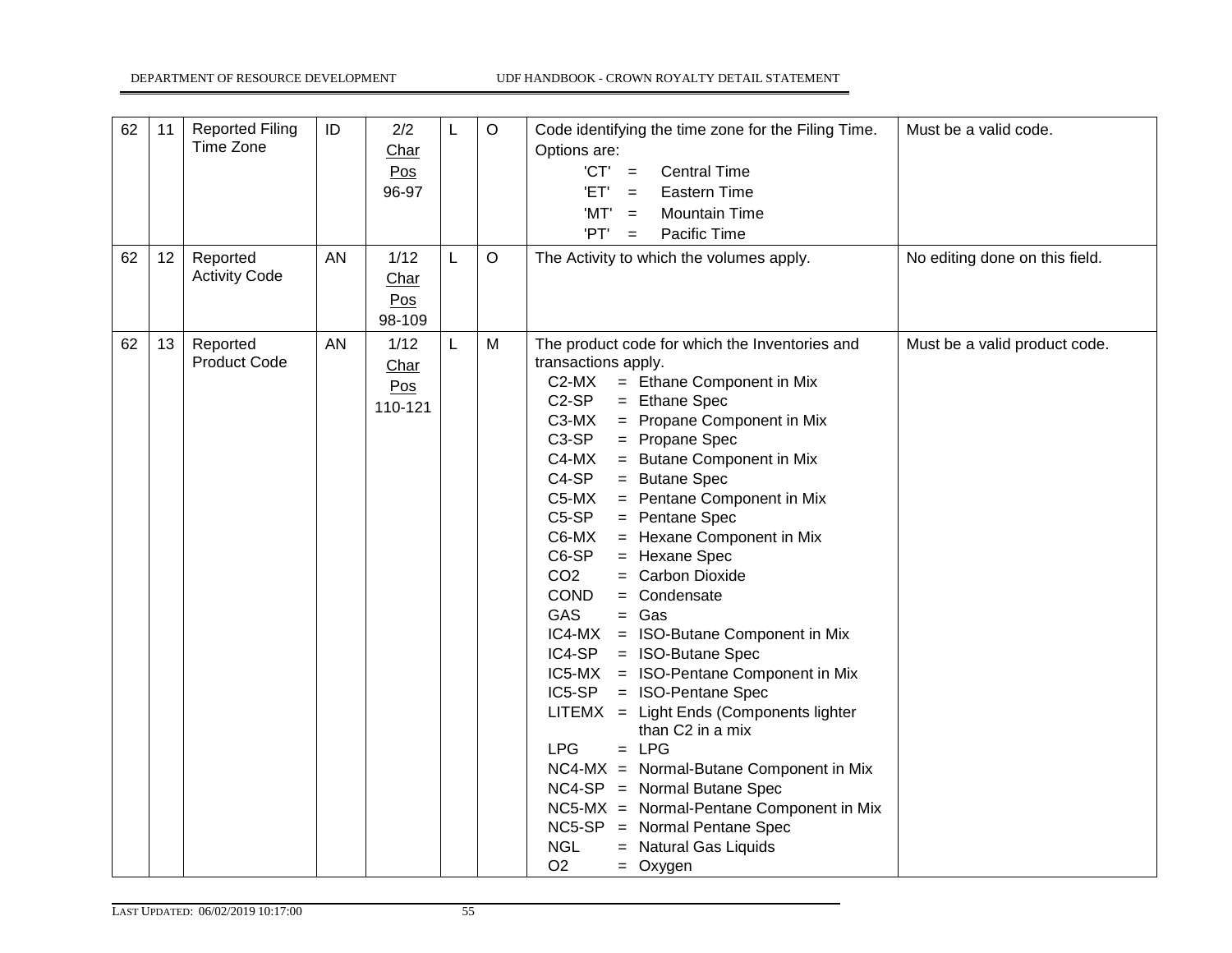|    |    |                                                   |              |                                |   |         | S<br>$=$ Sulphur<br><b>SUL</b><br>$=$ Sulphur<br><b>SBASE</b><br>= Sulphur-Basepad<br><b>SBLOC</b><br>= Sulphur-Block<br><b>SFORM</b><br>= Sulphur-Formed<br><b>SLATE</b><br>= Sulphur-Slate<br><b>SMOLT</b><br>= Sulphur-Molten<br><b>SPRILL</b><br>= Sulphur-Prilled |                                                                                                                                                 |
|----|----|---------------------------------------------------|--------------|--------------------------------|---|---------|------------------------------------------------------------------------------------------------------------------------------------------------------------------------------------------------------------------------------------------------------------------------|-------------------------------------------------------------------------------------------------------------------------------------------------|
| 62 | 14 | Reported<br><b>Product Quantity</b>               | $\mathsf{R}$ | 1/17<br>Char<br>Pos<br>122-138 | L | M       | The reported quantity associated with the activity<br>and product.                                                                                                                                                                                                     | Field must contain data.                                                                                                                        |
| 62 | 15 | Reported<br><b>Product Quantity</b><br>UM.        | ID           | 2/2<br>Char<br>Pos<br>139-140  | L | M       | The unit of measure for the Reported Product<br>Quantity. Options are:<br>'R9'<br>= Thousand Cubic Metres<br>= Cubic Metres<br>'CR'<br>'MP'<br>$=$ Tonnes                                                                                                              | Must be a valid code.                                                                                                                           |
| 62 | 16 | Reported<br><b>Product Heat</b>                   | R            | 1/12<br>Char<br>Pos<br>141-152 | L | $\circ$ | The reported heat content associated with the<br>activity and product.                                                                                                                                                                                                 | No editing done on this field.                                                                                                                  |
| 62 | 17 | Reported<br><b>Activity Duration</b>              | R            | 1/17<br>Char<br>Pos<br>153-169 | L | $\circ$ | The reported duration associated with the activity<br>and product. (eg. Production Hours from S1<br>document).                                                                                                                                                         | No editing done on this field.                                                                                                                  |
| 62 | 18 | Reported<br><b>Activity Duration</b><br><b>UM</b> | AN           | 1/1<br>Char<br>Pos<br>170-170  | L | $\circ$ | Indicates the unit of measure for the Reported<br>Activity Duration. Options are:<br>'H'<br><b>Hours</b><br>$=$<br>'D'<br>Days<br>$=$                                                                                                                                  | Field must contain a valid code.<br>Used in S1. Codes are mapped as<br>follows:<br><b>PRIDE</b><br><b>ANSI</b><br>"H"<br><b>HR</b><br>"D"<br>DA |
| 62 | 19 | Arithmetic<br>Operator                            | R            | 1/2<br>Char<br>Pos<br>171-172  | L | М       | Indicates whether the reported Quantity/Heat<br>should be added or subtracted when calculating<br>the Royalty Liable Quantity/Heat. Values are +1, -<br>1.                                                                                                             | Must be a valid code.                                                                                                                           |
| 62 | 20 | Amendment                                         | R            | 1/3                            |   | O       | The version number $(0, 1, 2)$ of the Source                                                                                                                                                                                                                           | Only reported for Source                                                                                                                        |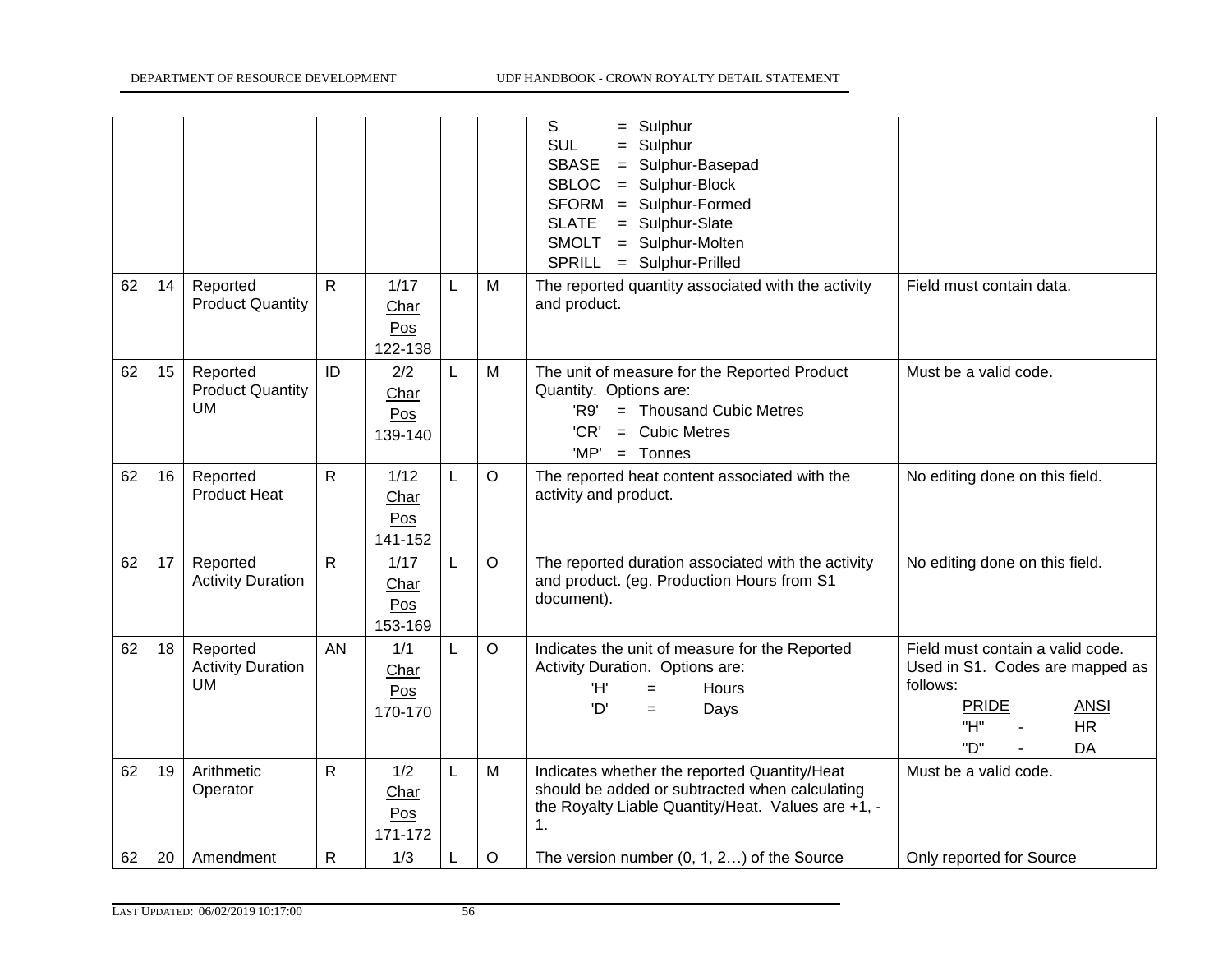|    |    | Number                                          |              | Char<br>Pos<br>173-175         |   |         | Document.                                                                                                                                                                                                                    | Document Type 'VOL'                                                                 |
|----|----|-------------------------------------------------|--------------|--------------------------------|---|---------|------------------------------------------------------------------------------------------------------------------------------------------------------------------------------------------------------------------------------|-------------------------------------------------------------------------------------|
| 62 | 21 | Owner<br><b>Allocation Factor</b>               | R.           | 1/12<br>Char<br>Pos<br>176-187 | L | $\circ$ | The factor applied to calculate the owner's<br>allocation of the Reported Product Quantity/Heat                                                                                                                              | Only reported for Source<br>Document Type 'VOL'                                     |
| 62 | 22 | Owner<br>Allocation<br>Amendment<br>Number      | R.           | 1/3<br>Char<br>Pos<br>188-190  | L | $\circ$ | The version number of the Owner Allocation Factor<br>form used in the calculation of the Reported<br>Product Quantity/Heat.                                                                                                  | Only reported for Source<br>Document Type 'VOL'                                     |
| 62 | 23 | Stream<br><b>Allocation Factor</b>              | $\mathsf{R}$ | 1/12<br>Char<br>Pos<br>191-202 | L | $\circ$ | The factor applied to calculate the stream's<br>allocation of the Reported Product Quantity/Heat.<br>This value will include any cascaded SAF factors.                                                                       | Only reported for Source<br>Document Type 'VOL'                                     |
| 62 | 24 | Stream<br>Allocation<br>Amendment<br>Number     | R.           | 1/3<br>Char<br>Pos<br>203-205  | L | $\circ$ | The version number (0, 1, 2) of the Stream<br>Allocation Factor form used in the calculation of the<br>Reported Product Quantity/Heat.                                                                                       | Only reported for Source<br>Document Type 'VOL'                                     |
| 62 | 25 | Reported<br>Unallocated<br>Production<br>Volume | R.           | 1/12<br>Char<br>Pos<br>206-217 | L | $\circ$ | The facility Reported Volume for a given activity<br>(prior to application of Stream/Owner allocation<br>factors).<br>Same Unit of Measure (UM) as Reported Product<br>Quantity.                                             | Only reported for Source<br>Document Type 'VOL'                                     |
| 62 | 26 | Reported<br>Unallocated<br>Production<br>Energy | R            | 1/12<br>Char<br>Pos<br>218-229 |   | $\circ$ | The facility Reported Energy for a given activity<br>(prior to application of Stream/Owner allocation<br>factors).<br>Same Unit of Measure (UM) as Reported Product<br>Heat.                                                 | Only reported for Source<br>Document Type 'VOL'                                     |
| 62 | 27 | SAF/OAF<br>Submitter<br>Agency                  | ID           | 2/2<br>Char<br>Pos<br>230-231  | L | $\circ$ | Indicates the agency that established the SAF/OAF<br>Submitter Code. Options are:<br>'BC' = BC Ministry of Energy Mines and<br>Resources<br>'DE' = Department of Energy<br>'SD' = Saskatchewan Energy Mines and<br>Resources | Only reported for Source<br>Document Type 'VOL'<br>Field must contain a valid code. |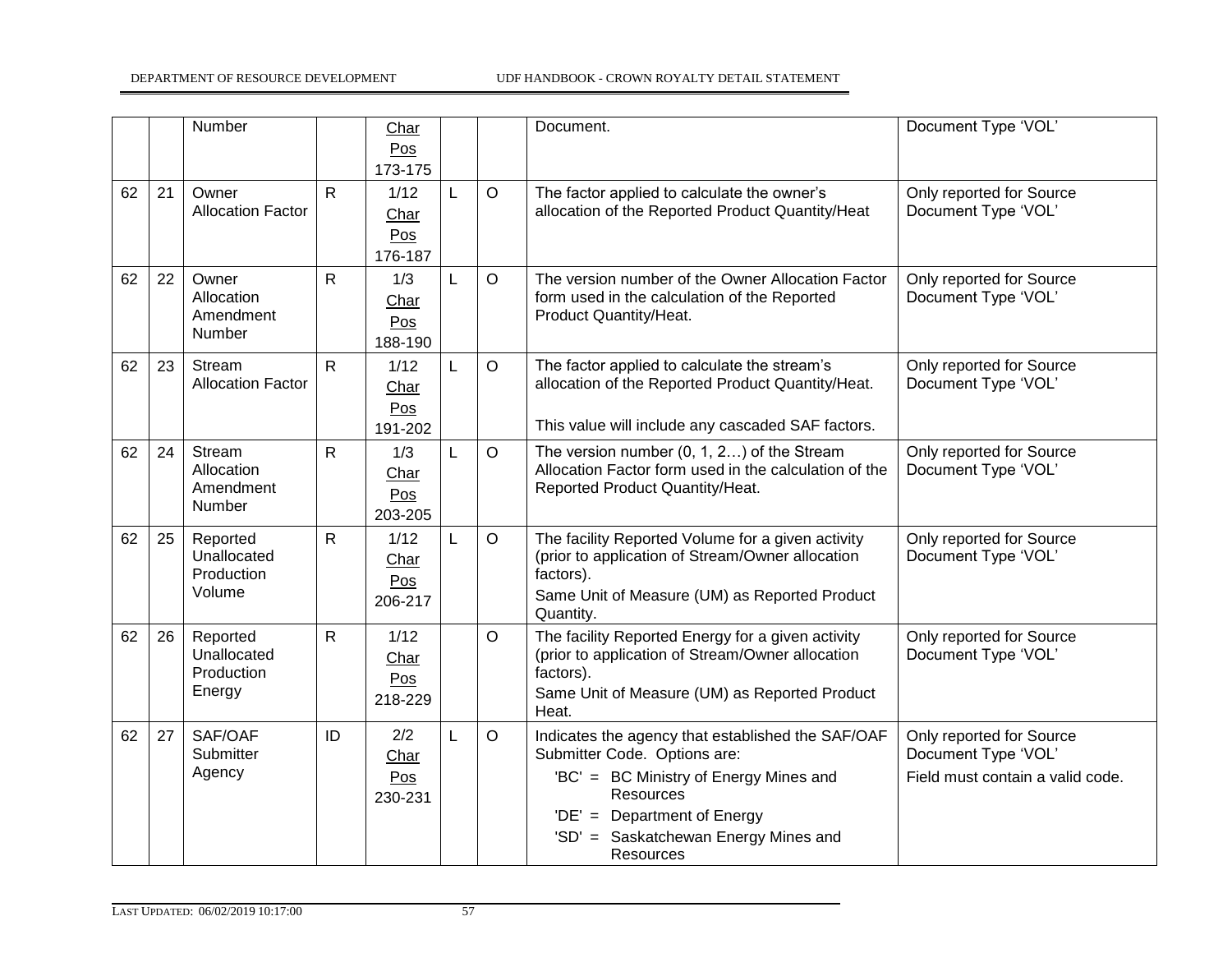| 62 | 28 | SAF/OAF<br><b>Submitter Code</b>               | ID | 2/17<br>Char<br>Pos<br>232-248  | L | $\circ$  | Code that identifies the SAF/OAF Submitter<br>In the case of an RMF2 allocation, this is the "form"<br>agency, which allocated volumes to the Payer (or<br>Client).                                                                                | Only reported for Source<br>Document Type 'VOL'<br>Field must contain data.                                                     |
|----|----|------------------------------------------------|----|---------------------------------|---|----------|----------------------------------------------------------------------------------------------------------------------------------------------------------------------------------------------------------------------------------------------------|---------------------------------------------------------------------------------------------------------------------------------|
| 62 | 29 | SAF/OAF<br><b>Submitter Name</b>               | AN | 1/35<br>Char<br>Pos<br>249-283  | L | $\Omega$ | Textual name of SAF/OAF Submitter                                                                                                                                                                                                                  | Only reported for Source<br>Document Type 'VOL'<br>No editing done on this field.                                               |
| 62 | 30 | SAF/OAF<br>Submitter<br><b>Additional Name</b> | AN | 1/140<br>Char<br>Pos<br>284-423 | L | O        | Additional space for the SAF/OAF Submitter<br>Name.                                                                                                                                                                                                | Only reported for Source<br>Document Type 'VOL'<br>This field cannot contain data<br>unless the SAF/OAF Submitter<br>Name does. |
| 62 | 31 | From/To Facility<br>Agency                     | ID | 2/2<br>Char<br>Pos<br>424-425   | L | O        | Identifies the agency that established the From/To<br>Facility Identification Code. Options are:<br>'BC' = BC Ministry of Energy Mines and<br><b>Resources</b><br>'DE' = Department of Energy<br>'SD' = Saskatchewan Energy Mines and<br>Resources | Only reported for Source<br>Document Type 'VOL'<br>No editing done on this field.                                               |
| 62 | 32 | From/To Facility<br><b>Type</b>                | ID | 2/2<br>Char<br>Pos<br>426-427   | L | M        | Code that identifies the type of From/To Facility.                                                                                                                                                                                                 | Only reported for Source<br>Document Type 'VOL'<br>No editing done on this field.                                               |
| 62 | 33 | From/To Facility<br>Code                       | ID | 2/17<br>Char<br>Pos<br>428-444  | L | M        | Code that identifies the From/To Facility.                                                                                                                                                                                                         | Only reported for Source<br>Document Type 'VOL'.<br>No editing done on this field.                                              |
| 62 | 34 | From/To Facility<br>Province/ State            | ID | 2/2<br>Char<br>Pos<br>445-446   | L | M        | Province or state of the From/To Facility.                                                                                                                                                                                                         | Only reported for Source<br>Document Type 'VOL'.<br>No editing done on this field.                                              |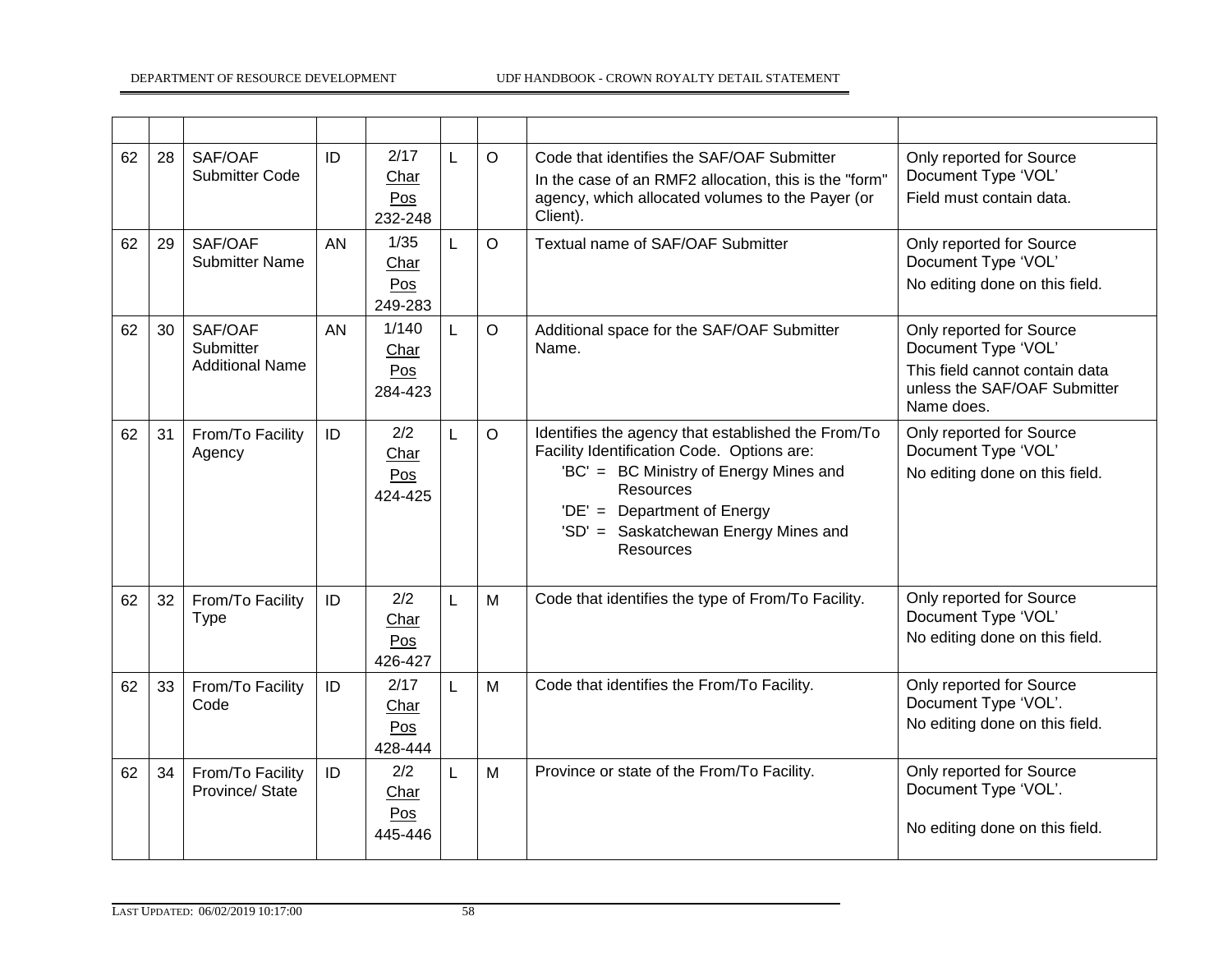| 62 | 35 | Cascaded SAF<br>Flag                                      | ID           | 1/1<br>Char<br>Pos 447         |   | $\circ$  | This flag will indicate whether or not the SAF<br>Factor includes a cascade.<br>Possible values:<br>Y - SAF Factor includes a cascade<br>N - SAF Factor does not include a cascade                                                                                | May only be reported for Source<br>Document Type 'VOL'.<br>No editing done on this field. |
|----|----|-----------------------------------------------------------|--------------|--------------------------------|---|----------|-------------------------------------------------------------------------------------------------------------------------------------------------------------------------------------------------------------------------------------------------------------------|-------------------------------------------------------------------------------------------|
| 62 | 36 | Response to<br><b>Cascade Facility</b><br>Agency          | ID           | 2/2<br>Char<br>Pos<br>448-449  | L | $\Omega$ | Identifies the agency that established the<br>Response to Cascade Facility Identification Code.<br>Options are:<br>'BC' = BC Ministry of Energy Mines and<br>Resources<br>'DE' = Department of Energy<br>'SD' = Saskatchewan Energy Mines and<br><b>Resources</b> | Only reported for Source<br>Document Type 'VOL'<br>No editing done on this field.         |
| 62 | 37 | Response to<br><b>Cascade Facility</b><br><b>Type</b>     | ID           | 2/2<br>Char<br>Pos<br>450-451  | L | $\circ$  | Code that identifies the type of Response to<br>Cascade Facility.                                                                                                                                                                                                 | Only reported for Source<br>Document Type 'VOL'<br>No editing done on this field.         |
| 62 | 38 | Response to<br><b>Cascade Facility</b><br>Code            | ID           | 2/17<br>Char<br>Pos<br>452-468 | L | $\circ$  | Code that identifies the Response to Cascade<br>Facility.                                                                                                                                                                                                         | Only reported for Source<br>Document Type 'VOL'.<br>No editing done on this field.        |
| 62 | 39 | Response to<br><b>Cascade Facility</b><br>Province/ State | ID           | 2/2<br>Char<br>Pos<br>469-470  | L | $\circ$  | Province or state of the Response to Cascade<br>Facility.                                                                                                                                                                                                         | Only reported for Source<br>Document Type 'VOL'.<br>No editing done on this field.        |
| 62 | 40 | Raw Gas<br><b>Allocation Factor</b>                       | $\mathsf{R}$ | 1/12<br>Char<br>Pos<br>471-482 | L | $\circ$  | The Raw Gas Allocation factor applied to calculate<br>the owner's allocation of the Reported Product<br>Quantity/Heat. This factor will be less than 1.0 if<br>the Raw Gas Allocation included a non-arm's<br>length sale.                                        | Only reported for Source<br>Document Type 'VOL'.                                          |